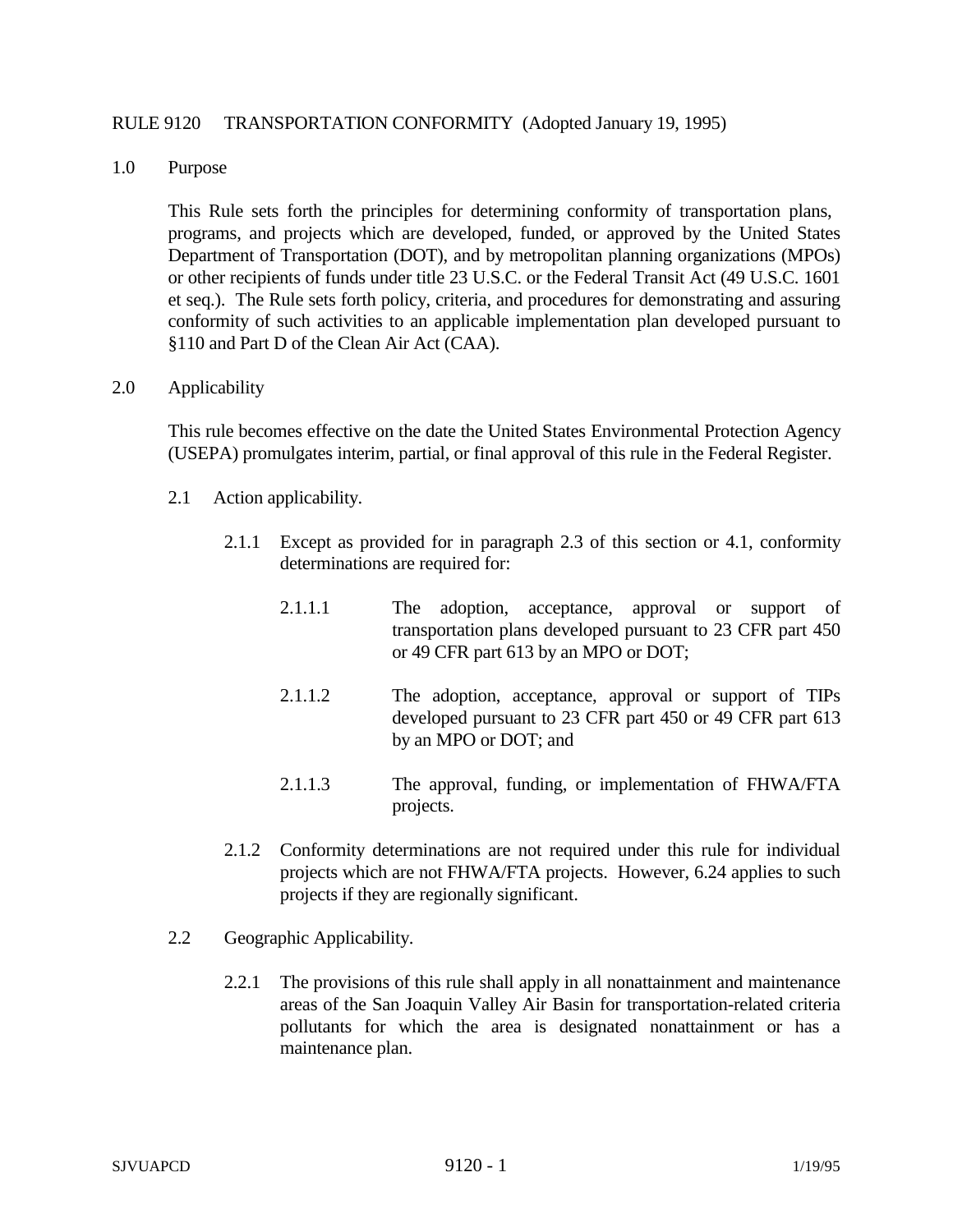- 2.2.2 The provisions of this rule apply with respect to emissions of the following criteria pollutants: ozone, carbon monoxide, nitrogen dioxide, and particles with an aerodynamic diameter less than or equal to a nominal 10 micrometers  $(PM_{10})$ .
- 2.2.3 The provisions of this rule apply with respect to emissions of the following precursor pollutants:
	- 2.2.3.1 Volatile organic compounds and nitrogen oxides in ozone areas (unless the Administrator determines under §182(f) of the CAA that additional reductions of  $NO<sub>x</sub>$  would not contribute to attainment);
	- 2.2.3.2 Nitrogen oxides in nitrogen dioxide areas; and
	- 2.2.3.3 Volatile organic compounds, nitrogen oxides, and  $PM_{10}$  in  $PM_{10}$  areas if:
		- 2.2.3.3.1 During the interim period, the EPA Regional Administrator or the director of the State air agency has made a finding that transportation-related precursor emissions within the nonattainment area are a significant contributor to the  $PM_{10}$ nonattainment problem and has so notified the MPO and DOT; or
		- 2.2.3.3.2 During the transitional, control strategy, and maintenance periods, the applicable implementation plan (or implementation plan submission) establishes a budget for such emissions as part of the reasonable further progress, attainment or maintenance strategy.
- 2.3 Limitations.
	- 2.3.1 Projects subject to this regulation for which the NEPA process and a conformity determination have been completed by FHWA or FTA may proceed toward implementation without further conformity determinations if one of the following major steps has occurred within the past three years: NEPA process completion; start of final design; acquisition of a significant portion of the right-of-way; or approval of the plans, specifications and estimates. All phases of such projects which were considered in the conformity determination are also included, if those phases were for the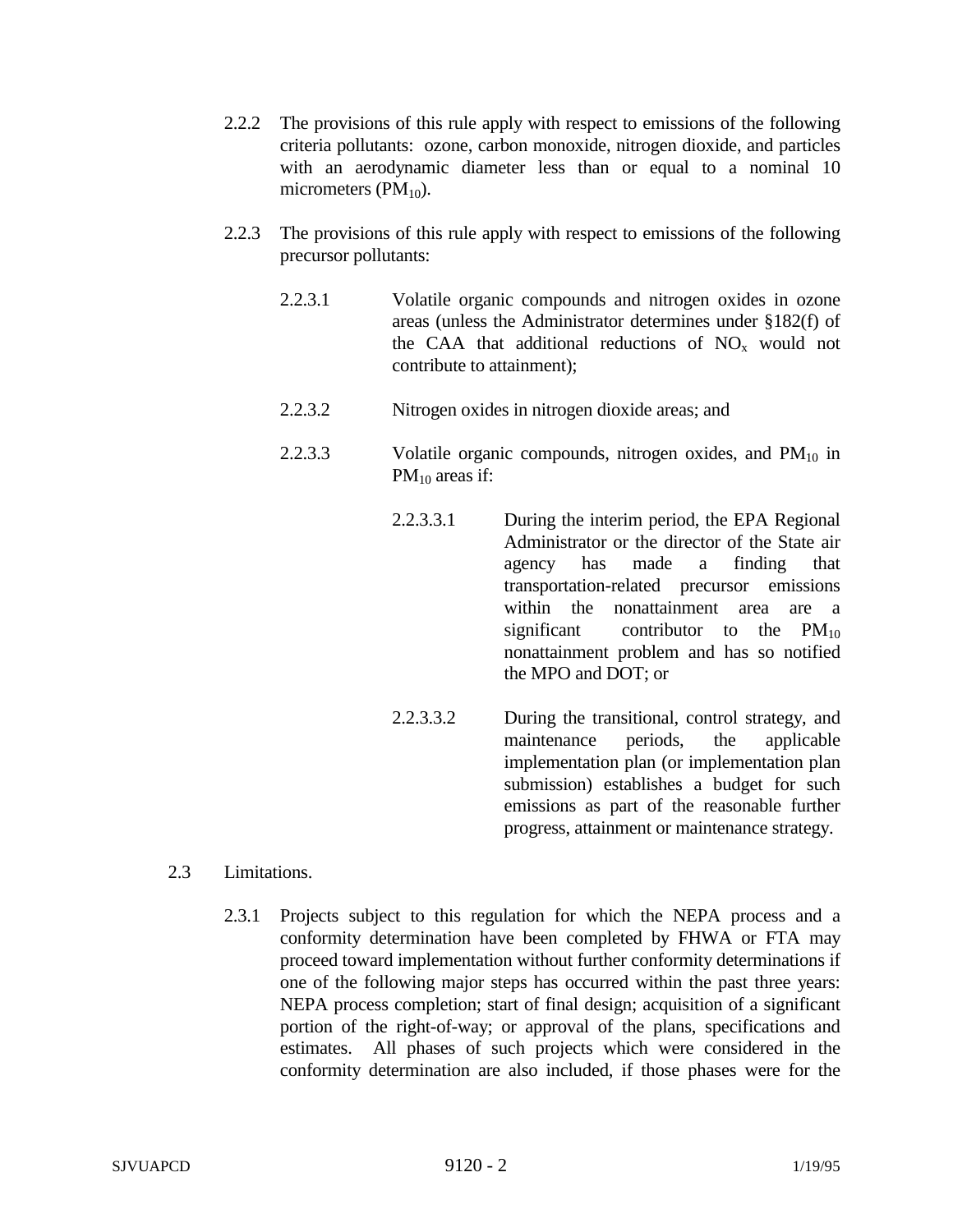purpose of funding, final design, right-of-way acquisition, construction, or any combination of these phases.

- 2.3.2 A new conformity determination for the project will be required if there is a significant change in project design concept and scope, if a supplemental environmental document for air quality purposes is initiated, or if no major steps to advance the project have occurred within the past three years.
- 2.4 Priority

When assisting or approving any action with air quality-related consequences, FHWA and FTA shall give priority to the implementation of those transportation portions of an applicable implementation plan prepared to attain and maintain the NAAQS. This priority shall be consistent with statutory requirements for allocation of funds among States or other jurisdictions.

3.0 Definitions.

Terms used but not defined in this rule shall have the meaning given them by the CAA, titles 23 and 49 U.S.C., other Environmental Protection Agency (EPA) regulations, or other DOT regulations, in that order of priority.

- 3.1 Applicable implementation plan is defined in §302(q) of the CAA and means the portion (or portions) of the implementation plan, or most recent revision thereof, which has been approved under §110, or promulgated under §110(c), or promulgated or approved pursuant to regulations promulgated under §301(d) and which implements the relevant requirements of the CAA.
- 3.2 ARB means the California Air Resources Board, the State's lead air quality agency consisting of an eleven-member Governor appointed board and supporting staff responsible for motor vehicle pollution control, and having oversight authority over California's air pollution management program.
- 3.3 CAA means the Clean Air Act, as amended.
- 3.4 Caltrans means the California State Department of Transportation.
- 3.5 Cause or contribute to a new violation for a project means: (1) To cause or contribute to a new violation of a standard in the area substantially affected by the project or over a region which would otherwise not be in violation of the standard during the future period in question, if the project were not implemented, or

(2) To contribute to a new violation in a manner that would increase the frequency or severity of a new violation of a standard in such area.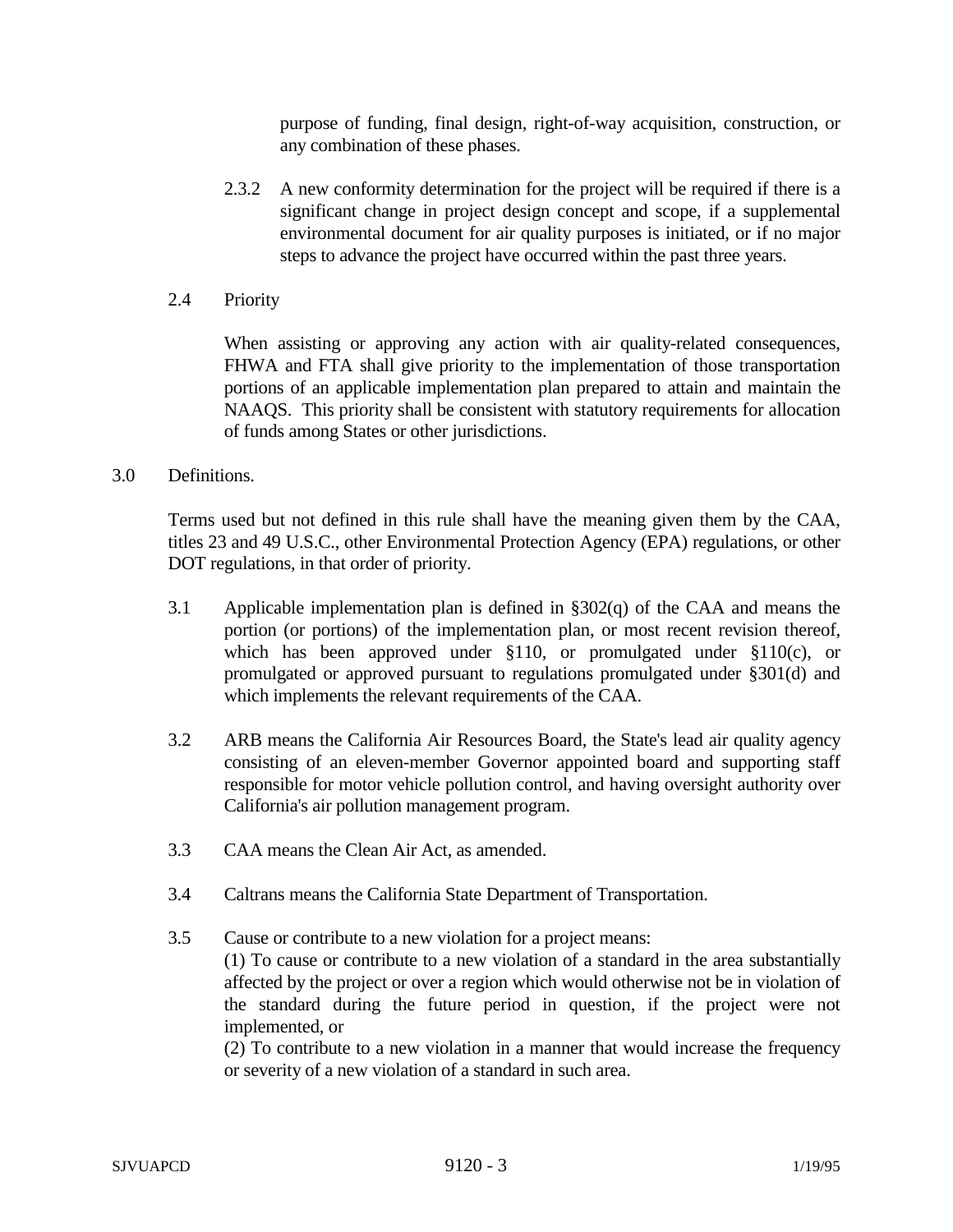- 3.6 Control strategy implementation plan revision is the applicable implementation plan which contains specific strategies for controlling the emissions of and reducing ambient levels of pollutants in order to satisfy CAA requirements for demonstrations of reasonable further progress and attainment (CAA §§182(b)(1), 182(c)(2)(A), 182(c)(2)(B), 187(a)(7), 189(a)(1)(B), and 189(b)(1)(A); and §§192(a) and 192(b), for nitrogen dioxide).
- 3.7 Control strategy period with respect to particulate matter less than 10 microns in diameter (PM<sub>10</sub>), carbon monoxide (CO), nitrogen dioxide (NO<sub>2</sub>), and/or ozone precursors (volatile organic compounds and oxides of nitrogen), means that period of time after EPA approves control strategy implementation plan revisions containing strategies for controlling  $PM_{10}$ ,  $NO_2$ ,  $CO$ , and/or ozone, as appropriate. This period ends when a State submits and EPA approves a request under §107(d) of the CAA for redesignation to an attainment area.
- 3.8 Design concept means the type of facility identified by the project, e.g., freeway, expressway, arterial highway, grade-separated highway, reserved right-of-way rail transit, mixed-traffic rail transit, exclusive busway, etc.
- 3.9 Design scope means the design aspects which will affect the proposed facility's impact on regional emissions, usually as they relate to vehicle or person carrying capacity and control, e.g., number of lanes or tracks to be constructed or added, length of project, signalization, access control including approximate number and location of interchanges, preferential treatment for high-occupancy vehicles, etc.
- 3.10 DOT means the United States Department of Transportation.
- 3.11 EPA or USEPA means the United States Environmental Protection Agency.
- 3.12 FHWA means the Federal Highway Administration of DOT.
- 3.13 FHWA/FTA project, for the purpose of this rule, is any highway or transit project which is proposed to receive funding assistance and approval through the Federal-Aid Highway program or the Federal mass transit program, or requires Federal Highway Administration (FHWA) or Federal Transit Administration (FTA) approval for some aspect of the project, such as connection to an interstate highway or deviation from applicable design standards on the interstate system.
- 3.14 FTA means the Federal Transit Administration of DOT.
- 3.15 Forecast period with respect to a transportation plan is the period covered by the transportation plan pursuant to 23 CFR part 450.
- 3.16 Geographic subregion with respect to determining conformity and establishing emissions budgets, includes eight geographic subregions within the San Joaquin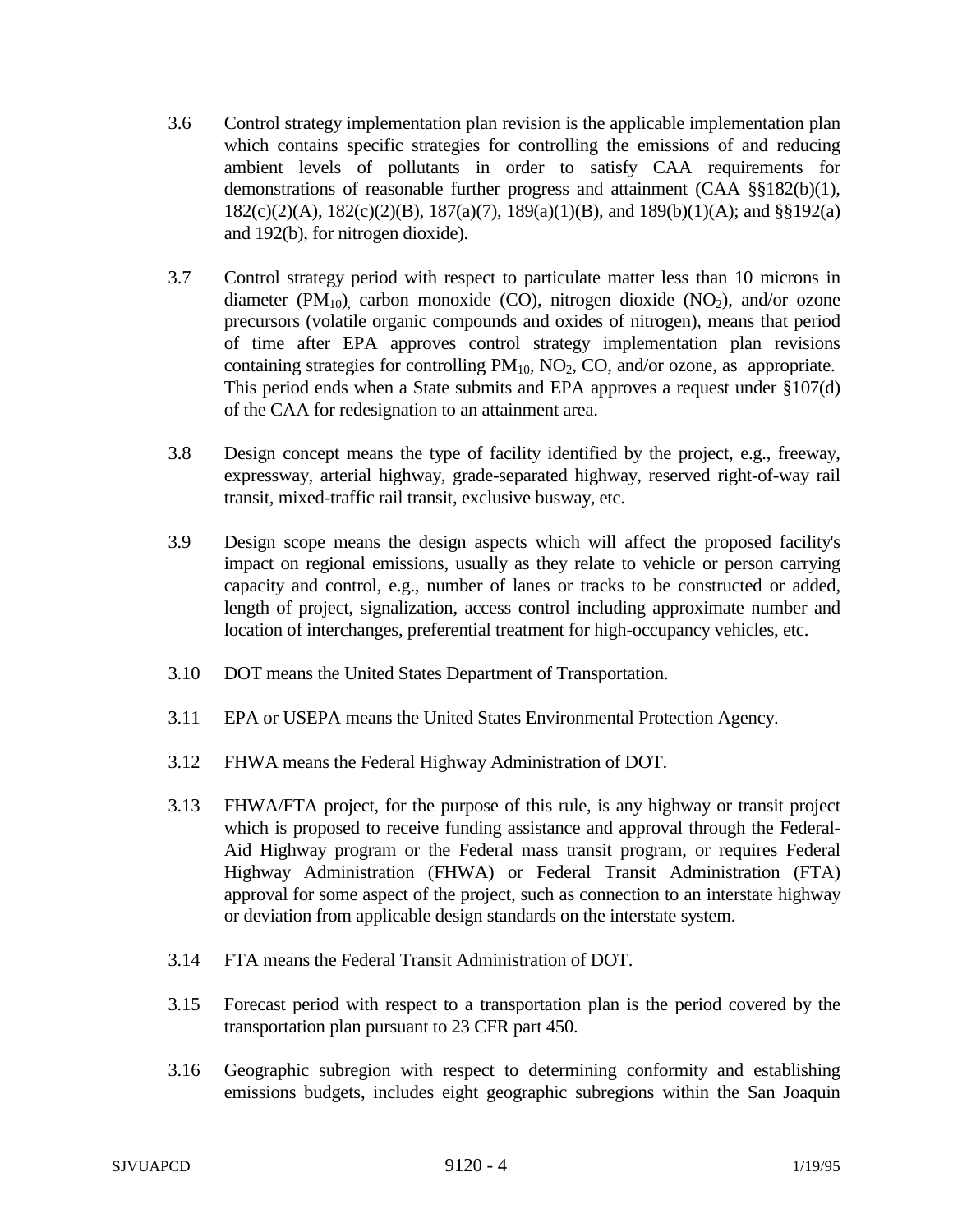Valley Air Basin. These subregions are defined by the political boundaries of San Joaquin, Stanislaus, Merced, Madera, Fresno, Tulare and Kings Counties, and the portion of the political boundary of Kern County that lies within the San Joaquin Valley Air Basin, as described in SJVUAPCD Rule 1020.

- 3.17 Highway project is an undertaking to implement or modify a highway facility or highway-related program. Such an undertaking consists of all required phases necessary for implementation. For analytical purposes, it must be defined sufficiently to: (1) connect logical termini and be of sufficient length to address environmental matters on a broad scope; (2) have independent utility or significance, i.e., be usable and be a reasonable expenditure even if no additional transportation improvements in the area are made; and (3) not restrict consideration of alternatives for other reasonably foreseeable transportation improvements.
- 3.18 Horizon year is a year for which the transportation plan describes the envisioned transportation system according to paragraph 6.1 of this rule.
- 3.19 Hot-spot analysis is an estimation of likely future localized CO and  $PM_{10}$  pollutant concentrations and a comparison of those concentrations to the national ambient air quality standards. Pollutant concentrations to be estimated should be based on the total emissions burden which may result from the implementation of a single, specific project, summed together with future background concentrations (which can be estimated using the ratio of future to current traffic multiplied by the ratio of future to current emission factors) expected in the area. The total concentration must be estimated and analyzed at appropriate receptor locations in the area substantially affected by the project. Hot-spot analysis assesses impacts on a scale smaller than the entire nonattainment or maintenance area, including, for example, congested roadway intersections and highways or transit terminals, and uses an air quality dispersion model to determine the effects of emissions on air quality.
- 3.20 Incomplete data area means any ozone nonattainment area which EPA has classified, in 40 CFR part 81, as an incomplete data area.
- 3.21 Increase the frequency or severity means to cause a location or region to exceed a standard more often or to cause a violation at a greater concentration than previously existed and/or would otherwise exist during the future period in question, if the project were not implemented.
- 3.22 ISTEA means the Intermodal Surface Transportation Efficiency Act of 1991.
- 3.23 Maintenance area means any geographic region of the United States previously designated nonattainment pursuant to the CAA Amendments of 1990 and subsequently redesignated to attainment subject to the requirement to develop a maintenance plan under §175A of the CAA, as amended.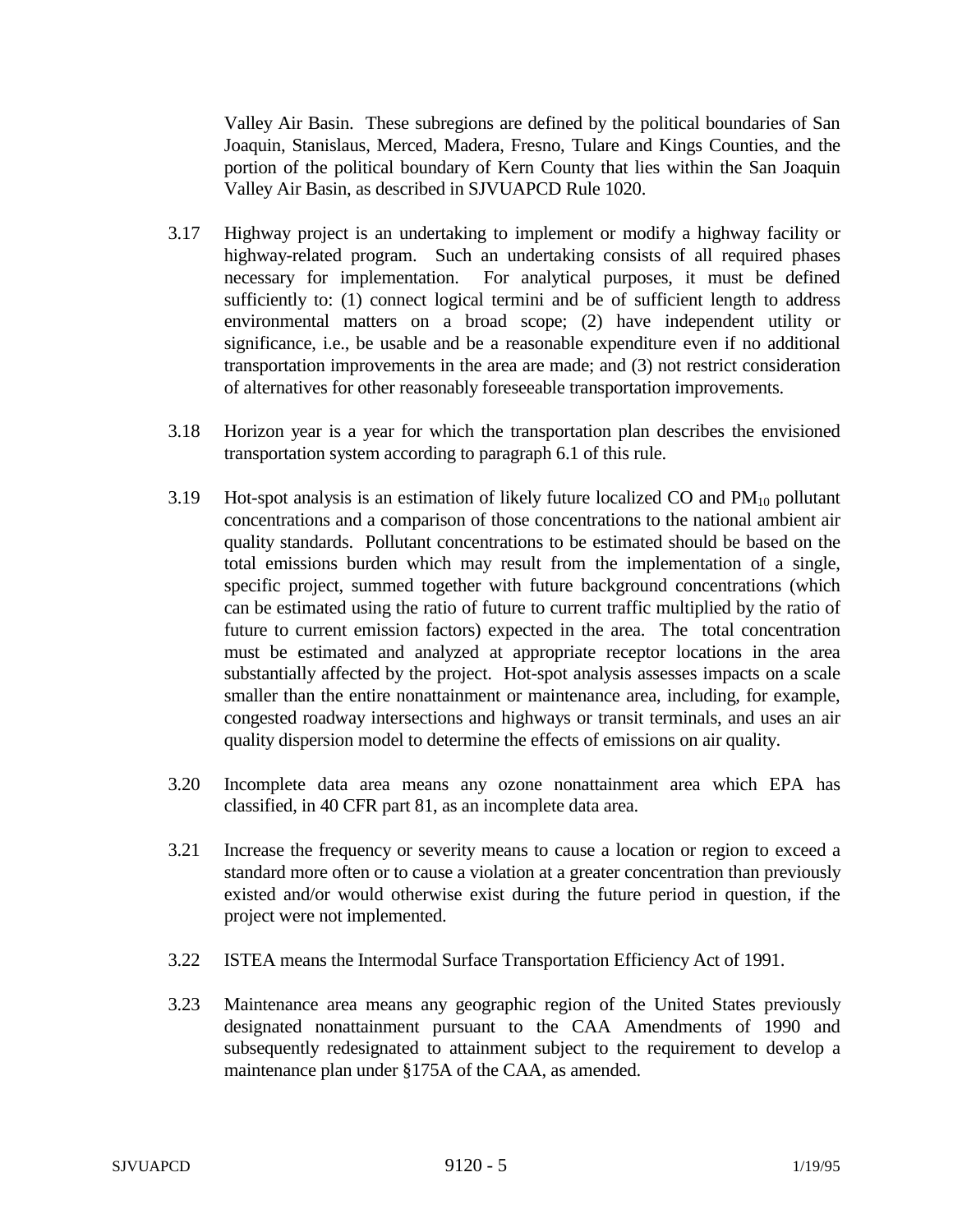- 3.24 Maintenance period with respect to a pollutant or pollutant precursor means that period of time beginning when a State submits and EPA approves a request under §107(d) of the CAA for redesignation to an attainment area, and lasting for 20 years, unless the applicable implementation plan specifies that the maintenance period shall last for more than 20 years.
- 3.25 Metropolitan planning organization (MPO) is that organization designated as being responsible, together with the State, for conducting the continuing, cooperative, and comprehensive planning process under 23 U.S.C. 134 and 49 U.S.C. 1607. It is the forum for cooperative transportation decision-making. (also see definition for TPA)
- 3.26 Milestone has the meaning given in  $\S 182(g)(1)$  and  $\S 189(c)$  of the CAA. A milestone consists of an emissions level and the date on which it is required to be achieved.
- 3.27 Motor vehicle emissions budget is that portion of the total allowable emissions defined in a revision to the applicable implementation plan (or in an implementation plan revision which was endorsed by the Governor or his or her designee, subject to a public hearing, and submitted to EPA, but not yet approved by EPA) for a certain date for the purpose of meeting reasonable further progress milestones or attainment or maintenance demonstrations, for any criteria pollutant or its precursors, allocated by the applicable implementation plan to highway and transit vehicles. The applicable implementation plan for an ozone nonattainment area may also designate a motor vehicle emissions budget for oxides of nitrogen  $(NO<sub>x</sub>)$  for a reasonable further progress milestone year if the applicable implementation plan demonstrates that this  $NO<sub>x</sub>$  budget will be achieved with measures in the implementation plan (as an implementation plan must do for VOC milestone requirements). The applicable implementation plan for an ozone nonattainment area includes a  $NO<sub>x</sub>$  budget if  $NO<sub>x</sub>$ reductions are being substituted for reductions in volatile organic compounds in milestone years required for reasonable further progress.
- 3.28 National ambient air quality standards (NAAQS) are those standards established pursuant to §109 of the CAA.
- 3.29 NEPA means the National Environmental Policy Act of 1969, as amended (42 U.S.C. 4321 et seq).
- 3.30 NEPA process completion, for the purposes of this rule, with respect to FHWA or FTA, means the point at which there is a specific action to make a determination that a project is categorically excluded, to make a Finding of No Significant Impact, or to issue a record of decision on a Final Environmental Impact Statement under NEPA.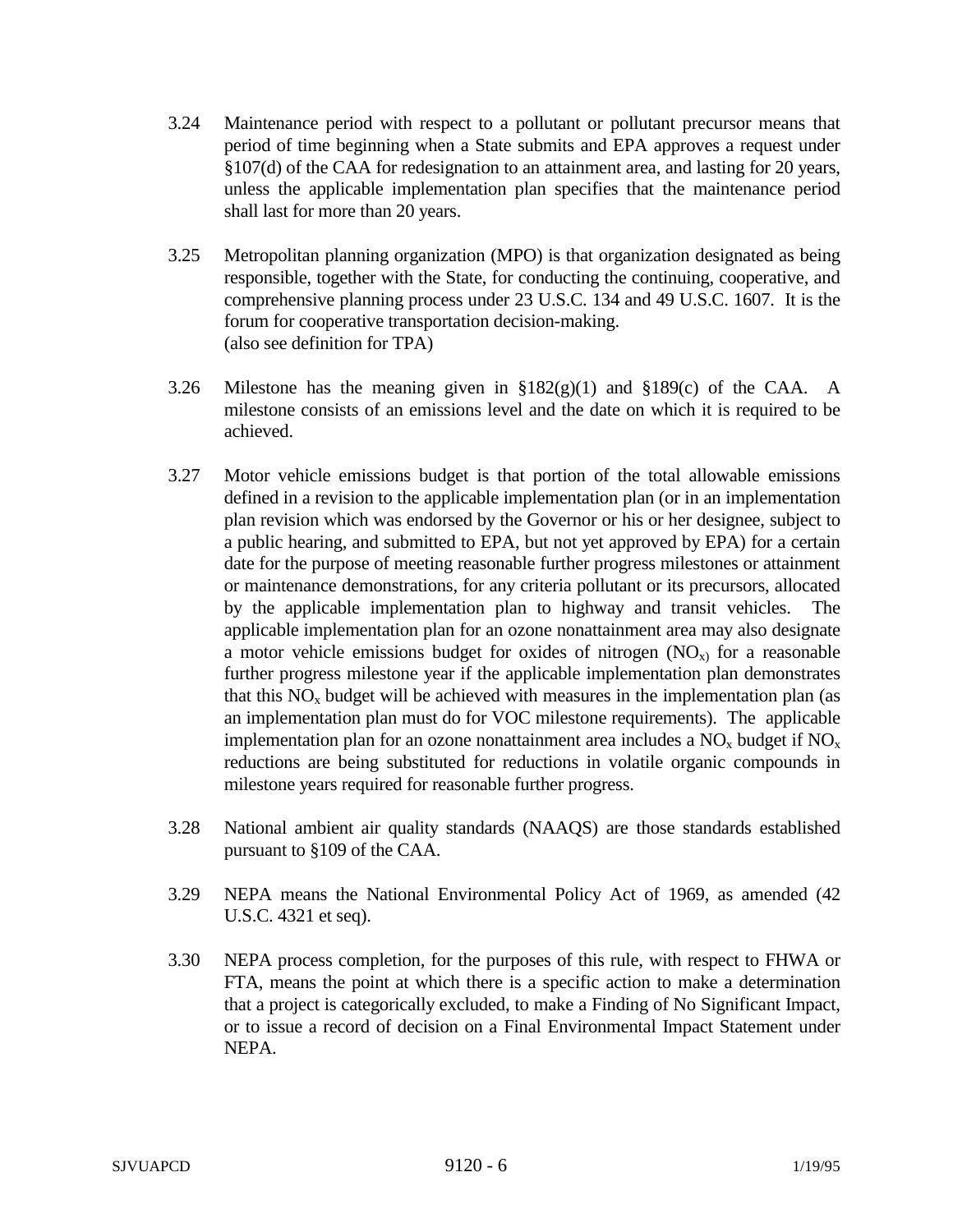- 3.31 Nonattainment area means any geographic region of the United States which has been designated as nonattainment under §107 of the CAA for any pollutant for which a national ambient air quality standard exists.
- 3.32 Not classified area means any carbon monoxide nonattainment area which EPA has not classified as either moderate or serious.
- 3.33 Phase II of the interim period with respect to a pollutant or pollutant precursor means that period of time after the effective date of this rule, lasting until the earlier of the following: (1) submission to EPA of the relevant control strategy implementation plan revisions which have been endorsed by the Governor (or his or her designee) and have been subject to a public hearing, or (2) the date that the Clean Air Act requires relevant control strategy implementation plans to be submitted to EPA, provided EPA has notified the State, MPO, and DOT of the State's failure to submit any such plans. The precise end of Phase II of the interim period is defined in Section 6.23 of this rule.
- 3.34 Project means a highway project or transit project.
- 3.35 Recipient of funds designated under title 23 U.S.C. or the Federal Transit Act means any agency at any level of State, county, city, or regional government that routinely receives title 23 U.S.C. or Federal Transit Act funds to construct FHWA/FTA projects, operate FHWA/FTA projects or equipment, purchase equipment, or undertake other services or operations via contracts or agreements. This definition does not include private landowners or developers, or contractors or entities that are only paid for services or products created by their own employees.
- 3.36 Regionally significant project means a transportation project (other than an exempt project) that is on a facility which serves regional transportation needs (such as access to and from the area outside of the region, major activity centers in the region, major planned developments such as new retail malls, sports complexes, etc., or transportation terminals as well as most terminals themselves) and would normally be included in the modeling of a metropolitan area's transportation network, including at a minimum all principal arterial highways and all fixed guideway transit facilities that offer an alternative to regional highway travel.
- 3.37 Rural transport ozone nonattainment area means an ozone nonattainment area that does not include, and is not adjacent to, any part of a Metropolitan Statistical Area or, where one exists, a Consolidated Metropolitan Statistical Area (as defined by the United States Bureau of the Census) and is classified under Clean Air Act §182(h) as a rural transport area.
- 3.38 San Joaquin Valley Unified Air Pollution Control District (SJVUAPCD) means the eight county air pollution control district located in the San Joaquin Valley in the central portion of the State of California.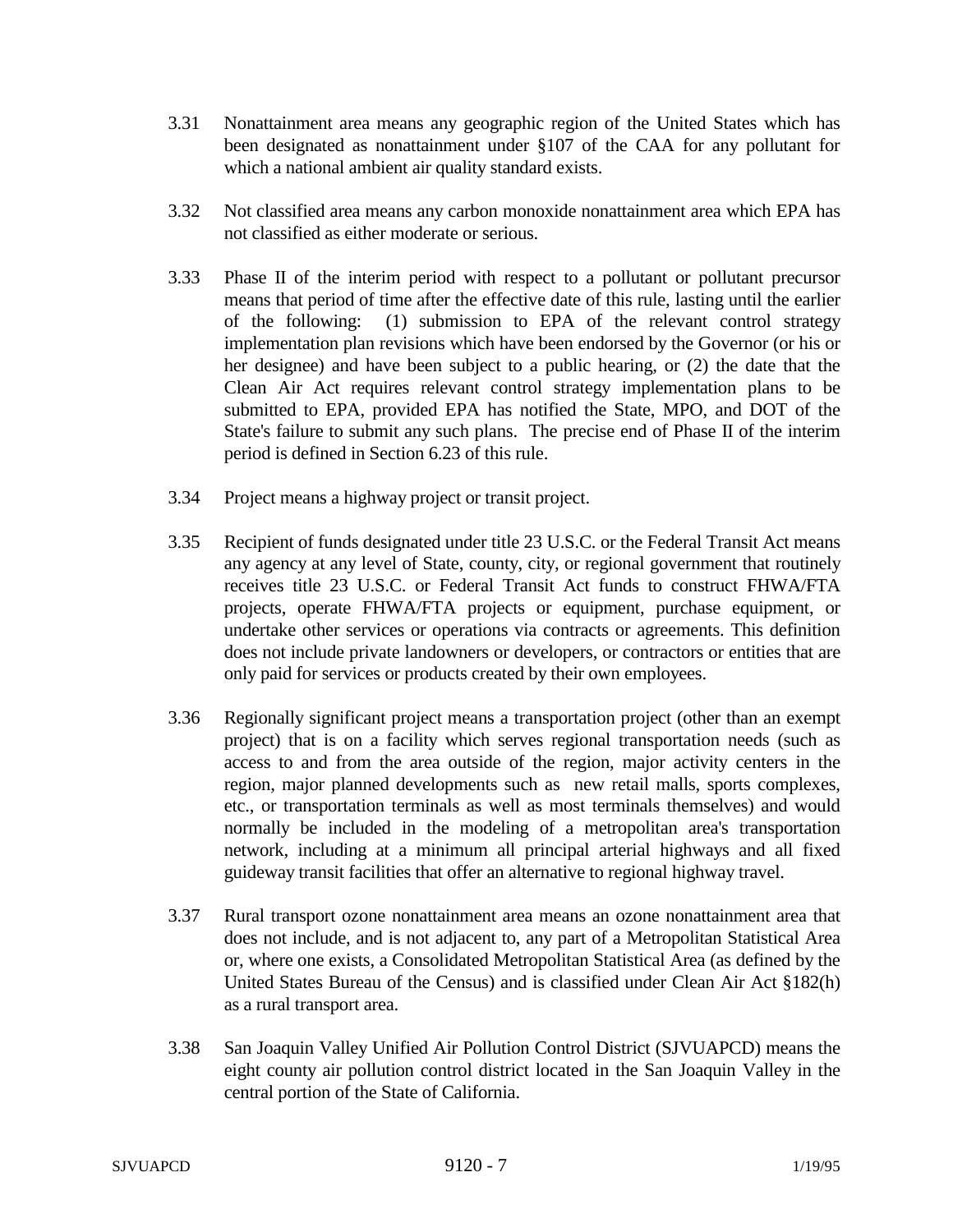- 3.39 Standard means a national ambient air quality standard.
- 3.40 State Implementation Plan (SIP) is a document prepared by each state describing existing air quality conditions and measures which will be taken to attain and maintain National Ambient Air Quality Standards.
- 3.41 Submarginal area means any ozone nonattainment area which EPA has classified as submarginal in 40 CFR part 81.
- 3.42 Subregion or Subregional means the same as geographic subregions.
- 3.43 STIP means the State Transportation Improvement Program.
- 3.44 Transit is mass transportation by bus, rail, or other conveyance which provides general or special service to the public on a regular and continuing basis. It does not include school buses or charter or sightseeing services.
- 3.45 Transit project is an undertaking to implement or modify a transit facility or transitrelated program; purchase transit vehicles or equipment; or provide financial assistance for transit operations. It does not include actions that are solely within the jurisdiction of local transit agencies, such as changes in routes, schedules, or fares. It may consist of several phases. For analytical purposes, it must be defined inclusively enough to: (1) connect logical termini and be of sufficient length to address environmental matters on a broad scope; (2) have independent utility or independent significance, i.e., be a reasonable expenditure even if no additional transportation improvements in the area are made; and (3) not restrict consideration of alternatives for other reasonably foreseeable transportation improvements.
- 3.46 Transitional area means any ozone nonattainment area which EPA has classified as transitional in 40 CFR part 81.
- 3.47 Transitional period with respect to a pollutant or pollutant precursor means that period of time which begins after submission to EPA of the relevant control strategy implementation plan which has been endorsed by the Governor (or his or her designee) and has been subject to a public hearing. The transitional period lasts until EPA takes final approval or disapproval action on the control strategy implementation plan submission or finds it to be incomplete. The precise beginning and end of the transitional period is defined in paragraph 6.23 of this rule.
- 3.48 Transportation control measure (TCM) is any measure that is specifically identified and committed to in the applicable implementation plan that is either one of the types listed in §108 of the CAA, or any other measure for the purpose of reducing emissions or concentrations of air pollutants from transportation sources by reducing vehicle use or changing traffic flow or congestion conditions.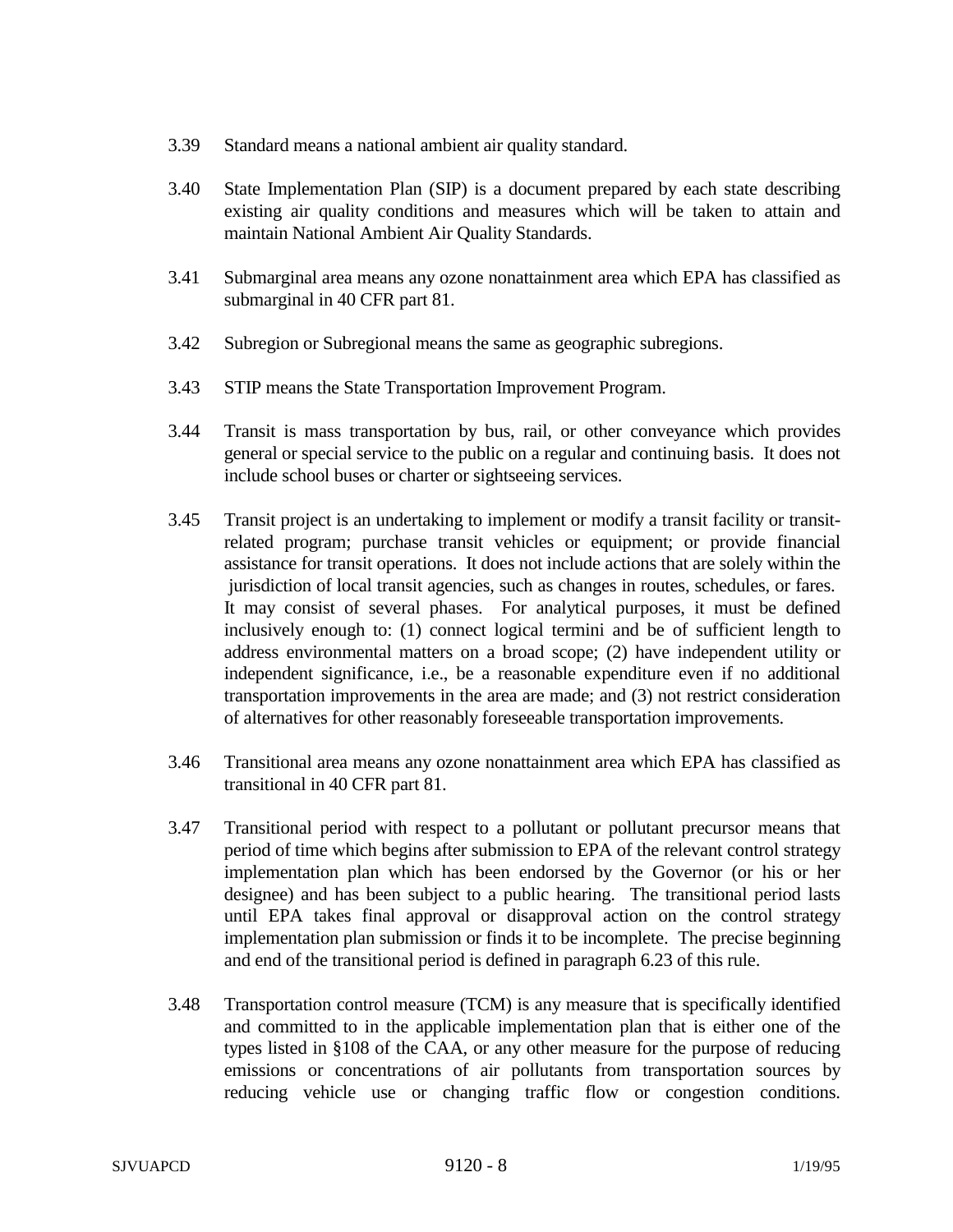Notwithstanding the above, vehicle technology-based, fuel-based, and maintenancebased measures which control the emissions from vehicles under fixed traffic conditions are not TCMs for the purposes of this rule.

- 3.49 Transportation improvement program (TIP) means a staged, multiyear, intermodal program of transportation projects covering a metropolitan planning area which is consistent with the metropolitan transportation plan, and developed pursuant to 23 CFR part 450.
- 3.50 Transportation plan means the official intermodal metropolitan transportation plan that is developed through the metropolitan planning process for the metropolitan planning area, developed pursuant to 23 CFR part 450.
- 3.51 Transportation Planning Agency (TPA) means any of the eight agencies responsible for transportation planning within the eight county domain of the SJVUAPCD. The specific TPAs included in this definition are the Council of Fresno County Governments, the Kern Council of Governments, the Kings County Association of Governments, the Merced County Association of Governments, the San Joaquin County Council of Governments, the Stanislaus Area Association of Governments, the Tulare County Association of Governments, and the Madera County Transportation Commission. With the exception of Kings and Madera Counties, these TPAs are also the designated metropolitan planning organizations (MPOs) in the air basin.
- 3.52 Transportation Planning Agency Directors Association (TPA Directors Association) is composed of the Director, or her/his designee, of each of the eight county TPAs located within the boundaries of the San Joaquin Valley Air Basin.
- 3.53 Transportation project is a highway project or a transit project.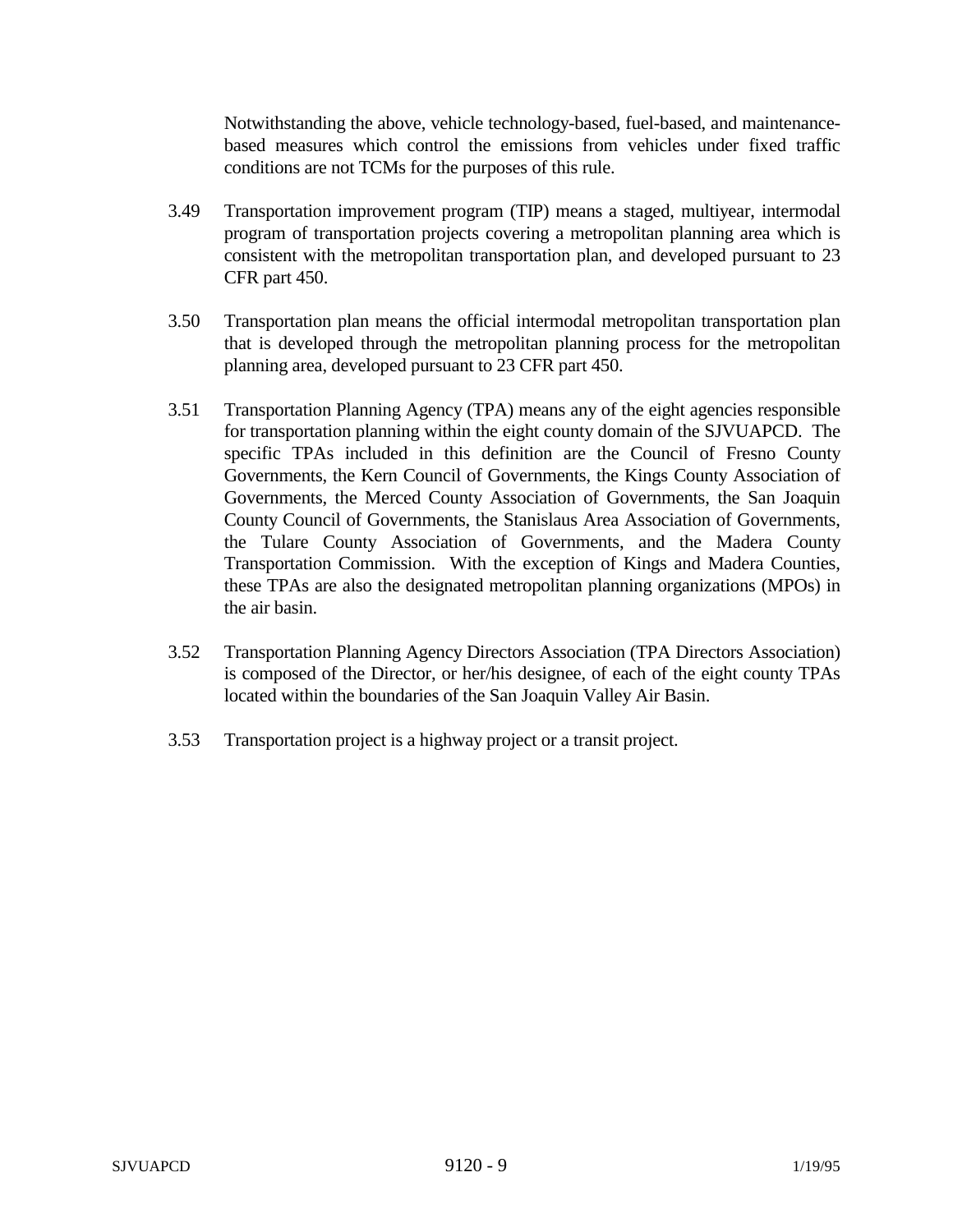## 4.0 Exemptions

#### 4.1 Exempt projects

Notwithstanding the other requirements of this rule, highway and transit projects of the types listed in Table 1 are exempt from the requirement that a conformity determination be made. Such projects may proceed toward implementation even in the absence of a conforming transportation plan and TIP. A particular action of the type listed in Table 1 is not exempt if the MPO in consultation with other agencies (see 5.3.1.3), the EPA, and the FHWA (in the case of a highway project) or the FTA (in the case of a transit project) concur that it has potentially adverse emissions impacts for any reason. States and MPOs must ensure that exempt projects do not interfere with TCM implementation.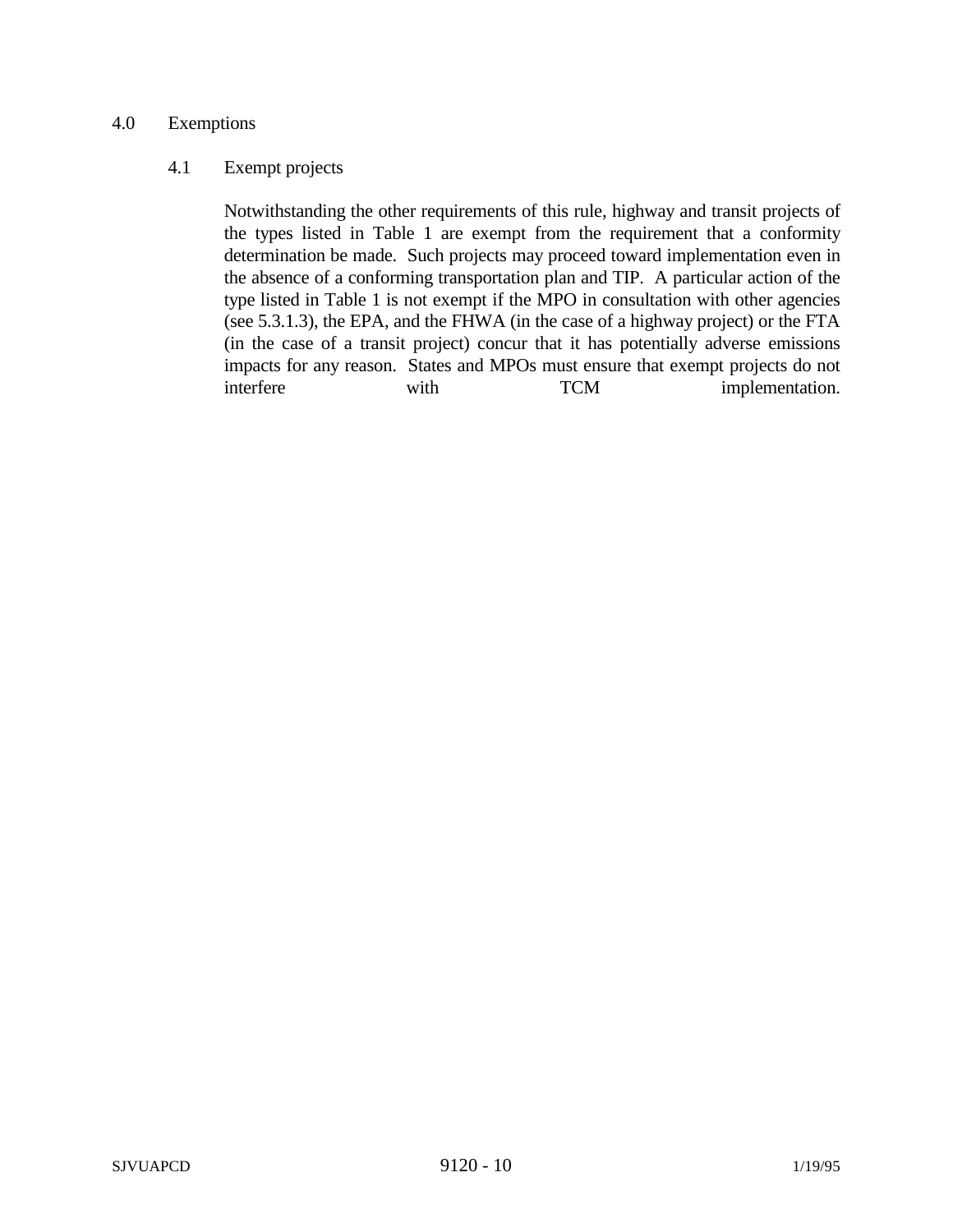## **TABLE 1 - EXEMPT PROJECTS**

#### **SAFETY**

Railroad/highway crossing Hazard elimination program Safer non-Federal-aid system roads Shoulder improvements Increasing sight distance Safety improvement program Traffic control devices and operating assistance other than signalization projects Railroad/highway crossing warning devices Guardrails, median barriers, crash cushions Pavement resurfacing and/or rehabilitation Pavement marking demonstration Emergency relief (23 U.S.C. 125) Fencing Skid treatments Safety roadside rest areas Adding medians Truck climbing lanes outside the urbanized area Lighting improvements Widening narrow pavements or reconstructing bridges (no additional travel lanes) Emergency truck pullovers

#### **MASS TRANSIT**

Operating assistance to transit agencies Purchase of support vehicles Rehabilitation of transit vehicles<sup>1</sup> Purchase of office, shop, and operating equipment for existing facilities Purchase of operating equipment for vehicles (e.g., radios, fareboxes, lifts, etc.) Construction or renovation of power, signal, and communications systems Construction of small passenger shelters and information kiosks Reconstruction or renovation of transit buildings and structures (e.g., rail or bus buildings, storage and maintenance facilities, stations, terminals, and ancillary structures) Rehabilitation or reconstruction of track structures, track, and trackbed in existing rights-of-way Purchase of new buses and rail cars to replace existing vehicles or for minor expansions of the fleet<sup>1</sup> Construction of new bus or rail storage/maintenance facilities categorically excluded in 23 CFR 771 l

1In PM10 nonattainment or maintenance areas, such projects are exempt only if they are in compliance with control measures in the applicable implementation plan.

## **TABLE 1 - EXEMPT PROJECTS (Continued)**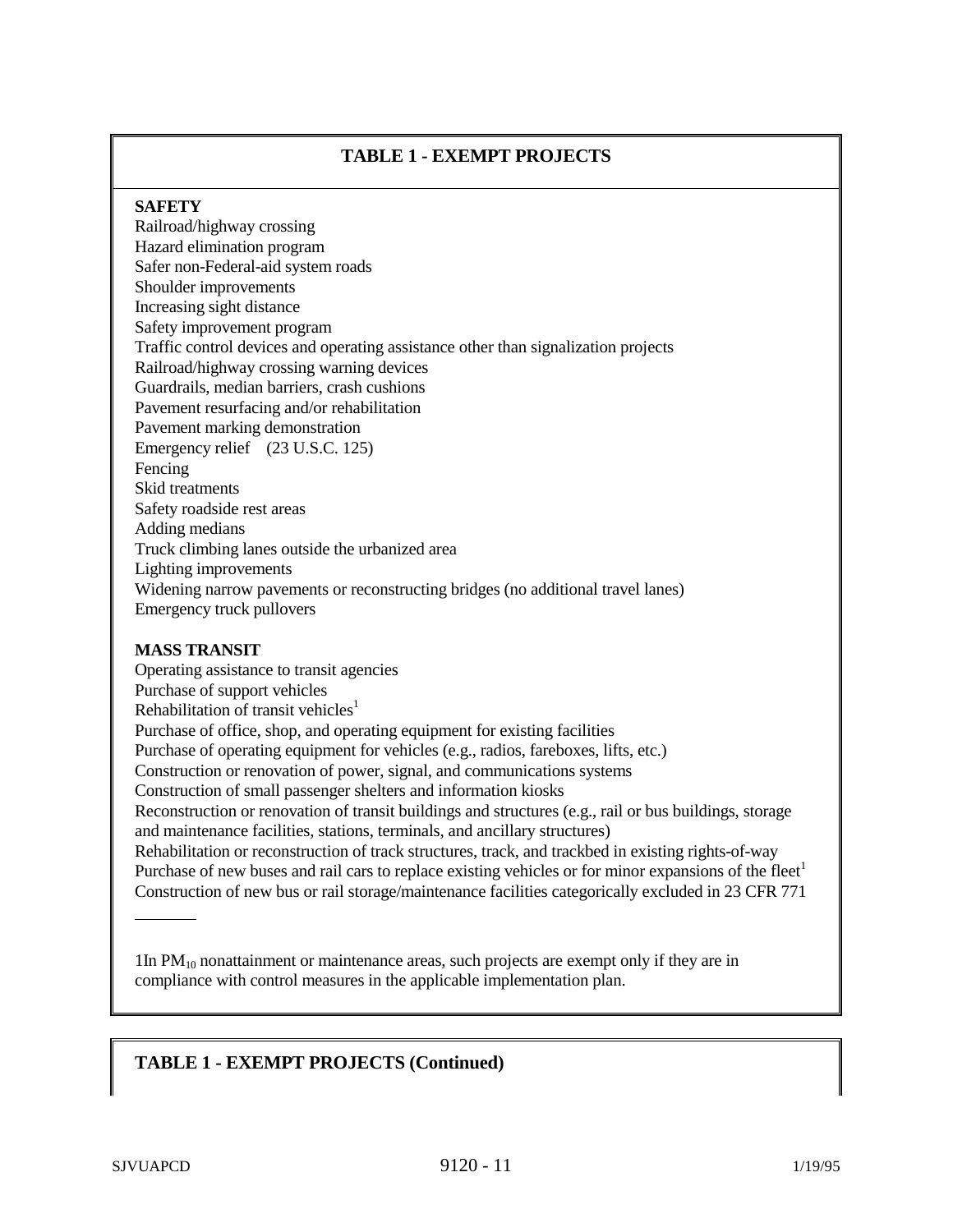# **AIR QUALITY**

Continuation of ride-sharing and van-pooling promotion activities at current levels Bicycle and pedestrian facilities

## **OTHER**

Specific activities which do not involve or lead directly to construction, such as: Planning and technical studies Grants for training and research programs Planning activities conducted pursuant to titles 23 and 49 U.S.C Federal-aid systems revisions Engineering to assess social, economic, and environmental effects of the proposed action or alternatives to that action Noise attenuation Advance land acquisitions (23 CFR 712 or 23 CFR 771) Acquisition of scenic easements Plantings, landscaping, etc. Sign removal Directional and informational signs Transportation enhancement activities (except rehabilitation and operation of historic transportation buildings, structures, or facilities) Repair of damage caused by natural disasters, civil unrest, or terrorist acts, except projects involving substantial functional, locational or capacity changes

## 4.2 Projects exempt from regional emissions analyses

Notwithstanding the other requirements of this rule, highway and transit projects of the types listed in Table 2 are exempt from regional emissions analysis requirements. The local effects of these projects with respect to  $CO$  or  $PM_{10}$ concentrations must be considered to determine if a hot-spot analysis is required prior to making a project-level conformity determination. These projects may then proceed to the project development process even in the absence of a conforming transportation plan and TIP. A particular action of the type listed in Table 2 is not exempt from regional emissions analysis if the MPO in consultation with other agencies (see 5.4.1.3), the EPA, and the FHWA (in the case of a highway project) or the FTA (in the case of a transit project) concur that it has potential regional impacts for any reason.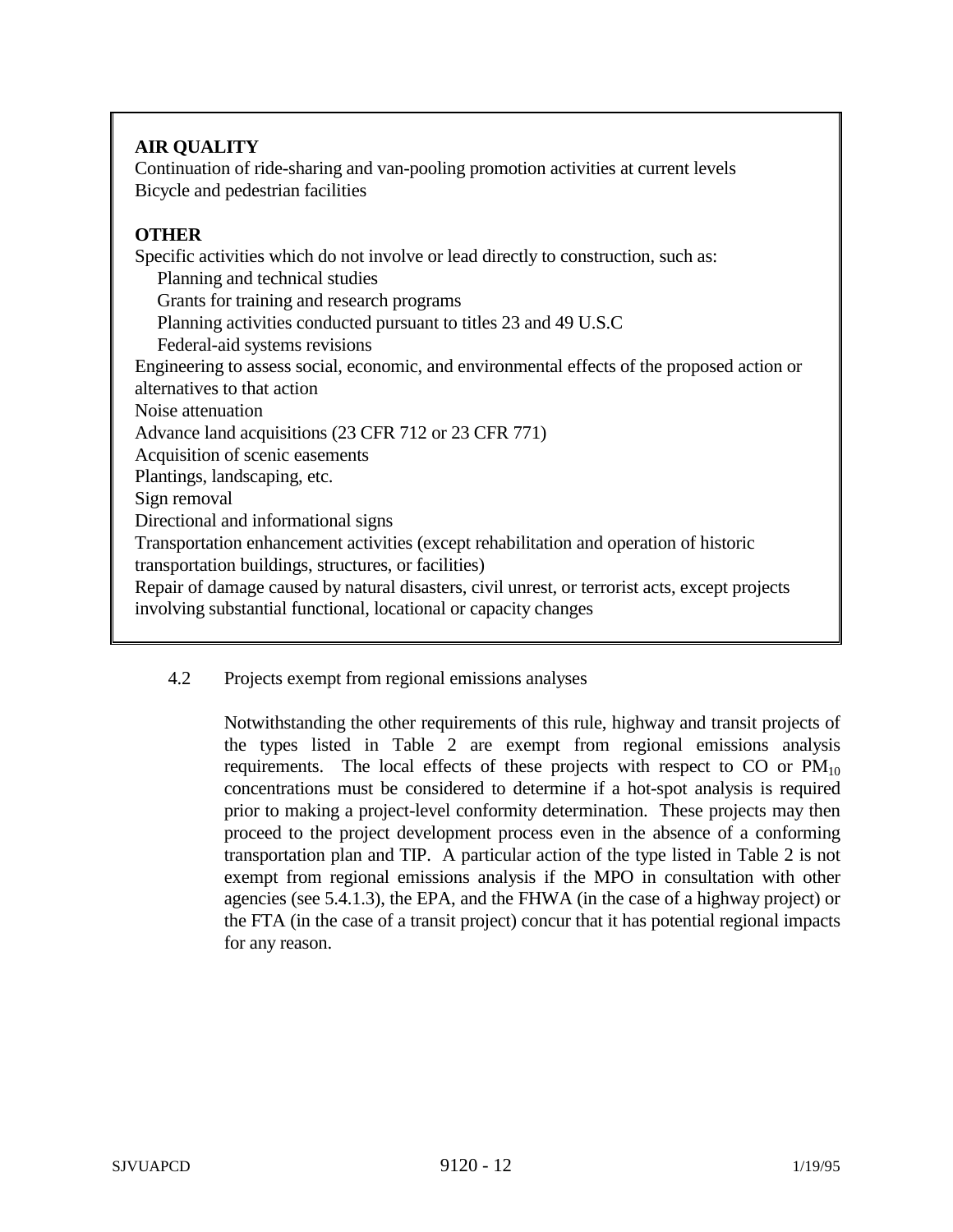## **TABLE 2 PROJECTS EXEMPT FROM REGIONAL EMISSIONS ANALYSES**

Intersection channelization projects Intersection signalization projects at individual intersections Interchange reconfiguration projects Changes in vertical and horizontal alignment Truck size and weight inspection stations Bus terminals and transfer points

#### 5.0 Consultation

5.1 General

This rule provides procedures for interagency consultation (local, state, and federal) pursuant to section 51.396 and 51.402 of the final transportation conformity rule promulgated November 24, 1993 by the U.S. Environmental Protection Agency (USEPA). These procedures apply to the San Joaquin Valley Air Basin (hereafter SJV Air Basin) of California and apply to interagency consultation related to regional transportation plan and transportation improvement program development, transportation conformity determinations and control strategy implementation plan development. Such consultation procedures shall be undertaken by TPAs, Caltrans, and the Federal Highway Administration (FHWA) and the Federal Transit Administration (FTA) with ARB and SJVUAPCD and USEPA before making conformity determinations, and by ARB and SJVUAPCD and USEPA with TPAs, Caltrans, FHWA, and FTA in developing control strategy implementation plans.

- 5.2 Interagency Consultation Procedures: General Factors for RTPs and TIPs
	- 5.2.1 Representatives of the TPAs, local and State air quality planning agencies, and State and local transportation agencies, shall undertake an interagency consultation process with each other and with local or regional offices of USEPA, FHWA, and FTA in accordance with this section on the development of the implementation plan, the list of TCMs in the control strategy implementation plan, the unified planning work program under 23 CFR Section 450.314, the Regional Transportation Plan (RTP), the Transportation Improvement Program (TIP), any revisions to the preceding documents, and all conformity determinations required by this rule.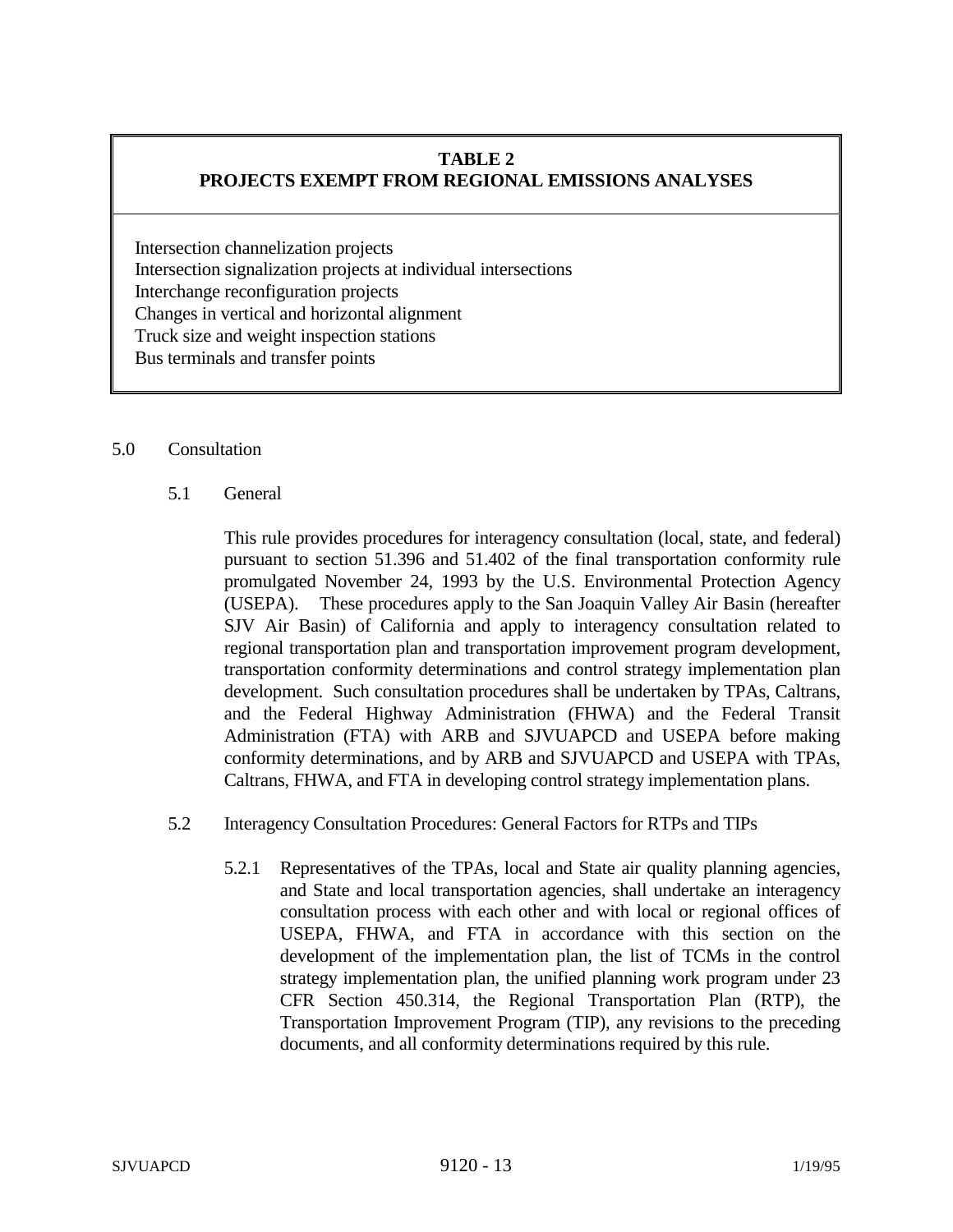- 5.2.1.1 Regular consultation on major activities shall be conducted primarily at the technical level. At the beginning of each annual planning cycle the TPA Directors Association will designate technical representatives and/or technical committees to be the primary forum for interagency consultation on transportation plan development and conformity findings. These representatives or committees will be responsible for conducting interagency consultation. In general, each TPA will have a designated representative to conduct conformity consultation with the SJVUAPCD, Caltrans, ARB, FHWA, FTA, and USEPA. Consultation on issues affecting more than one TPA will be conducted by the TPA Directors Association or assigned by the Directors to a technical committee. The TPA Directors Association will provide a forum for policy-level consultation with the SJVUAPCD to ensure consistent air quality and transportation planning, including joint preparation of TCMs to be used by the air district in meeting both federal and state clean air mandates. Representatives of the regional, state, and federal agencies listed in paragraph 5.1 of this rule will be notified of TPA Directors Association meetings and may choose to attend.
- 5.2.1.2 It shall be the affirmative responsibility of the TPA lead agency for preparation of a document or decision subject to the interagency consultation process, to initiate the consultation process by notifying other agencies, convene meetings, assure that all relevant documents and information are supplied to all participants in the consultation process in a timely manner, prepare minutes of consultation meetings, maintain a written record of the consultation process, and to assure the adequacy of the interagency consultation process with respect to the subject document or decision. The TPAs will be responsible for the timely circulation of draft documents among the agencies for comment (and responding to any comments) before adoption or publication. Draft documents will be circulated among agencies with a 30-day comment period. Copies of draft documents will be made available for the public to view at TPA offices. This availability will be announced in local news media in advance of when the documents are available.
- 5.2.1.3 Each lead agency in the consultation process required under this section shall confer with other agencies identified under paragraph 5.1 of this section with an interest in the document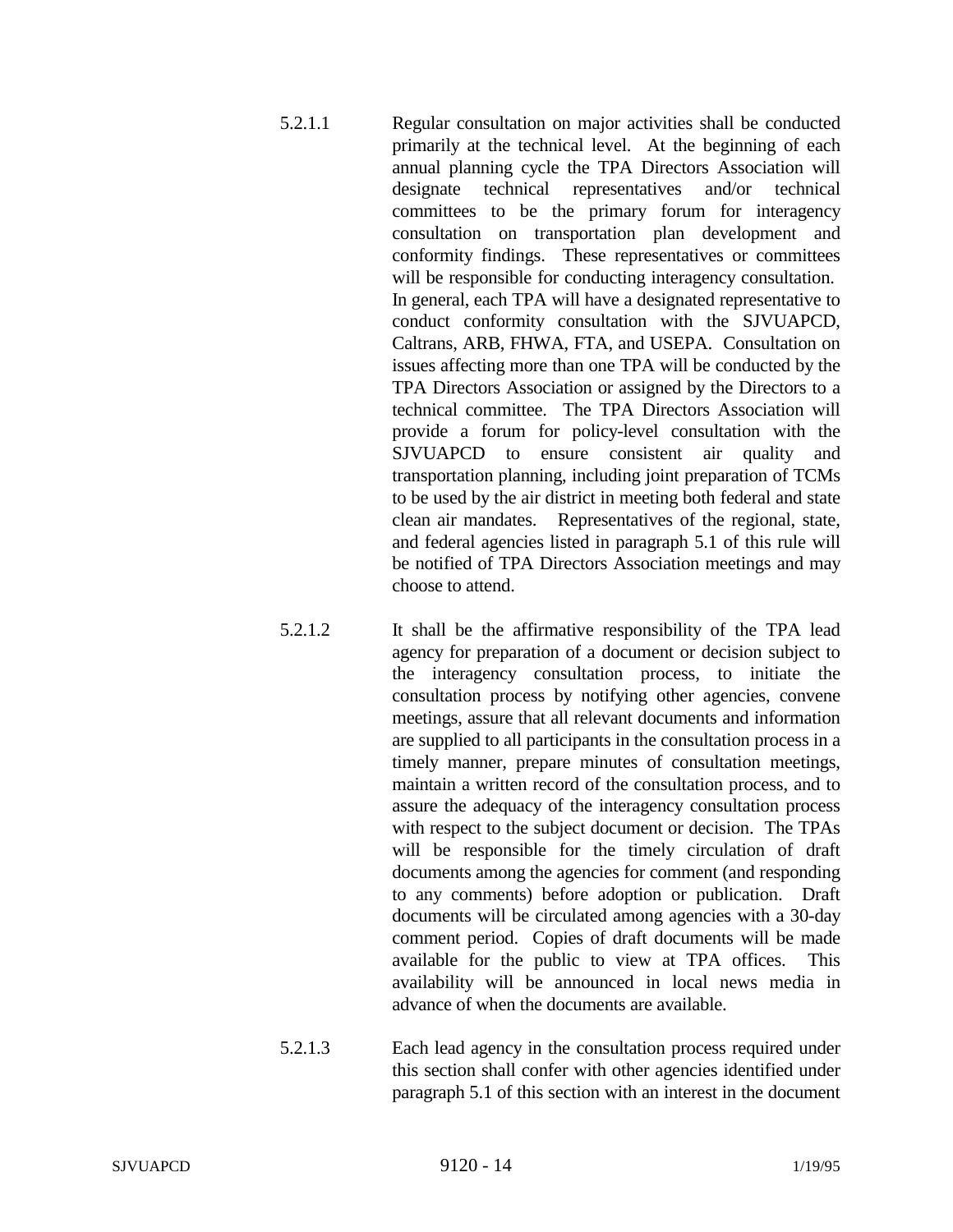to be developed, provide all information to those agencies needed for meaningful input, solicit early and continuing input from those agencies, and prior to taking any action, consider the views of each agency and respond to them prior to any final decision on such documents.

- 5.2.1.4 It shall be the responsibility of each agency specified in paragraph 5.1 of this section, when not acting as lead agency, to confer with the lead agency and other participants in the consultation process, review and comment as appropriate (including comments in writing) on all proposed and final documents and decisions in a timely manner, attend consultation and decision meetings, provide input on any area of substantive expertise or responsibility, and provide technical assistance to the lead agency or to the consultation process in accordance with this paragraph when requested.
- 5.2.2 Specific roles and responsibilities of various participants in the interagency consultation process shall be as follows:
	- 5.2.2.1 TPAs will:
		- 5.2.2.1.1 Develop RTPs and TIPs and make transportation conformity assessments (on a county level) on these plans, including transportation and emission modeling and TCM documentation. Findings on transportation conformity assessments will be made pursuant to interagency consultation procedures, and public participation consistent with 23 CFR 450.
		- 5.2.2.1.2 Designate a transportation conformity representative to coordinate with other agencies and attend meetings with other agencies. The transportation conformity representative will solicit input from other agencies during the consultation process.
		- 5.2.2.1.3 Distribute meeting notices and agendas to each agency listed in paragraph 5.1 and be responsible for reviewing draft transportation conformity documents and assumptions. Distribute minutes of meetings to invitees.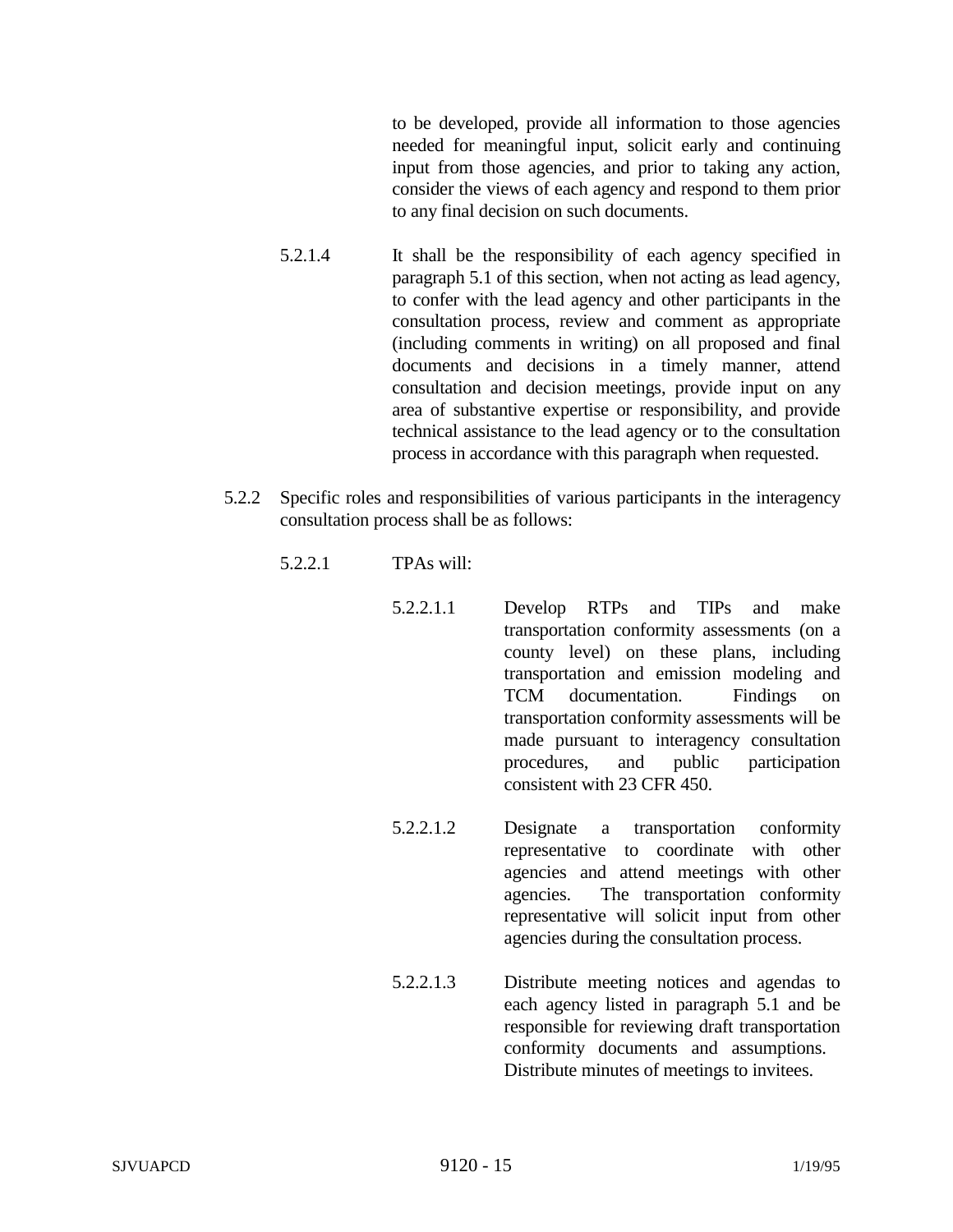- 5.2.2.1.4 Solicit early and continuing input from the other agencies identified in paragraph 5.1 of this section in the development of RTPs, TIPs, amendments to these documents, and other transportation-related projects.
- 5.2.2.1.5 Provide a period of at least 30 days for review and comment by other agencies prior to taking final action to adopt an RTP, TIP, amendments to these documents, and other projects that require conformity determinations.
- 5.2.2.1.6 Review and consider all comments received during interagency consultation process. Address significant comments in writing when requested by commenting agency.
- 5.2.2.1.7 Participate in conflict resolution processes as appropriate.
- 5.2.2.1.8 Identify regionally significant and exempt projects in accordance with Sections 3.0 and 4.1, respectively, of the final transportation conformity rule and determine when these definitions should be enhanced to include previously excluded projects because of potential emission impacts.
- 5.2.2.1.9 Determine which regionally-significant nonfederal projects will be subject to transportation conformity, revise of TIPs and RTPs when conformity is not shown, implement (when appropriate) and monitor progress of TCMs, ensure and coordinate public participation, and coordinate with other TPAs and agencies as appropriate, including coordination of development and distribution of agendas for interagency consultation meetings.
- 5.2.2.1.10 Consult with the SJVUAPCD and other relevant agencies as defined in paragraph 5.1 of this section when TPAs are determining whether any new projects are regionally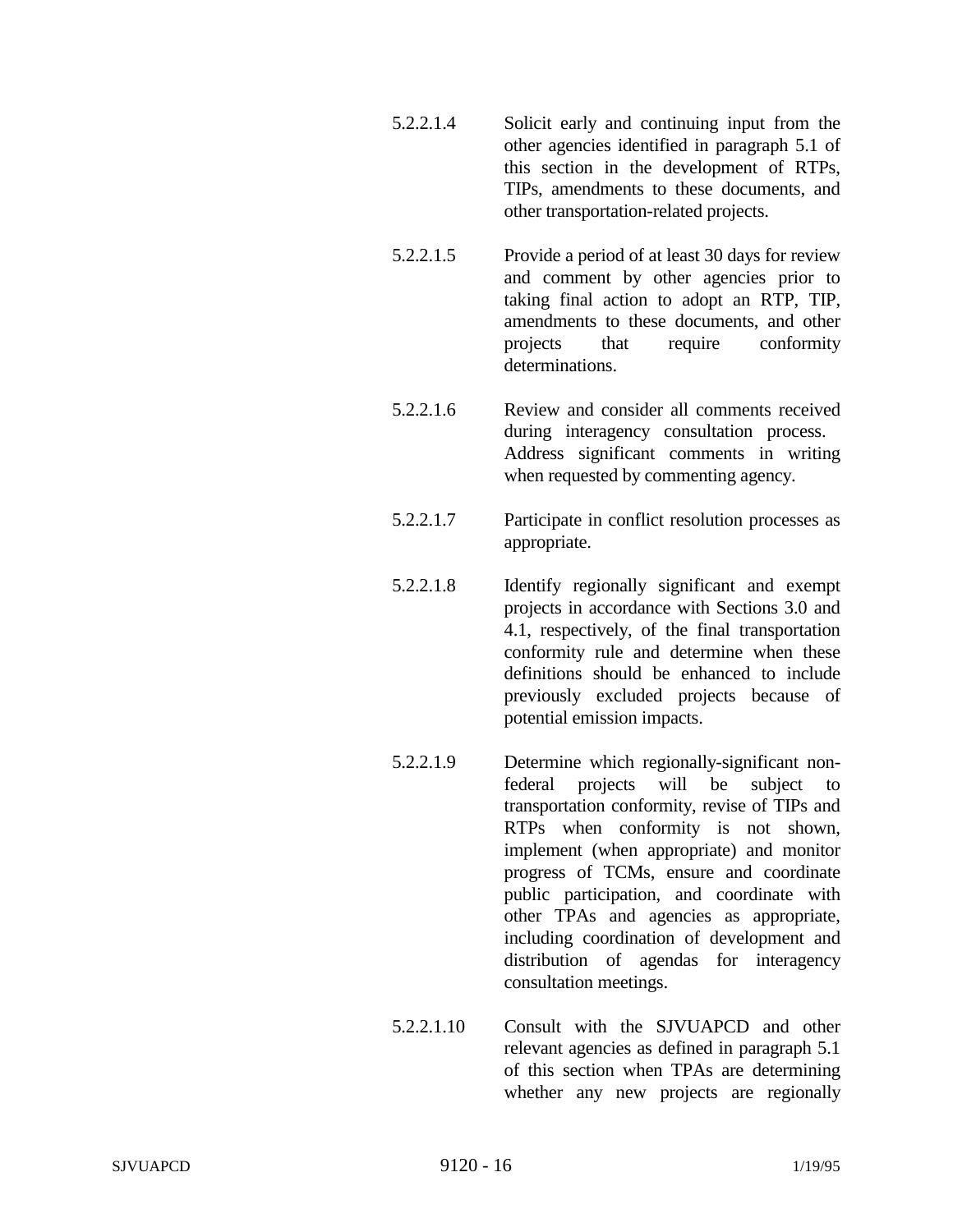significant. This consultation provides an opportunity to discuss the classification of projects as regionally significant although they may not meet the definition provided in Section 51.392 of 40 CFR Part 51.

#### 5.2.2.2 Caltrans will:

5.2.2.2.1 Review and comment on RTPs, TIPs, and transportation conformity findings and procedures

- 5.2.2.2.2 Designate a conformity representative to coordinate with other agencies and attend meetings with other agencies. The conformity representative will solicit input from other agencies during the consultation process.
- 5.2.2.2.3 Submit TIPs for inclusion into the STIP, following appropriate consultation with and notification of other agencies as required by 23 CFR Section 450.216 (a).

## 5.2.2.3 The SJVUAPCD will:

- 5.2.2.3.1 Review and provide comments on the transportation conformity determinations and how emissions from a TIP or RTP compare to the motor vehicle emission budget in the control strategy implementation plan.
- 5.2.2.3.2 Provide input on issues such as changes to TPA-level emission budgets which do not change emission levels in the non-attainment area.
- 5.2.2.3.3 Designate a conformity representative to coordinate with other agencies and attend meetings with other agencies. The conformity representative will solicit input from other agencies during the consultation process.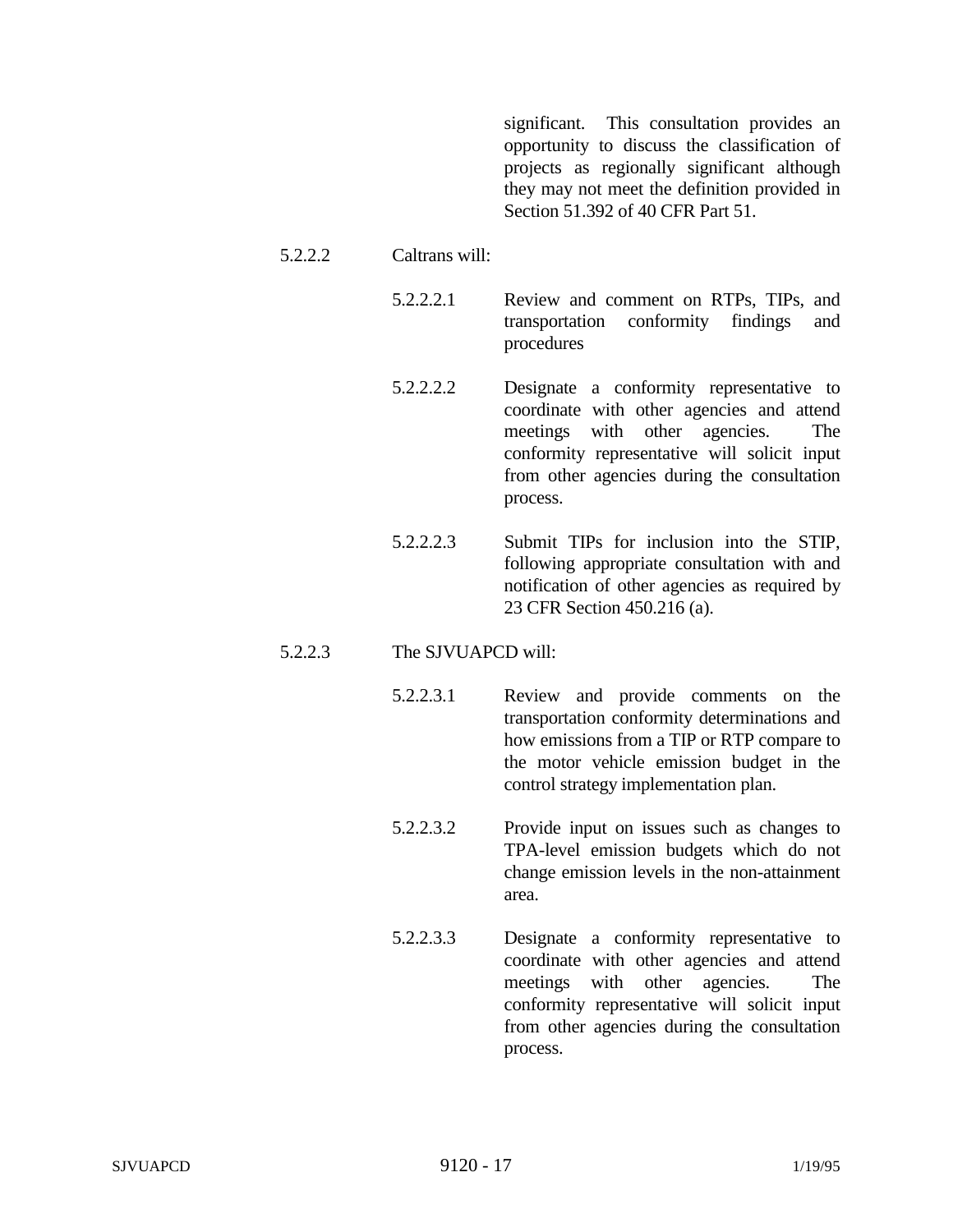5.2.2.3.4 Provide opportunity for consultation when TPAs are determining whether any new projects are regionally significant.

## 5.2.2.4 ARB will:

- 5.2.2.4.1 Designate a conformity representative to coordinate with other agencies and attend meetings with other agencies at ARB's discretion.
- 5.2.2.4.2 Review and provide written comment on proposed TIPs, RTPs, RTP alternatives, control strategy implementation plan development and transportation conformity findings
- 5.2.2.4.3 Provide the most recent USEPA-approved emission factors (EMFAC) to the TPAs and Caltrans for use in emissions analyses, following appropriate consultation with appropriate agencies.

## 5.2.2.5 USEPA will:

- 5.2.2.5.1 Review and provide written comment on draft transportation conformity documents as well as RTPs and TIPs.
- 5.2.2.5.2 Provide guidance on the transportation conformity rule criteria and statute.
- 5.2.2.5.3 Review and approve updates of motor vehicle emission factors (EMFAC) for use in transportation conformity analyses.
- 5.2.2.5.4 Designate a conformity representative to coordinate with other agencies and attend meetings with other agencies at USEPA's discretion. The conformity representative will provide input from other agencies during the consultation process.

## 5.2.2.6 FHWA and FTA will: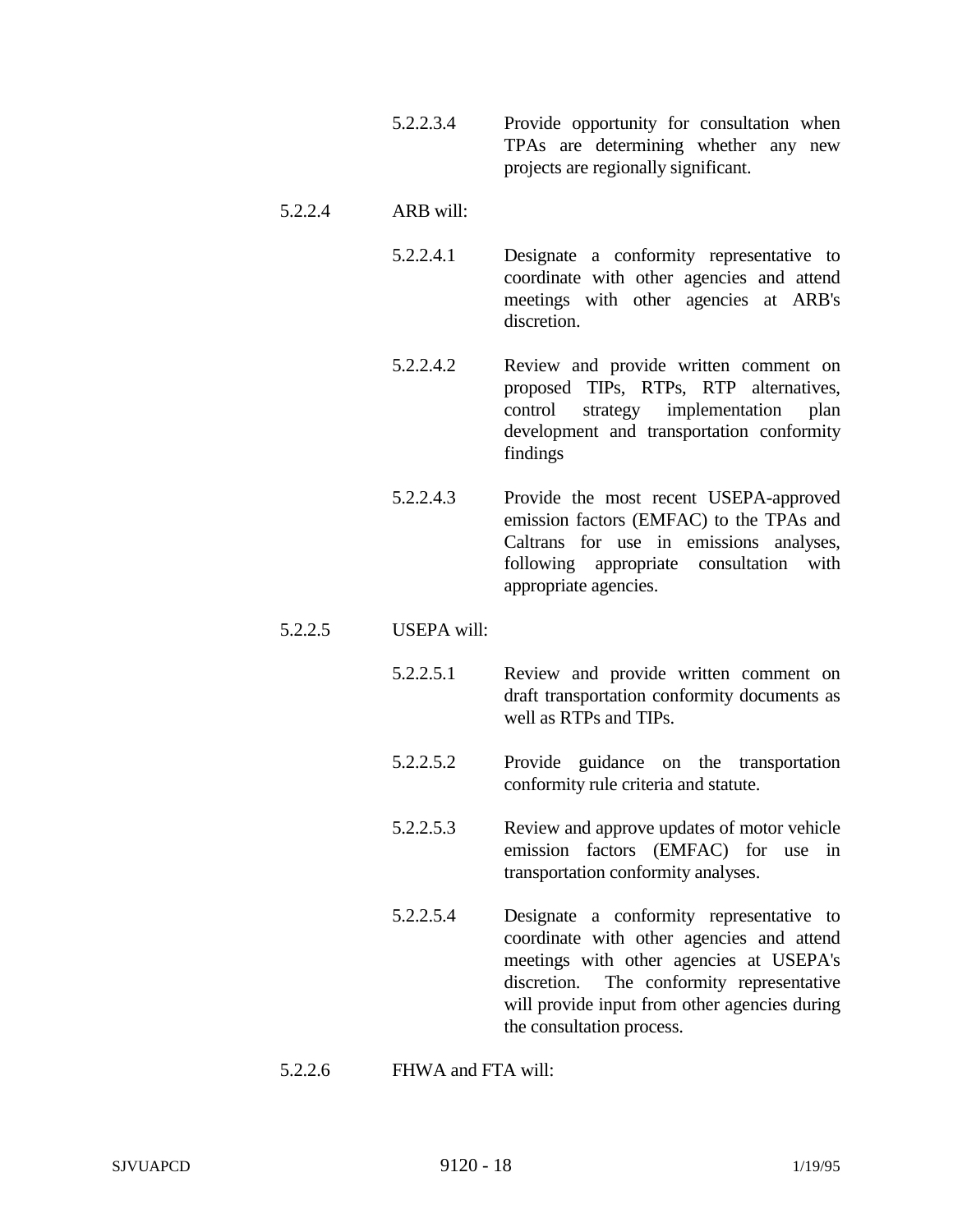- 5.2.2.6.1 Comment on and provide joint transportation conformity determinations for RTPs and TIPs, and plan and program amendments.
- 5.2.2.6.2 Provide notification of final joint transportation conformity determinations to each agency listed in paragraph 5.1.
- 5.2.2.6.3 Take additional actions as necessary and appropriate to facilitate approval of conformity of RTPs and TIPs.
- 5.2.2.6.4 Provide guidance on transportation conformity and transportation planning.
- 5.2.2.6.5 Designate a conformity representative to coordinate with other agencies and attend meetings with other agencies at FHWA/FTA's discretion. The conformity representative will solicit input from other agencies during the consultation process.
- 5.3 Interagency Consultation Procedures: General Factors for Development of Control Strategy Implementation Plans
	- 5.3.1 The SJVUAPCD, ARB and USEPA will consult regularly with the TPAs prior to and throughout development of all control strategy implementation plan submittals which affect transportation conformity, including those which contain emissions budgets, control strategies, and/or proposed TCMs. The SJVUAPCD, ARB and USEPA will transmit to the TPAs and the other agencies its draft and final air quality plans, TCM proposals, and available work programs for air quality planning activities and products, and will solicit the TPAs input on the region's transportation conformity determinations. Each agency will participate early and continuously in control strategy implementation plan development to the extent its resources and priorities allow.
		- 5.3.1.1 The organizational level of regular consultation will be at the technical level. Technical consultation on control strategy implementation plan revisions and on-road mobile emission budgets will be undertaken by appropriate technical committees established by the TPA Directors Association.
		- 5.3.1.2 The SJVUAPCD will be responsible for the timely circulation of draft documents among the agencies for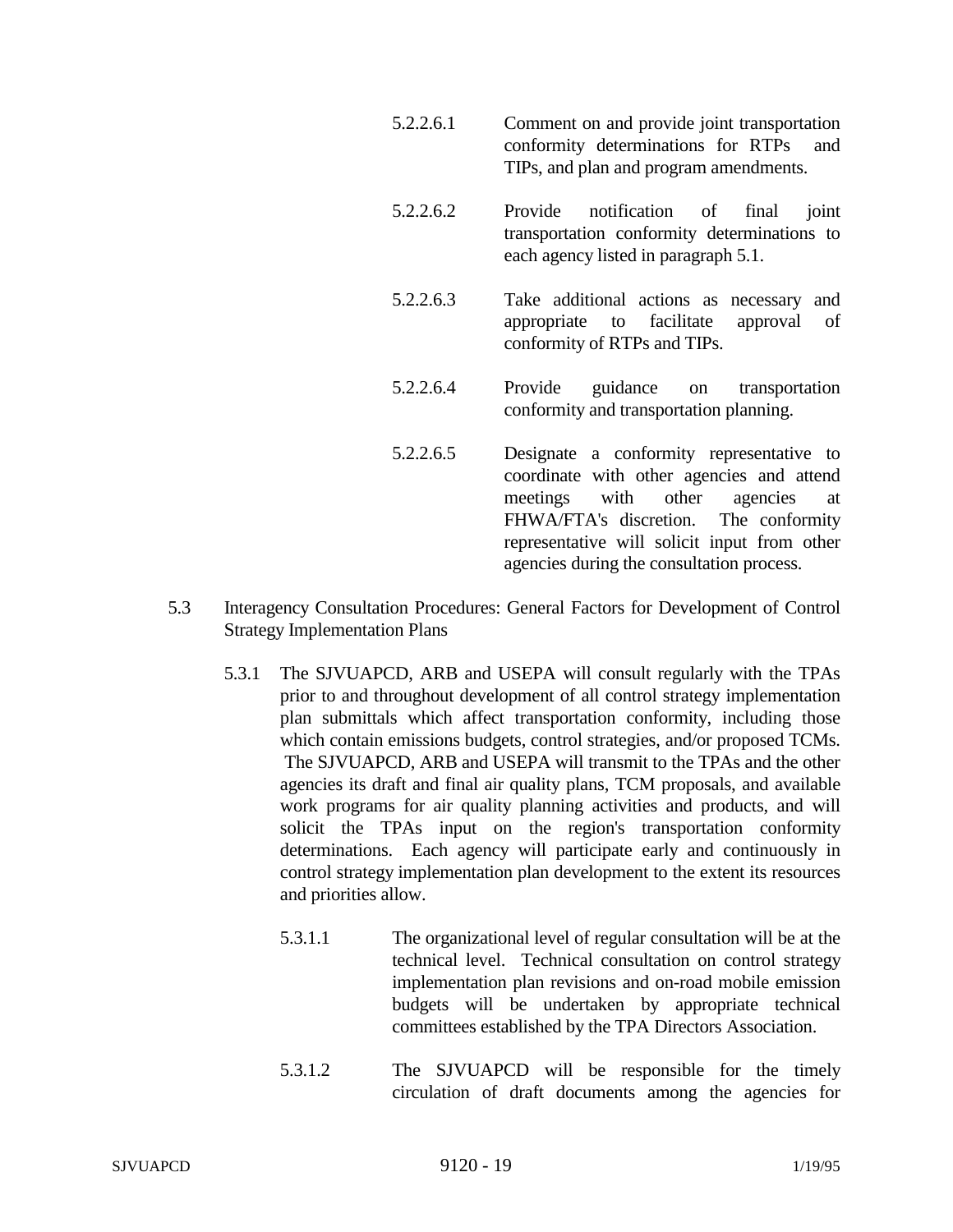comment (and responding to comments) before adoption or publication. Draft documents will be circulated among the agencies with a 30-day comment period. Copies of draft documents will be made available for the public to view at the three regional offices of the SJVUAPCD.

- 5.3.1.3 Interagency consultation will be accomplished through regular meetings of the technical committee(s) established by the TPA Directors Association. The committee(s) shall meet at least on a quarterly basis for the purpose of consultation. The responsibility for establishing meeting agendas lies with the lead agency designated in the San Joaquin Valley TPA Cooperative Work Program. The SJVUAPCD will be consulted regarding control strategy implementation plan revision issues to be placed on the agenda. The lead agency will distribute meeting notices and agendas to each agency listed in paragraph 5.1 and the SJVUAPCD representative will communicate with agencies unable to attend and solicit their input.
- 5.3.2 All control strategy implementation plans and/or revisions, including those initiated by TPAs and other local agencies, must be submitted through the SJVUAPCD.
- 5.3.3 ARB and USEPA will consult with the SJVUAPCD on the development of any control strategy implementation plans that they promulgate or adopt.
- 5.3.4 Each agency's role and responsibilities are as follows:
	- 5.3.4.1 The SJVUAPCD will:
		- 5.3.4.1.1 Develop attainment demonstrations, control strategy implementation plans, and regulatory TCMs within the statutory limits of the SJVUAPCD.
		- 5.3.4.1.2 Solicit early and continuing input from the other agencies identified in paragraph 5.1 of this section in the development of control strategy implementation plan submittals.
		- 5.3.4.1.3 Distribute contents of draft control strategy implementation plans and copies of final control strategy implementation plan submittals and supporting materials to the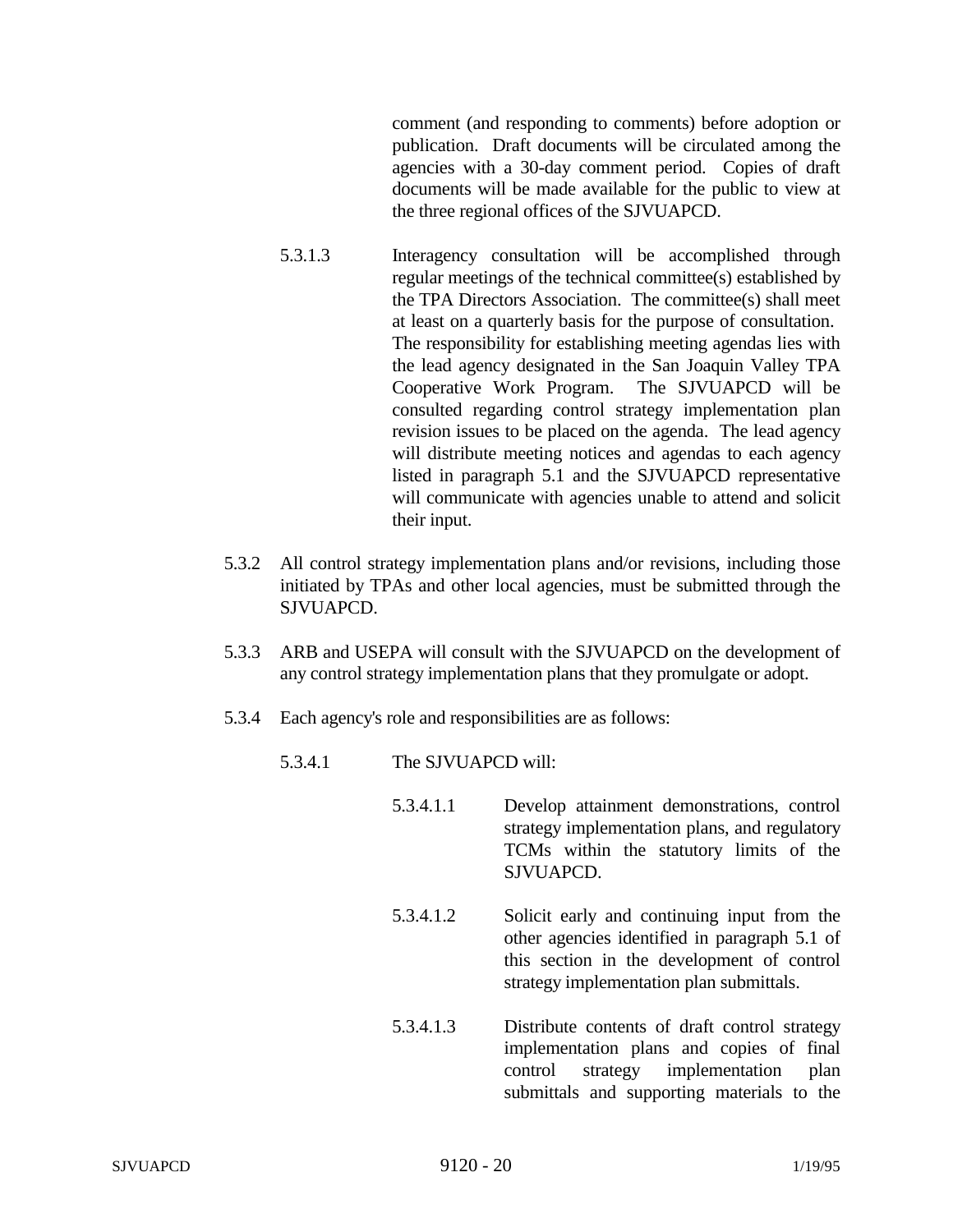agencies identified in paragraph 5.1 of this section.

- 5.3.4.1.4 Adopt on-road mobile source emissions budgets developed by the TPAs in consultation with the SJVUAPCD. The budgets may be revised by the SJVUAPCD after joint consultation between the TPAs, the SJVUAPCD, and the ARB prior to their adoption.
- 5.3.4.1.5 Provide a period of at least thirty days for review and comment by other agencies prior to taking final action to adopt or amend a control strategy implementation plan; review and consider the comments of other agencies; provide written responses to comments as appropriate.
- 5.3.4.1.6 Consult directly and regularly with TPAs at both policy and technical staff levels.
- 5.3.4.1.7 Consult with ARB, Caltrans, and USEPA on use of emission factors.
- 5.3.4.1.8 Hold regular meetings at District headquarters in Fresno to provide status reports and solicit input from the TPAs on control strategy implementation plan development or revisions.

## 5.3.4.2 The TPAs will:

- 5.3.4.2.1 Review and comment as appropriate on the contents of proposed control strategy implementation plan submittals for conformity determinations.
- 5.3.4.2.2 Develop and provide system-based (facilities) and non-regulatory (programmatic) TCMs for inclusion in the SIP.
- 5.3.4.2.3 Develop proposed on-road mobile source emissions budgets in consultation with the SJVUAPCD.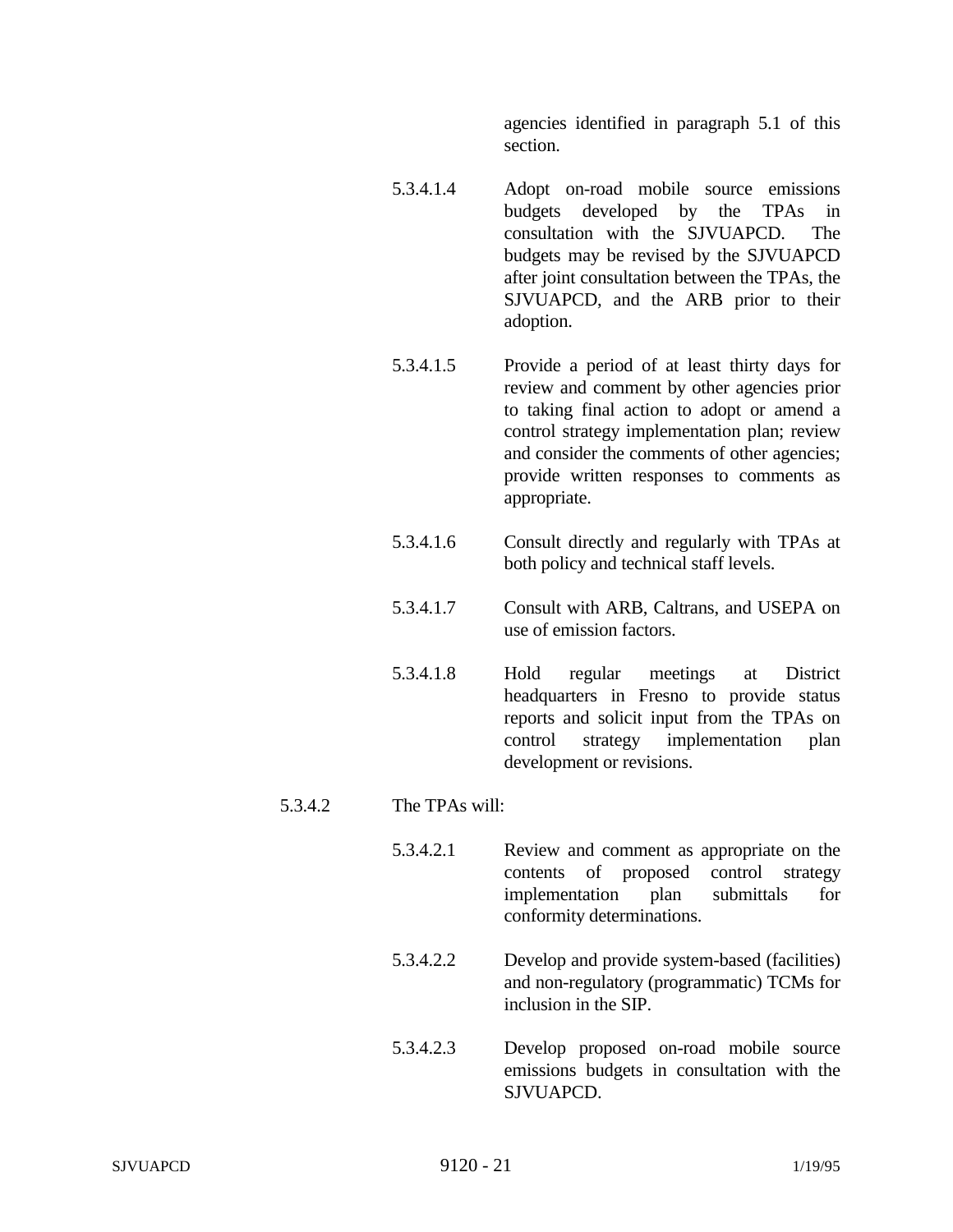- 5.3.4.2.4 Program TCMs and work with appropriate jurisdictions to implement TCMs on schedule where responsible.
- 5.3.4.2.5 Recommend to the SJVUAPCD when SIP revisions are necessary to replace TCMs.
- 5.3.4.2.6 Provide the information necessary to develop on-road motor vehicle activity level and associated emission levels for use in the control strategy implementation plan.
- 5.3.4.2.7 Hold regular meetings with the SJVUAPCD regarding the development of the RTP, TIP, amendments to these documents, and other transportation projects.

## 5.3.4.3 Caltrans will:

- 5.3.4.3.1 Assist with overall control strategy implementation plan development.
- 5.3.4.3.2 Consult with the TPAs and the SJVUAPCD on development of TCMs for inclusion in control strategy implementation plan.
- 5.3.4.3.3 Consult with the other agencies on interregional projects.
- 5.3.4.3.4 Consult with the other agencies on transportation projects that are entirely under Caltrans discretionary control.
- 5.3.4.3.5 Provide transportation data to the TPAs for their consideration in the development of emissions budgets.
- 5.3.4.4 USEPA will:
	- 5.3.4.4.1 Participate in consultation meetings during development of control strategy implementation plan submittals.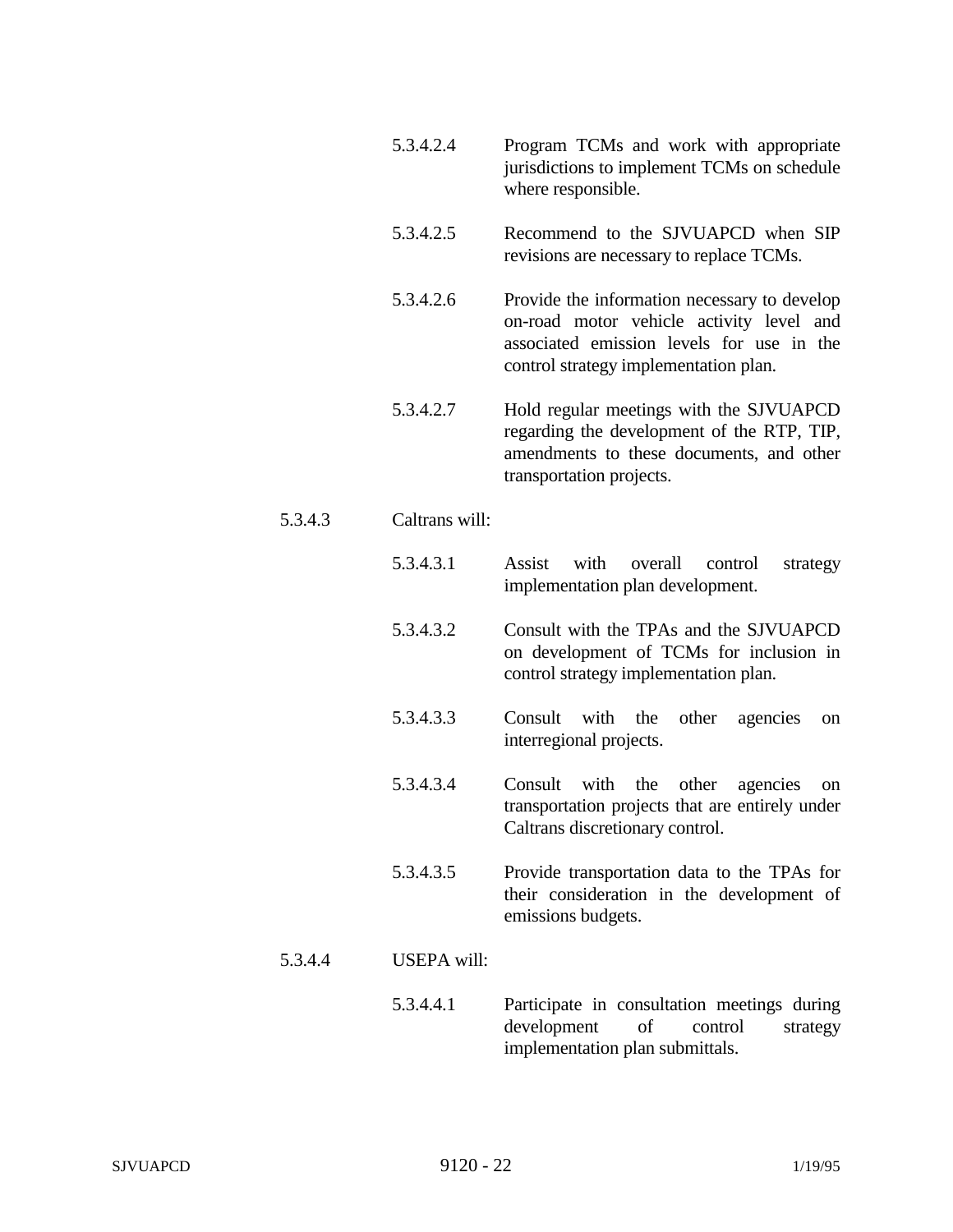- 5.3.4.4.2 Provide timely guidance to the SJVUAPCD during development of control strategy implementation plan revisions.
- 5.3.4.4.3 Review all control strategy implementation plan revisions for completeness and approvability.
- 5.3.4.4.4 Review and approve updates of motor vehicle emission factors (EMFAC) for use in control strategy implementation plan emissions analysis.
- 5.3.4.4.5 Adopt on-road mobile source emission budgets for Federal Implementation Plans (FIP) for the San Joaquin Valley only after consultation with the TPAs and SJVUAPCD.
- 5.3.4.5 ARB will:
	- 5.3.4.5.1 Participate in consultation meetings during development of control strategy implementation plan revisions.
	- 5.3.4.5.2 Provide timely guidance to the SJVUAPCD during development of control strategy implementation plan submittals.
	- 5.3.4.5.3 Review all draft and final control strategy implementation plan submittals for compliance with applicable requirements.
	- 5.3.4.5.4 Submit control strategy implementation plan revisions to the USEPA for approval.
	- 5.3.4.5.5 Provide the most recent USEPA-approved emission factors (EMFAC) to the SJVUAPCD for use in control strategy implementation plan emissions analysis.

## 5.3.4.6 FHWA and FTA will:

5.3.4.6.1 Review and comment as appropriate on the relevant contents of proposed control strategy implementation plan revisions.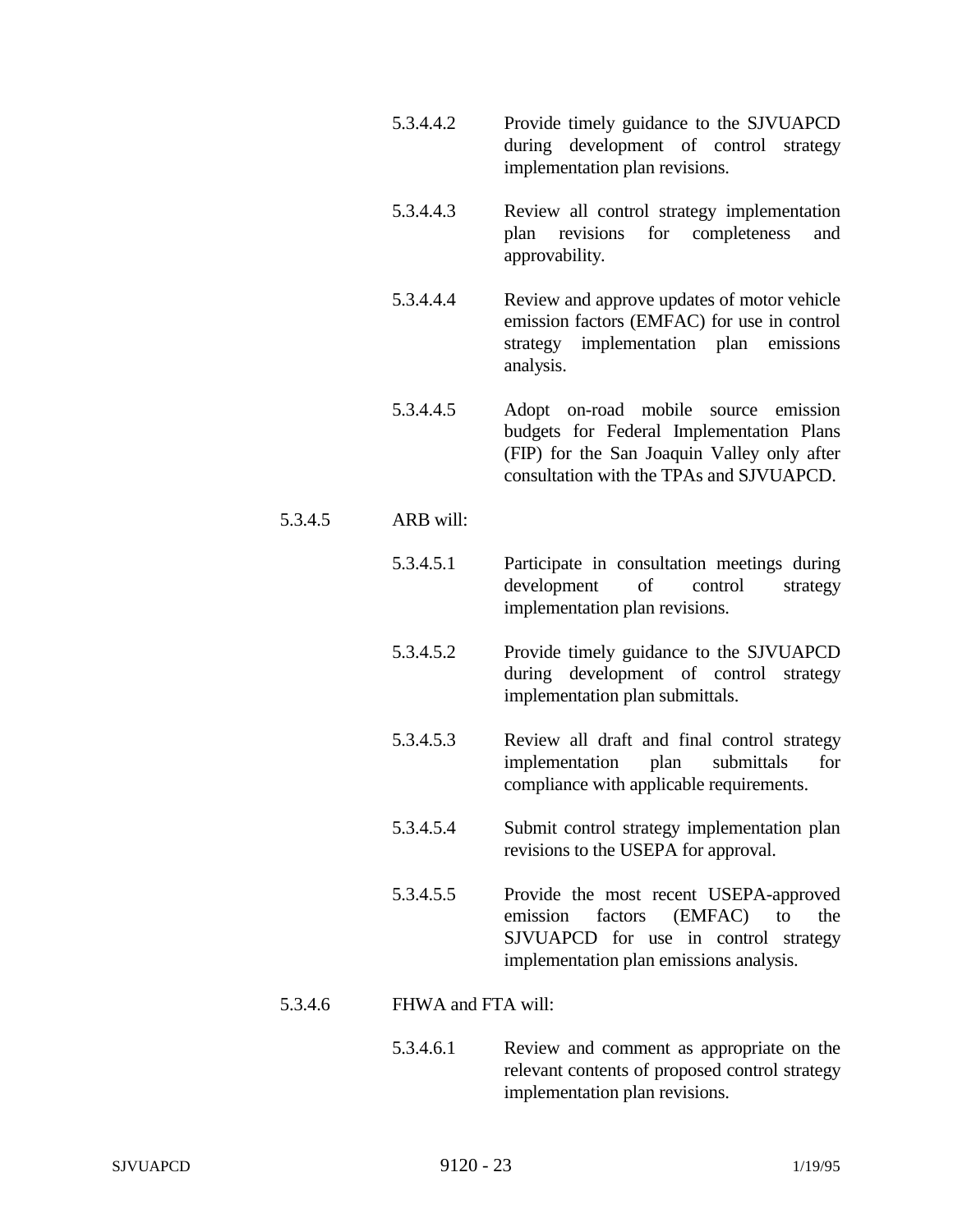- 5.3.4.6.2 Provide guidance on the transportation conformity implications of proposed control strategy implementation plan revisions.
- 5.3.4.7 Other Recipients of Funds Under Title 23 U.S.C. or the Federal Transit Act will:
	- 5.3.4.7.1 Review and comment as appropriate on the relevant conformity determination issues.
- 5.4 Interagency Consultation Procedures: Specific Processes for Transportation Conformity
	- 5.4.1 The consultation process shall include the specific issues listed in the following items 5.4.1.1 - 5.4.1.6. Recommendations and decisions on these issues will be developed by the TPA technical representatives and presented at regularly scheduled meetings of the TPA Directors Association. In developing these recommendations, the designated TPA technical representatives will solicit and consider input from SJVUAPCD, USEPA, ARB, FHWA, FTA, Caltrans, and agencies receiving Federal transportation funds. The TPA Directors Association will take action on these recommendations. Meeting agendas will note when such issues are to be discussed.
		- 5.4.1.1 Evaluating and choosing a model (or models) and associated methods and assumptions to be used in hot-spot analyses and regional emissions analyses;
		- 5.4.1.2 Determining which minor arterials and other transportation projects (if any) should be considered "regionally significant" for the purposes of regional emissions analysis (in addition to those functionally classified as principal arterial or higher or fixed guideway systems or extensions that offer an alternative to regional highway travel), and which projects should be considered to have a significant change in design concept and scope from the RTP or TIP;
		- 5.4.1.3 Evaluating whether projects otherwise exempted from meeting the requirements of paragraphs 4.1. and 4.2 of the transportation conformity rule should be treated as nonexempt in cases where potential adverse emissions impacts may exist for any reason;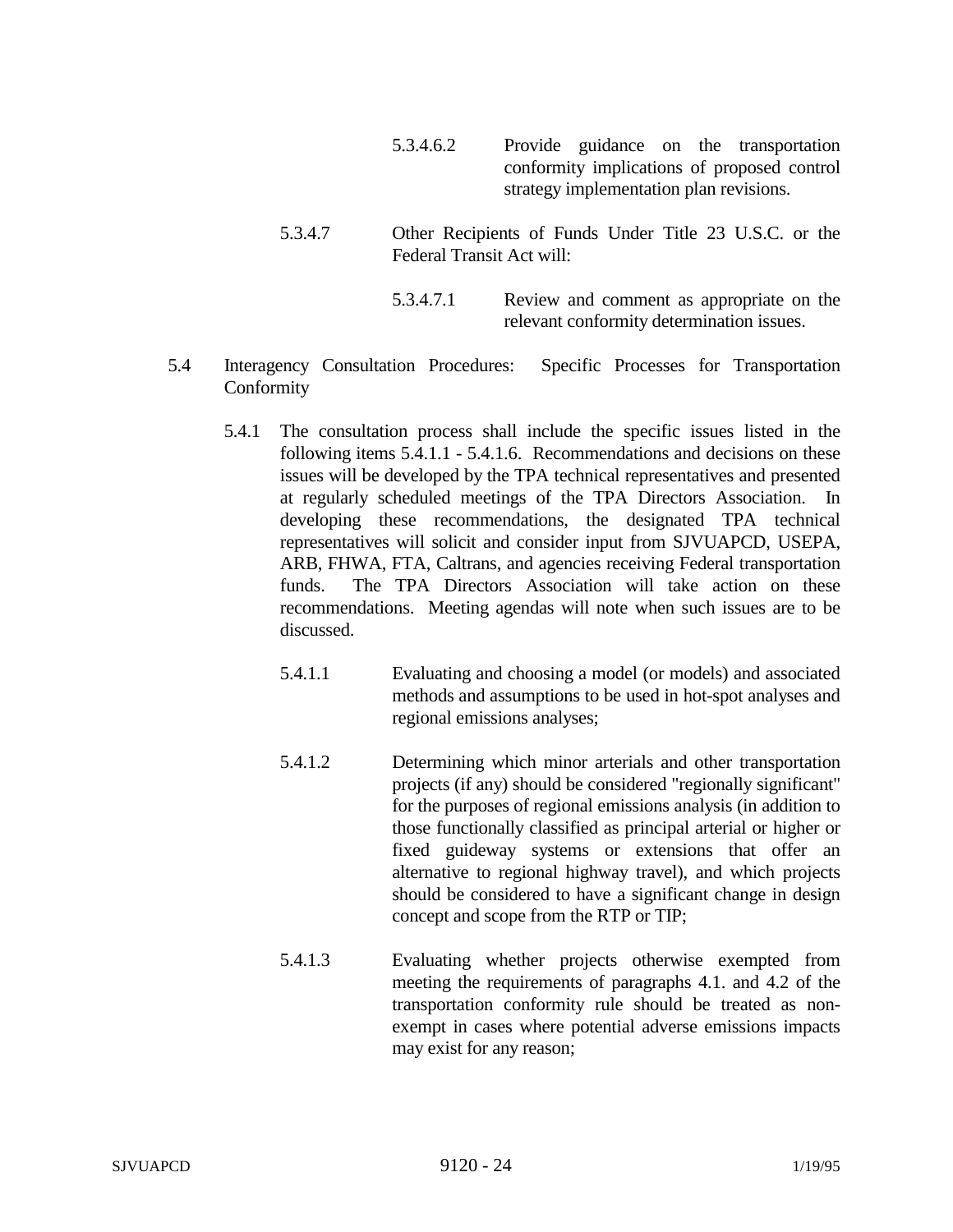- 5.4.1.4 Making a determination, as required by Section 6.8.3.1 of the transportation conformity rule, whether past obstacles to implementation of TCMs which are behind the schedule established in the control strategy implementation plan have been identified and are being overcome, and whether TCMs are being given maximum priority for approval and/or funding. This process shall also consider whether delays in TCM implementation necessitate revisions to the State Implementation Plan to remove TCMs or substitute TCMs or other emission reduction measures;
- 5.4.1.5 Identifying, as required by paragraph 7.2.4, projects located at sites in  $PM_{10}$  nonattainment areas which have vehicle and roadway emission and dispersion characteristics which are essentially identical to those at sites which have violations verified by monitoring, and therefore require quantitative PM<sub>10</sub> hot-spot analysis; and
- 5.4.1.6 Notification of RTP or TIP revisions or amendments which merely add or delete exempt projects listed in paragraph 4.1 of the transportation conformity rule.
- 5.4.2 The TPAs shall consult, in accordance with paragraph 5.4.1, with the SJVUAPCD, ARB, USEPA, Caltrans, FHWA, FTA, and other local agencies which receive Federal transportation funds on the following transportation conformity issues:
	- 5.4.2.1 Evaluating events which will trigger new transportation conformity determinations in addition to those triggering events established in paragraph 8.0; and
	- 5.4.2.2 Consulting on emissions analysis for transportation activities which cross the borders of TPAs or nonattainment areas or air basins.
- 5.4.3 Where the metropolitan planning area does not cover the entire nonattainment or maintenance area, the TPA and Caltrans shall undertake cooperative planning and analysis for purposes of determining transportation conformity of all projects outside the metropolitan area and within the nonattainment or maintenance area. This will be accomplished through the consultation procedures outlined in paragraph 5.2.1 of this section.
- 5.4.4 The TPAs shall ensure that member jurisdictions regularly disclose plans for construction of regionally significant projects which are not FHWA/FTA projects (including projects for which alternative locations, design concept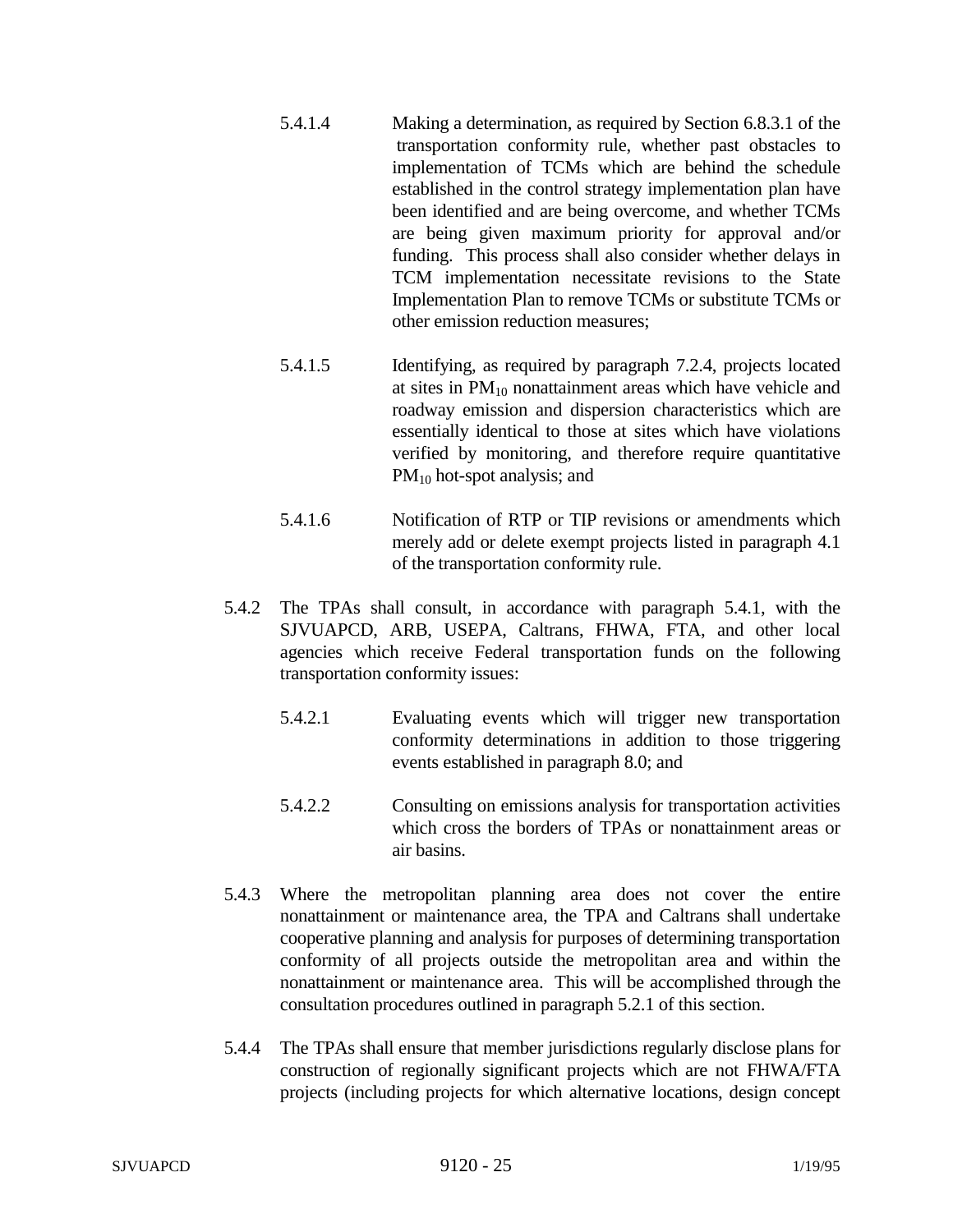and scope, or the no-build option are still being considered), including those by recipients of funds designated under title 23 U.S.C. or the Federal Transit Act, and ensure that any changes to those plans are regularly disclosed.

- 5.4.5 The TPAs and other recipients of funds designated under title 23 U.S.C. or the Federal Transit Act shall assign a location and design concept and scope of projects which are disclosed to the TPA by its member jurisdictions as required by paragraph 5.4.4 of this section but whose sponsors have not yet decided these features, in sufficient detail to perform the regional emissions analysis according to the requirements of paragraph 7.1. These assignments will be based on the judgement of the TPA and will be discussed at the TPA technical level; issues of regional importance requiring policy-level decisions will be addressed by the TPA Directors Association.
- 5.4.6 The TPAs shall consult with each agency listed in paragraph 5.1 on the design, schedule and funding of research and data collection efforts and regional transportation model development (e.g., household/travel transportation surveys) initially at the technical level through the appropriate technical committee established by the TPA Directors Association. Issues of regional and/or policy significance will be presented to the TPA Directors Association.
- 5.4.7 The TPAs, SJVUAPCD and Caltrans shall distribute final documents (including control strategy implementation plan revisions) and supporting information to each agency within two weeks after approval or adoption.
- 5.5 Resolving Conflicts Relating to Transportation Conformity Determinations
	- 5.5.1 Conflicts relating to transportation conformity determinations among State agencies, or between State agencies and the TPA(s), or among TPA member jurisdictions, shall be identified by a TPA or agency in writing to the other TPA or agency and (as appropriate) the SJVUAPCD, ARB, Caltrans, FHWA, FTA, and USEPA. The TPA or member jurisdiction initially identifying the conflict has responsibility for determining which agencies should be notified. The TPA's or agency's written notice shall:
		- 5.5.1.1 Explain the nature of the conflict.
		- 5.5.1.2 Review options for resolving the conflict.
		- 5.5.1.3 Describe the TPA's or agency's proposal to resolve the conflict.
		- 5.5.1.4 Explain the consequences of not reaching resolution.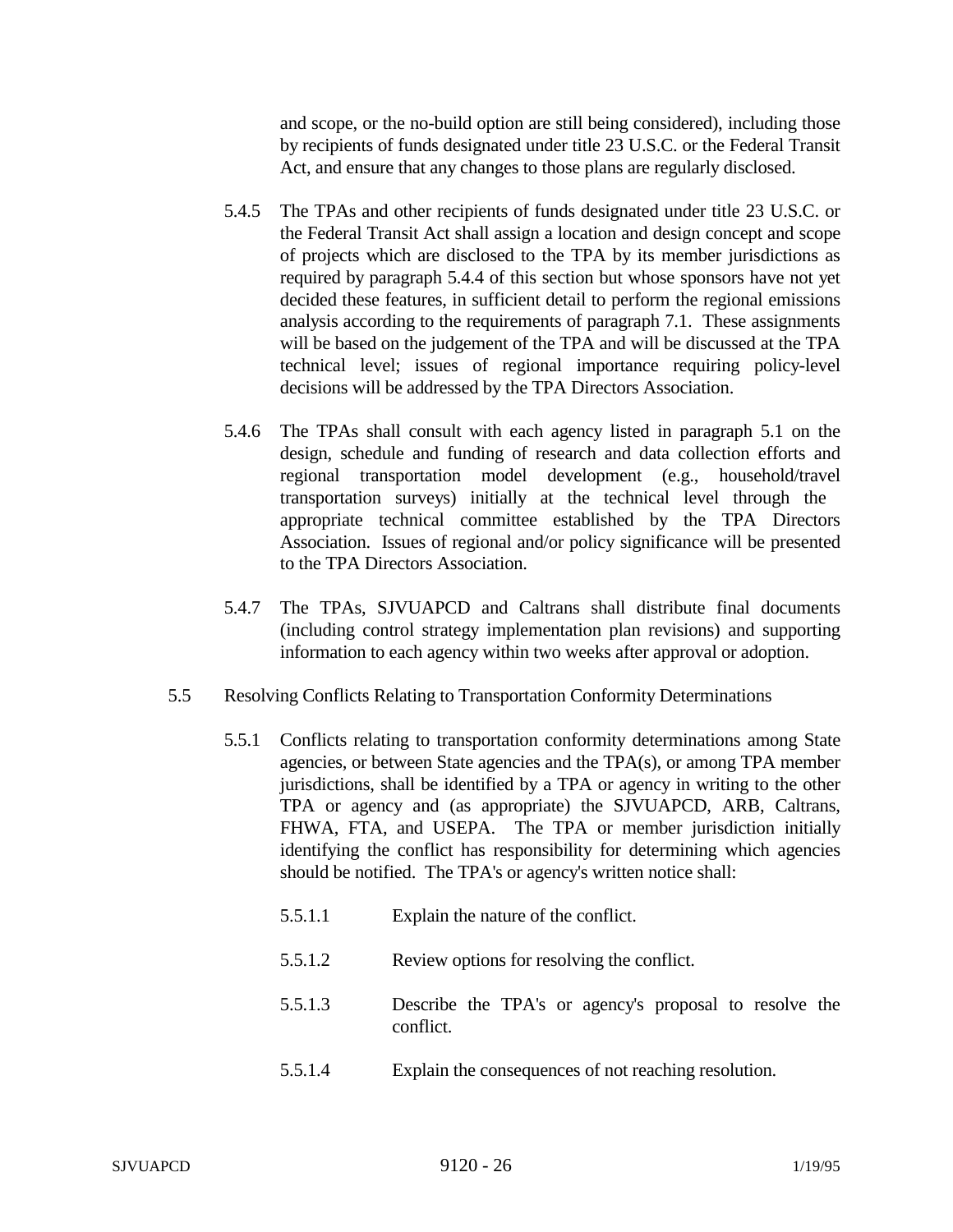- 5.5.1.5 Request that comments on the matter be received within two weeks.
- 5.5.2 If the above action does not result in a resolution to the conflict, a meeting shall be held within four weeks after the initial letter documenting the conflict among the involved agencies and TPA(s). Agencies not able to attend the meeting must provide any input in writing prior to the meeting.
- 5.5.3 If staff of the involved agencies cannot resolve the conflict, the heads of the involved agencies, or their designees, shall meet to resolve differences in a manner acceptable to all involved parties.
- 5.5.4 Conflicts shall be escalated to the Governor if they cannot be resolved by the heads of the involved agencies. The ARB has 14 calendar days to appeal to the Governor after Caltrans or the TPAs or other involved agency have notified the Director of the ARB that either party plans to proceed with their conformity determination that is the source of the unresolved conflict. If the ARB appeals to the Governor, the final transportation conformity determination must have the concurrence of the Governor. If the ARB does not appeal to the Governor within 14 days, the TPA or other project sponsor may proceed with the final transportation conformity determination. The Governor may delegate his or her role in the process, but not to the Director or staff of the SJVUAPCD, ARB, Caltrans, or a TPA.
- 5.6 Public Consultation Procedures.
	- 5.6.1 Affected agencies making conformity determinations on transportation plans, programs, and projects shall establish a proactive public involvement process and will allow opportunity for public review and comment prior to taking formal action on a transportation conformity determination for all RTPs and TIPs, consistent with the requirements of 23 CFR part 450. In addition, any such agency must specifically address in writing all public comments about known plans for a regionally significant project which is not receiving FHWA or FTA funding or approval and that has not been properly reflected in the emissions analysis supporting a proposed conformity finding for a transportation plan or TIP. These agencies will also provide an opportunity for public involvement in transportation conformity determinations for projects where otherwise required by law. Local entities specified in Section 450.316(b)(4) of FHWA/FTA's Statewide Planning: Metropolitan Planning are to be included in the public consultation process.

#### 6.0 Requirements

6.1 Content of Transportation Plans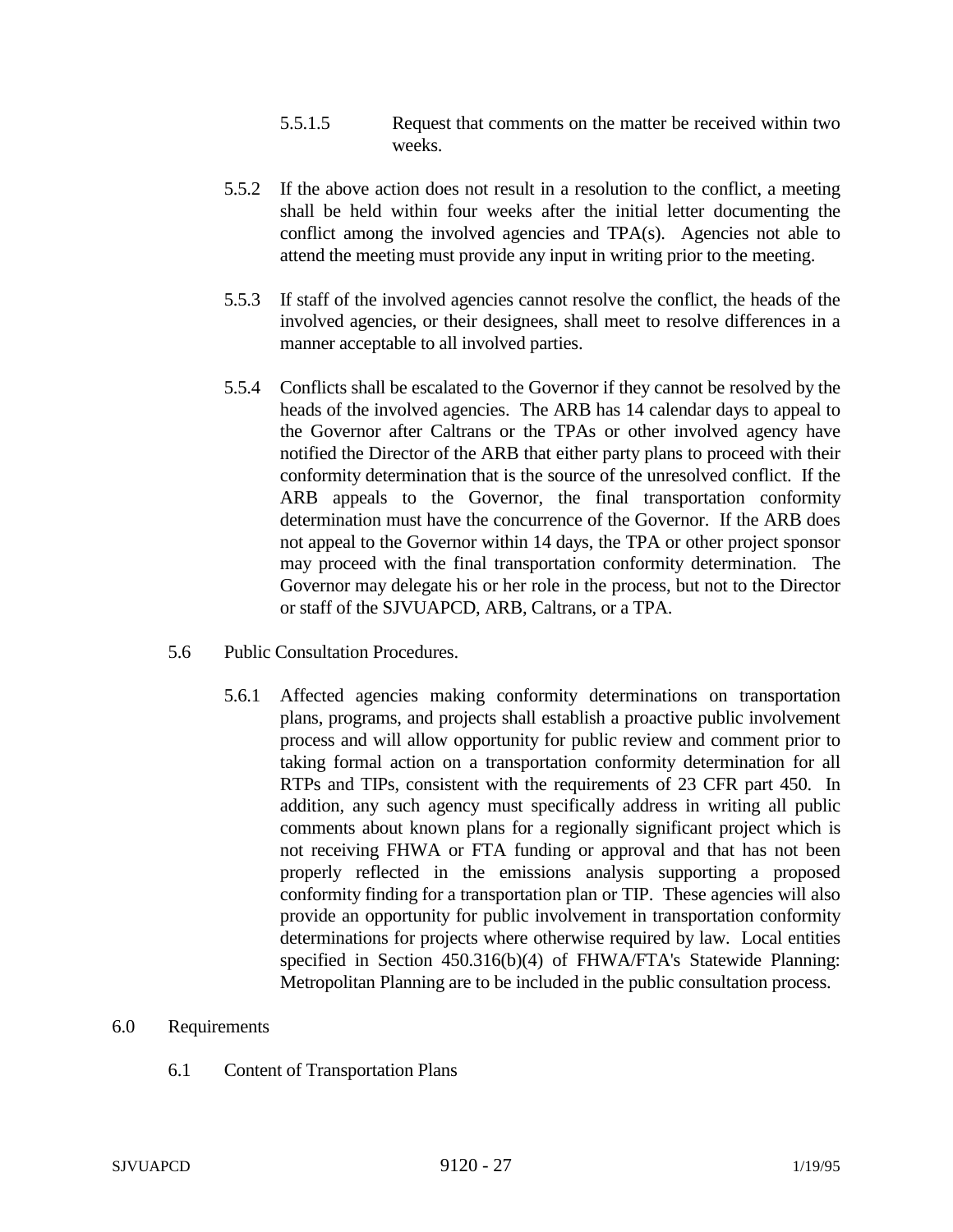- 6.1.1 Transportation plans adopted after January 1, 1995, in serious, severe, or extreme ozone nonattainment areas and in serious carbon monoxide nonattainment areas, must specifically describe the transportation system envisioned for certain future years which shall be called horizon years.
	- 6.1.1.1 The agency or organization developing the transportation plan may choose any years to be horizon years, subject to the following restrictions:
		- 6.1.1.1.1 Horizon years may be no more than 10 years apart.
		- 6.1.1.1.2 The first horizon year may be no more than 10 years from the base year used to validate the transportation demand planning model.
		- 6.1.1.1.3 If the attainment year is in the time span of the transportation plan, the attainment year must be a horizon year.
		- 6.1.1.1.4 The last horizon year must be the last year of the transportation plan's forecast period.

## 6.1.1.2 For these horizon years:

- 6.1.1.2.1 The transportation plan shall quantify and document the demographic and employment factors influencing expected transportation demand, including land use forecasts, in accordance with implementation plan provisions and 5.0;
- 6.1.1.2.2 The highway and transit system shall be described in terms of the regionally significant additions or modifications to the existing transportation network which the transportation plan envisions to be operational in the horizon years. Additions and modifications to the highway network shall be sufficiently identified to indicate intersections with existing regionally significant facilities, and to determine their effect on route options between transportation analysis zones. Each added or modified highway segment shall also be sufficiently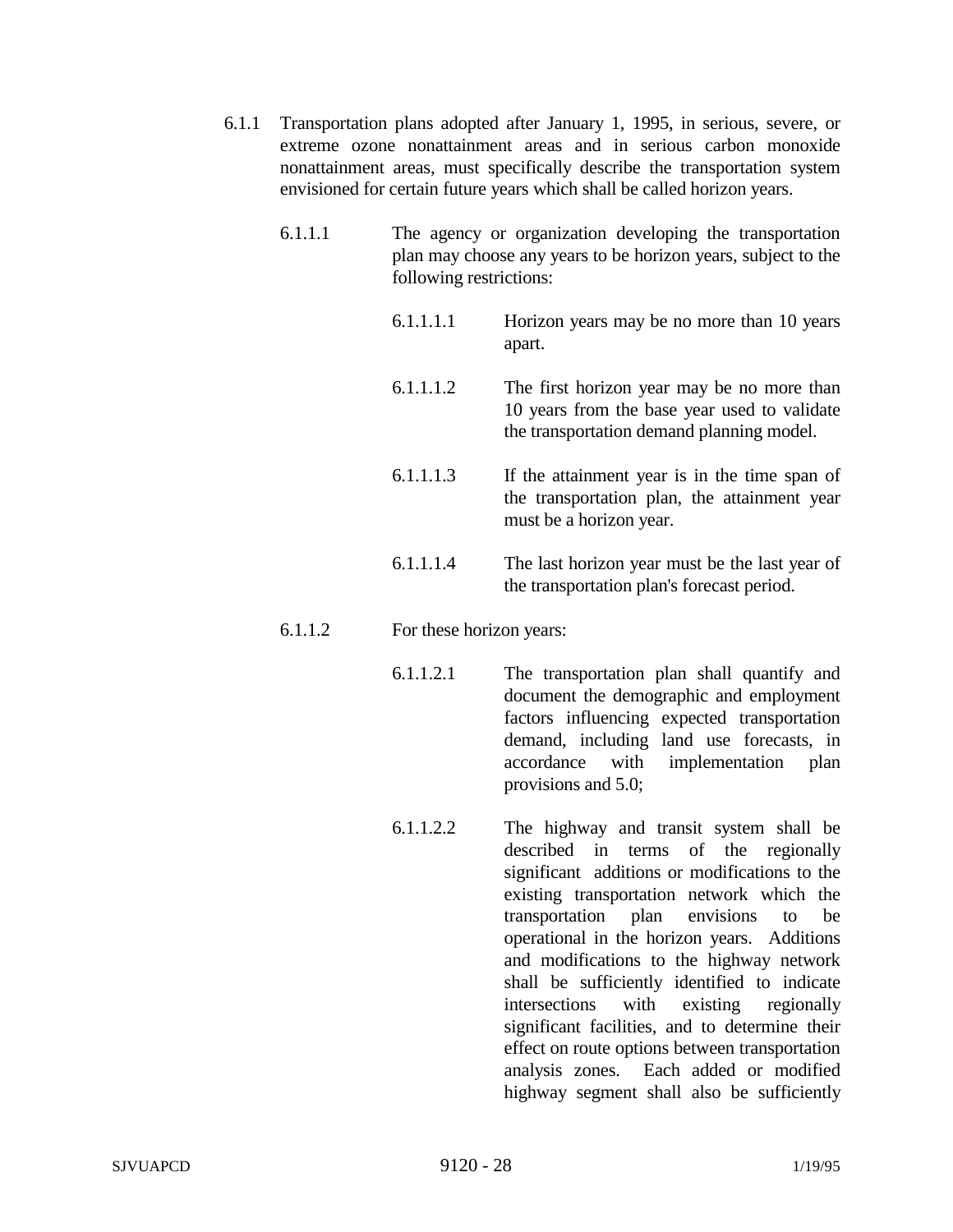identified in terms of its design concept and design scope to allow modeling of travel times under various traffic volumes, consistent with the modeling methods for area-wide transportation analysis in use by the MPO. Transit facilities, equipment, and services envisioned for the future shall be identified in terms of design concept, design scope, and operating policies sufficiently to allow modeling of their transit ridership. The description of additions and modifications to the transportation network shall also be sufficiently specific to show that there is a reasonable relationship between expected land use and the envisioned transportation system; and

- 6.1.1.2.3 Other future transportation policies, requirements, services, and activities, including intermodal activities, shall be described.
- 6.1.2 Moderate areas reclassified to serious. Ozone or CO nonattainment areas which are reclassified from moderate to serious must meet the requirements of paragraph 6.1.1 of this section within two years from the date of reclassification.
- 6.1.3 Transportation plans for other areas. Transportation plans for other areas must meet the requirements of paragraph 6.1.1 of this section at least to the extent it has been the previous practice of the MPO to prepare plans which meet those requirements. Otherwise, transportation plans must describe the transportation system envisioned for the future specifically enough to allow determination of conformity according to the criteria and procedures of 6.4 - 6.22.
- 6.1.4 Savings. The requirements of this section supplement other requirements of applicable law or regulation governing the format or content of transportation plans.
- 6.2 Relationship of transportation plan and TIP conformity with the project level NEPA process

The degree of specificity required in the transportation plan and the specific travel network assumed for air quality modeling do not preclude the consideration of alternatives in the project level NEPA process or other project development studies.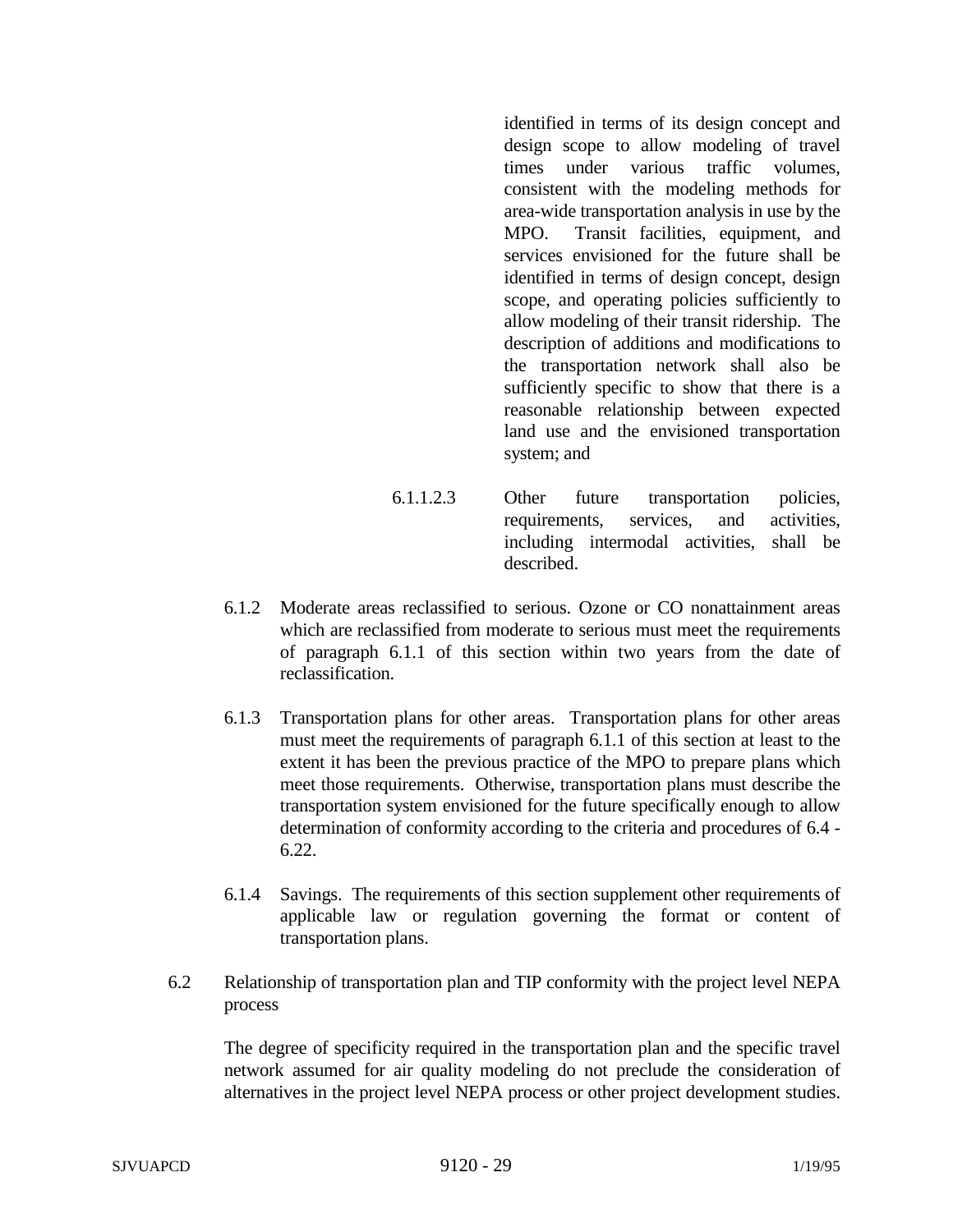Should the NEPA process result in a project with design concept and scope significantly different from that in the transportation plan or TIP, the project must meet the criteria in 6.4 - 6.22 for projects not from a TIP before NEPA process completion.

6.3 Fiscal constraints for transportation plans and TIPs

Transportation plans and TIPs must be fiscally constrained consistent with DOT's metropolitan planning regulations at 23 CFR part 450 in order to be found in conformity.

- 6.4 Criteria and procedures for determining conformity of transportation plans, programs, and projects: General
	- 6.4.1 In order to be found to conform, each transportation plan, program, and FHWA/FTA project must satisfy the applicable criteria and procedures, for the applicable geographic sub-region of the San Joaquin Valley Air Basin, in 6.5 - 6.22 as listed in Table 3 in paragraph 6.4.2 of this section, and must comply with all applicable conformity requirements of implementation plans and of court orders for its planning area which pertain specifically to conformity determination requirements. The criteria for making conformity determinations differ based on the action under review (transportation plans, TIPs, and FHWA/FTA projects), the time period in which the conformity determination is made, and the relevant pollutant. Each transportation plan, program and FHWA/FTA project which satisfies the applicable criteria and procedures in 6.5 - 6.22 and complies with all applicable conformity requirements of implementation plans and court orders for the applicable geographic sub-region of the San Joaquin Valley Air Basin cannot have its conformity status changed, affected, or altered by the conformity status of any other plan, program or FHWA/FTA project that covers another geographic sub-region of the San Joaquin Valley Air Basin.
	- 6.4.2 The following table indicates the criteria and procedures in 6.5 6.22 which apply for each action in each time period.

| <b>TABLE 3 - CONFORMITY CRITERIA</b>     |                                                |  |
|------------------------------------------|------------------------------------------------|--|
| <b>ALL PERIODS</b>                       |                                                |  |
| <b>Action</b>                            | <b>Criteria</b>                                |  |
| <b>Transportation Plan</b>               | Sections 6.5, 6.6, 6.7, 6.8.2                  |  |
| TIP                                      | Sections 6.5, 6.6, 6.7, 6.8.3                  |  |
| Project (From a conforming plan and TIP) | Sections 6.5, 6.6, 6.7, 6.9, 6.10, 6.11, 6.12  |  |
| Project (Not from a conforming plan and  | Sections 6.5, 6.6, 6.7, 6.8.4, 6.9, 6.11, 6.12 |  |
| TIP)                                     |                                                |  |
| PHASE II OF THE INTERIM PERIOD           |                                                |  |
| $\cdot$ ction                            | <b>Triteria</b>                                |  |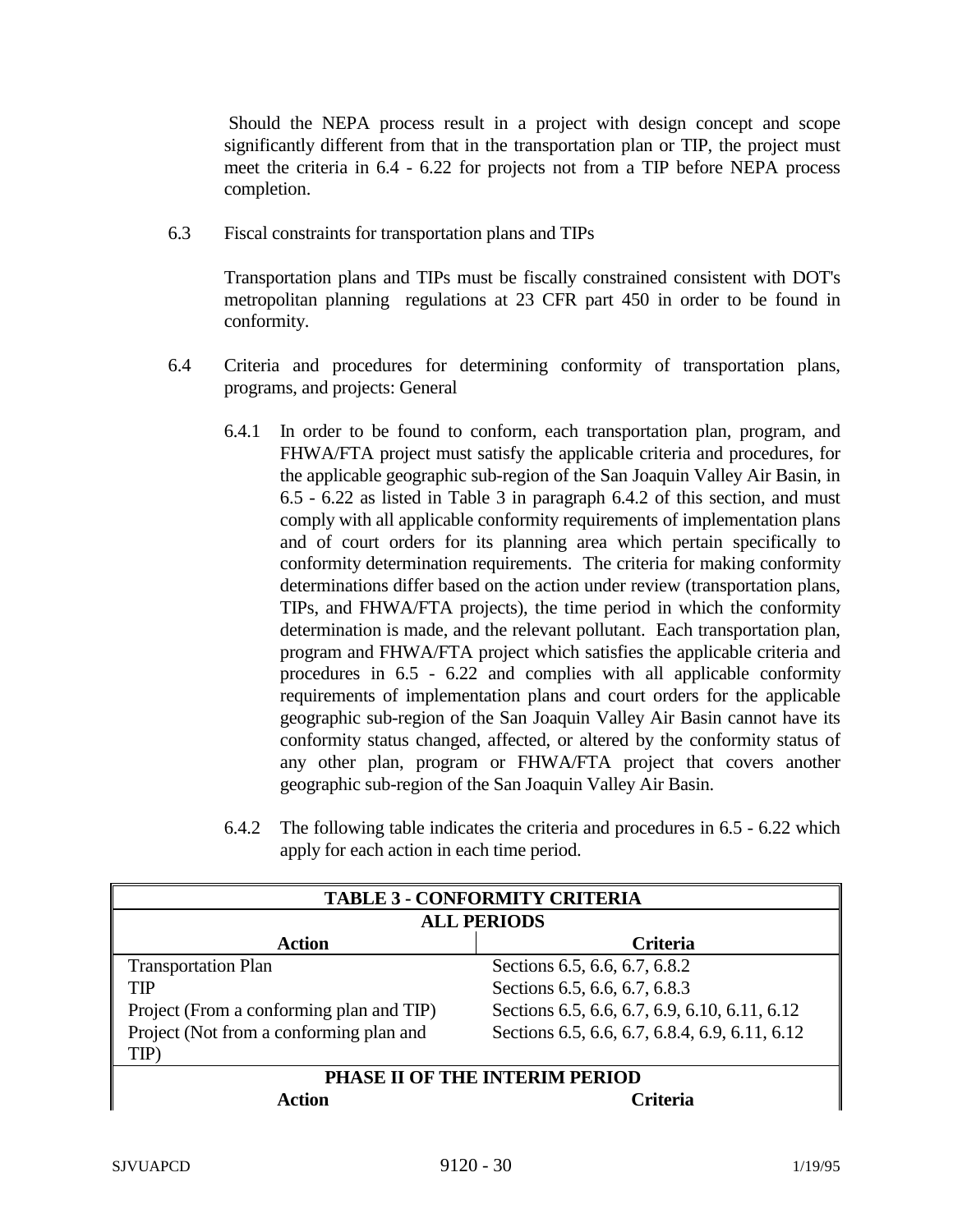| <b>Transportation Plan</b>                     | Sections 6.17, 6.20             |
|------------------------------------------------|---------------------------------|
| TIP                                            | Sections 6.18, 6.21             |
| Project (From a conforming plan and TIP)       | Section 6.16                    |
| Project (Not from a conforming plan and        | Sections 6.16, 6.19, 6.22       |
| TIP)                                           |                                 |
| <b>TRANSITIONAL PERIOD</b>                     |                                 |
| <b>Action</b>                                  | <b>Criteria</b>                 |
| <b>Transportation Plan</b>                     | Sections 6.13, 6.17, 6.20       |
| TIP                                            | Sections 6.14, 6.18, 6.21       |
| Project (From a conforming plan and TIP)       | Section 6.16                    |
| Project (Not from a conforming plan and        | Sections 6.15, 6.16, 6.19, 6.22 |
| TIP)                                           |                                 |
| <b>CONTROL STRATEGY AND MAINTENANCE PERIOD</b> |                                 |
| <b>Action</b>                                  | <b>Criteria</b>                 |
| <b>Transportation Plan</b>                     | Section 6.13                    |
| TIP                                            | Section 6.14                    |
| Project (From a conforming plan and TIP)       | No additional criteria          |
| Project (Not from a conforming plan and        | Section 6.15                    |
| TIP)                                           |                                 |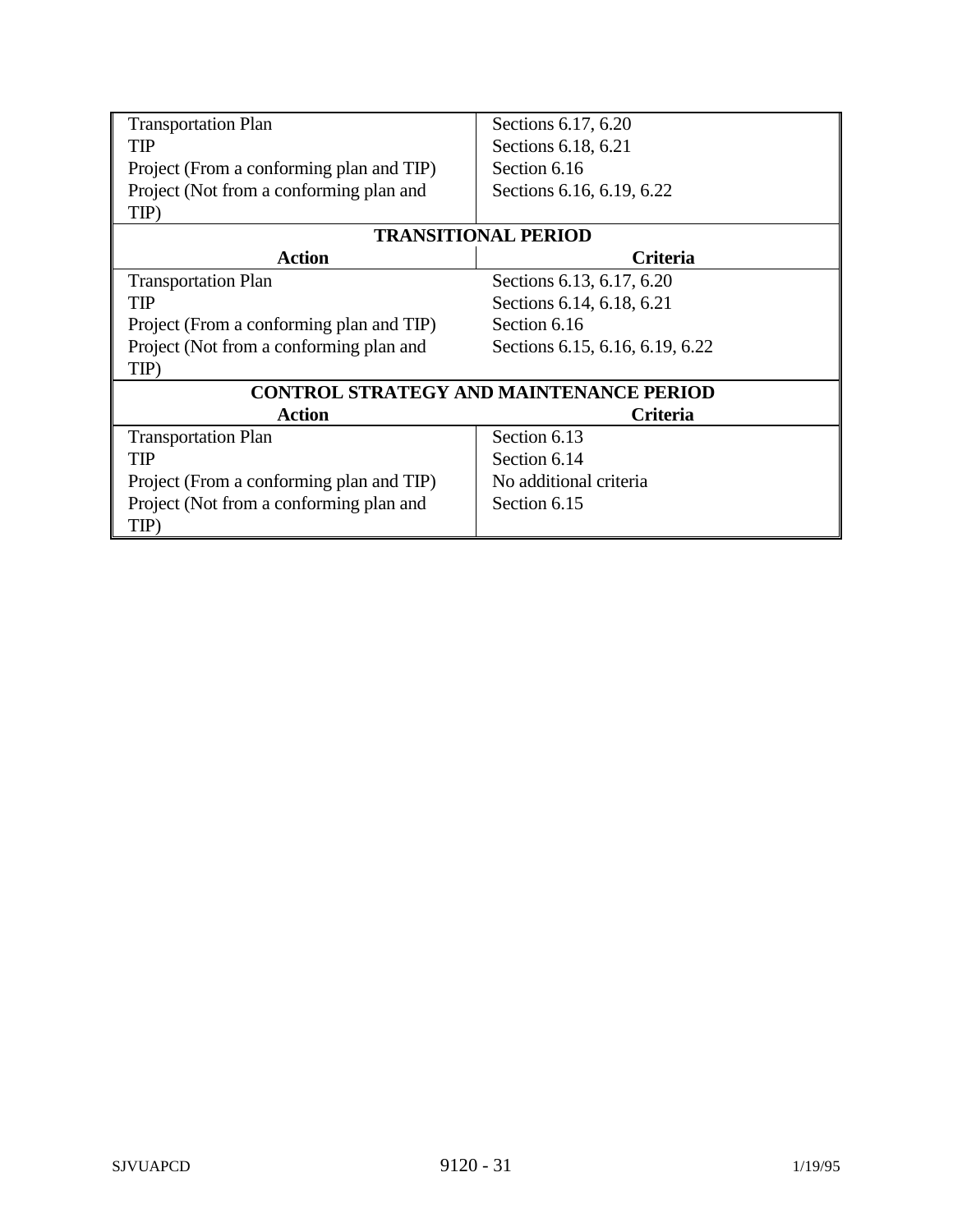Key to Table 3 - Conformity Criteria:

- 6.5 The conformity determination must be based on the latest planning assumptions.
- 6.6 The conformity determination must be based on the latest emission estimation model available.
- 6.7 The MPO must make the conformity determination according to the consultation procedures of this rule and the implementation plan revision required by §51.396.
- 6.8 The transportation plan, TIP, or FHWA/FTA project which is not from a conforming plan and TIP must provide for the timely implementation of TCMs from the applicable implementation plan.
- 6.9 There must be a currently conforming transportation plan and currently conforming TIP at the time of project approval.
- 6.10 The project must come from a conforming transportation plan and program.
- 6.11 The FHWA/FTA project must not cause or contribute to any new localized CO or  $PM_{10}$ violations or increase the frequency or severity of any existing  $CO$  or  $PM_{10}$  violations in CO and  $PM_{10}$  nonattainment and maintenance areas.
- 6.12 The FHWA/FTA project must comply with  $PM_{10}$  control measures in the applicable implementation plan.
- 6.13 The transportation plan must be consistent with the motor vehicle emissions budget(s) in the applicable implementation plan or implementation plan submission.
- 6.14 The TIP must be consistent with the motor vehicle emissions budget(s) in the applicable implementation plan or implementation plan submission.
- 6.15 The project which is not from a conforming transportation plan and conforming TIP must be consistent with the motor vehicle emissions budget(s) in the applicable implementation plan or implementation plan submission.
- 6.16 The FHWA/FTA project must eliminate or reduce the severity and number of localized CO violations in the area substantially affected by the project (in CO nonattainment areas).
- 6.17 The transportation plan must contribute to emissions reductions in ozone and CO nonattainment areas.
- 6.18 The TIP must contribute to emissions reductions in ozone and CO nonattainment areas.
- 6.19 The project which is not from a conforming transportation plan and TIP must contribute to emissions reductions in ozone and CO nonattainment areas.
- 6.20 The transportation plan must contribute to emission reductions or must not increase emissions in  $PM_{10}$  and  $NO_2$  nonattainment areas.
- 6.21 The TIP must contribute to emission reductions or must not increase emissions in  $PM_{10}$ and  $NO<sub>2</sub>$  nonattainment areas.
- 6.22 The project which is not from a conforming transportation plan and TIP must contribute to emission reductions or must not increase emissions in  $PM_{10}$  and  $NO<sub>2</sub>$  nonattainment areas.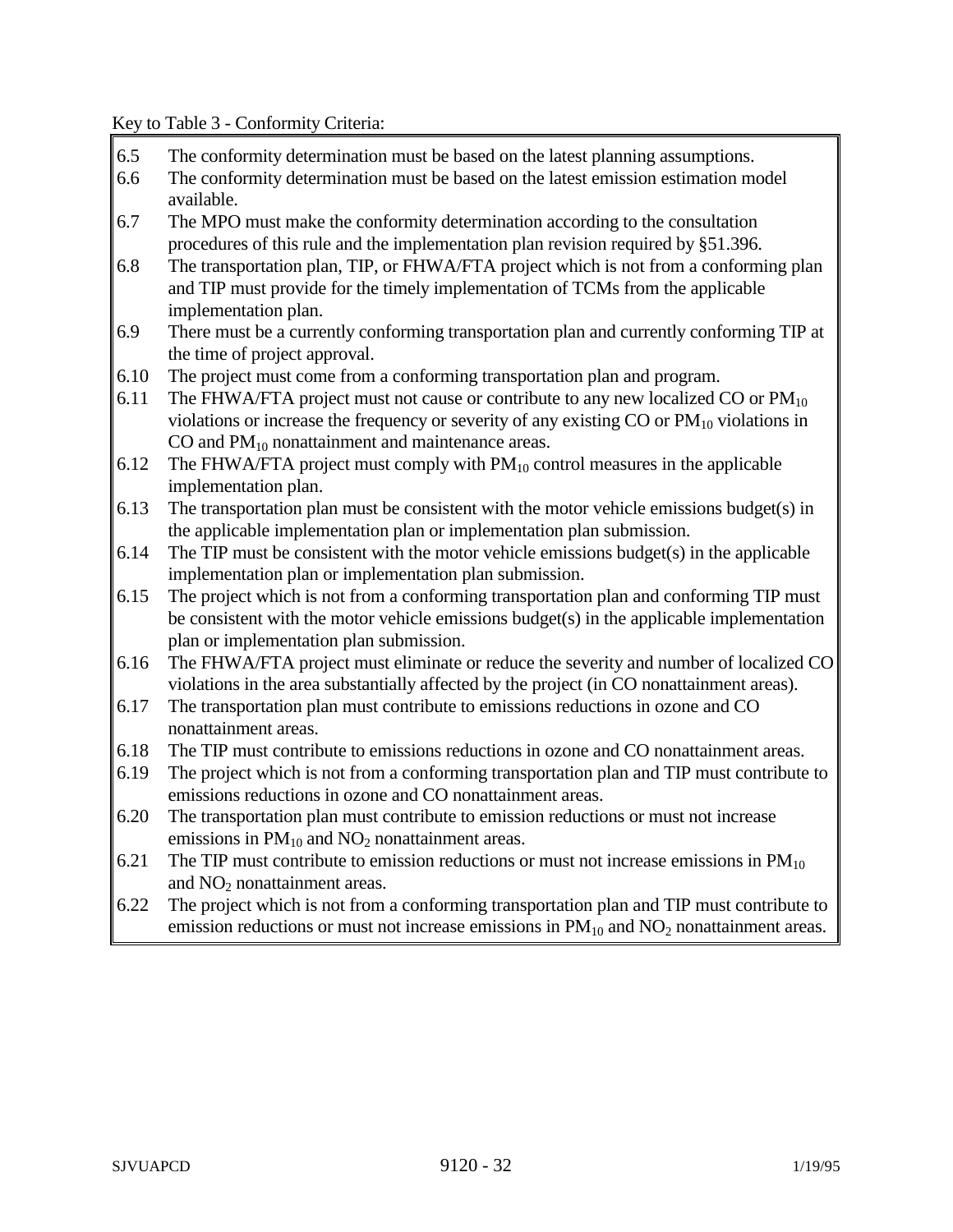### 6.5 Criteria and procedures: Latest planning assumptions

- 6.5.1 The conformity determination, with respect to all other applicable criteria in 6.6 - 6.22, must be based upon the most recent planning assumptions in force at the time of the conformity determination. This criterion applies during all periods. The conformity determination must satisfy the requirements of paragraphs 6.5.2. through 6.5.6 of this section.
- 6.5.2 Assumptions must be derived from the estimates of current and future population, employment, travel, and congestion most recently developed by the MPO or other agency authorized to make such estimates and approved by the MPO. The conformity determination must also be based on the latest assumptions about current and future background concentrations.
- 6.5.3 The conformity determination for each transportation plan and TIP must discuss how transit operating policies (including fares and service levels) and assumed transit ridership have changed since the previous conformity determination.
- 6.5.4 The conformity determination must include reasonable assumptions about transit service and increases in transit fares and road and bridge tolls over time.
- 6.5.5 The conformity determination must use the latest existing information regarding the effectiveness of the TCMs which have already been implemented.
- 6.5.6 Key assumptions shall be specified and included in the draft documents and supporting materials used for the interagency and public consultation required by 5.0.
- 6.6 Criteria and procedures: Latest emissions model
	- 6.6.1 The conformity determination must be based on the latest emission estimation model available. This criterion applies during all periods. It is satisfied if the most current version of the motor vehicle emissions model specified by EPA for use in the preparation or revision of implementation plans in that State or area is used for the conformity analysis. Where EMFAC is the motor vehicle emissions model used in preparing or revising the applicable implementation plan, new versions must be approved by EPA before they are used in the conformity analysis.
	- 6.6.2 EPA will consult with DOT to establish a grace period following the specification of any new model.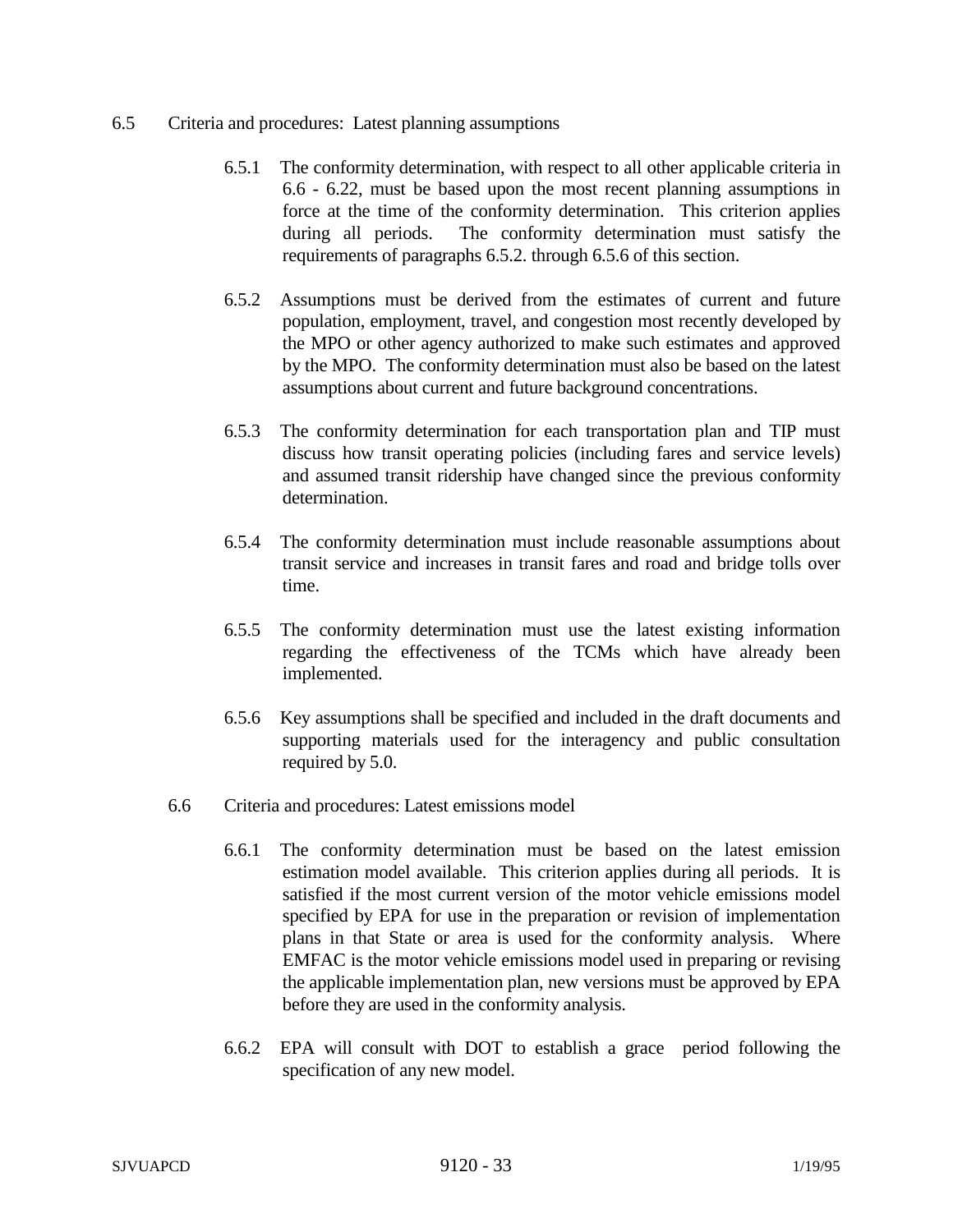- 6.6.2.1 The grace period will be no less than three months and no more than 24 months after notice of availability is published in the Federal Register.
- 6.6.2.2 The length of the grace period will depend on the degree of change in the model and the scope of re-planning likely to be necessary by MPOs in order to assure conformity. If the grace period will be longer than three months, EPA will announce the appropriate grace period in the Federal Register.
- 6.6.3 Conformity analyses for which the emissions analysis was begun during the grace period or before the Federal Register notice of availability of the latest emission model may continue to use the previous version of the model for transportation plans and TIPs. The previous model may also be used for projects if the analysis was begun during the grace period or before the Federal Register notice of availability, provided no more than three years have passed since the draft environmental document was issued.
- 6.7 Criteria and procedures: consultation
	- 6.7.1 Each MPO must make a conformity determination according to the consultation procedures in this rule and according to the public involvement procedures established by the MPO in compliance with 23 CFR part 450. This criterion applies during all periods.
- 6.8 Criteria and procedures: Timely implementation of TCMs
	- 6.8.1 The transportation plan, TIP, or FHWA/FTA project which is not from a conforming plan and TIP must provide for the timely implementation of TCMs from the applicable implementation plan. This criterion applies during all periods.
	- 6.8.2 For transportation plans, this criterion is satisfied if the following two conditions are met:
		- 6.8.2.1 The transportation plan, in describing the envisioned future transportation system, provides for the timely completion or implementation of all TCMs in the applicable implementation plan which are eligible for funding under title 23 U.S.C. or the Federal Transit Act, consistent with schedules included in the applicable implementation plan.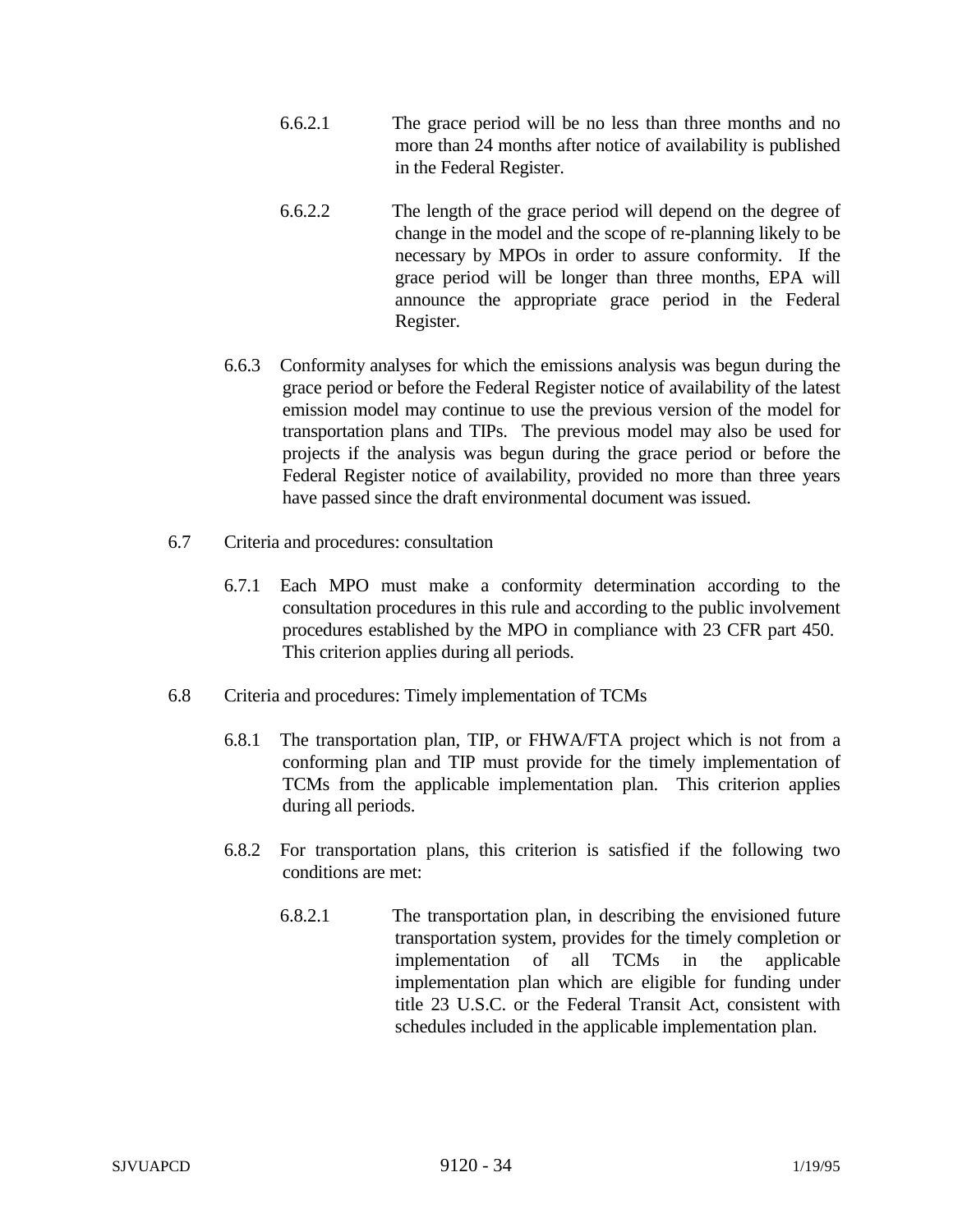- 6.8.2.2 Nothing in the transportation plan interferes with the implementation of any TCM in the applicable implementation plan.
- 6.8.3 For TIPs, this criterion is satisfied if the following conditions are met:
	- 6.8.3.1 An examination of the specific steps and funding source(s) needed to fully implement each TCM indicates that TCMs which are eligible for funding under title 23 U.S.C. or the Federal Transit Act are on or ahead of the schedule established in the applicable implementation plan, or, if such TCMs are behind the schedule established in the applicable implementation plan, the MPO and DOT have determined that past obstacles to implementation of the TCMs have been identified and have been or are being overcome, and that all State and local agencies with influence over approvals or funding for TCMs are giving maximum priority to approval or funding of TCMs over other projects within their control, including projects in locations outside the nonattainment or maintenance area.
	- 6.8.3.2 If TCMs in the applicable implementation plan have previously been programmed for Federal funding but the funds have not been obligated and the TCMs are behind the schedule in the implementation plan, then the TIP cannot be found to conform if the funds intended for those TCMs are reallocated to projects in the TIP other than TCMs, or if there are no other TCMs in the TIP, if the funds are reallocated to projects in the TIP other than projects which are eligible for Federal funding under ISTEA's Congestion Mitigation and Air Quality Improvement Program.
	- 6.8.3.3 Nothing in the TIP may interfere with the implementation of any TCM in the applicable implementation plan.
- 6.8.4 For FHWA/FTA projects which are not from a conforming transportation plan and TIP, this criterion is satisfied if the project does not interfere with the implementation of any TCM in the applicable implementation plan.
- 6.9 Criteria and procedures: currently conforming transportation plan and TIP

There must be a currently conforming transportation plan and currently conforming TIP at the time of project approval. This criterion applies during all periods. It is satisfied if the current transportation plan and TIP have been found to conform to the applicable implementation plan by the MPO and DOT according to the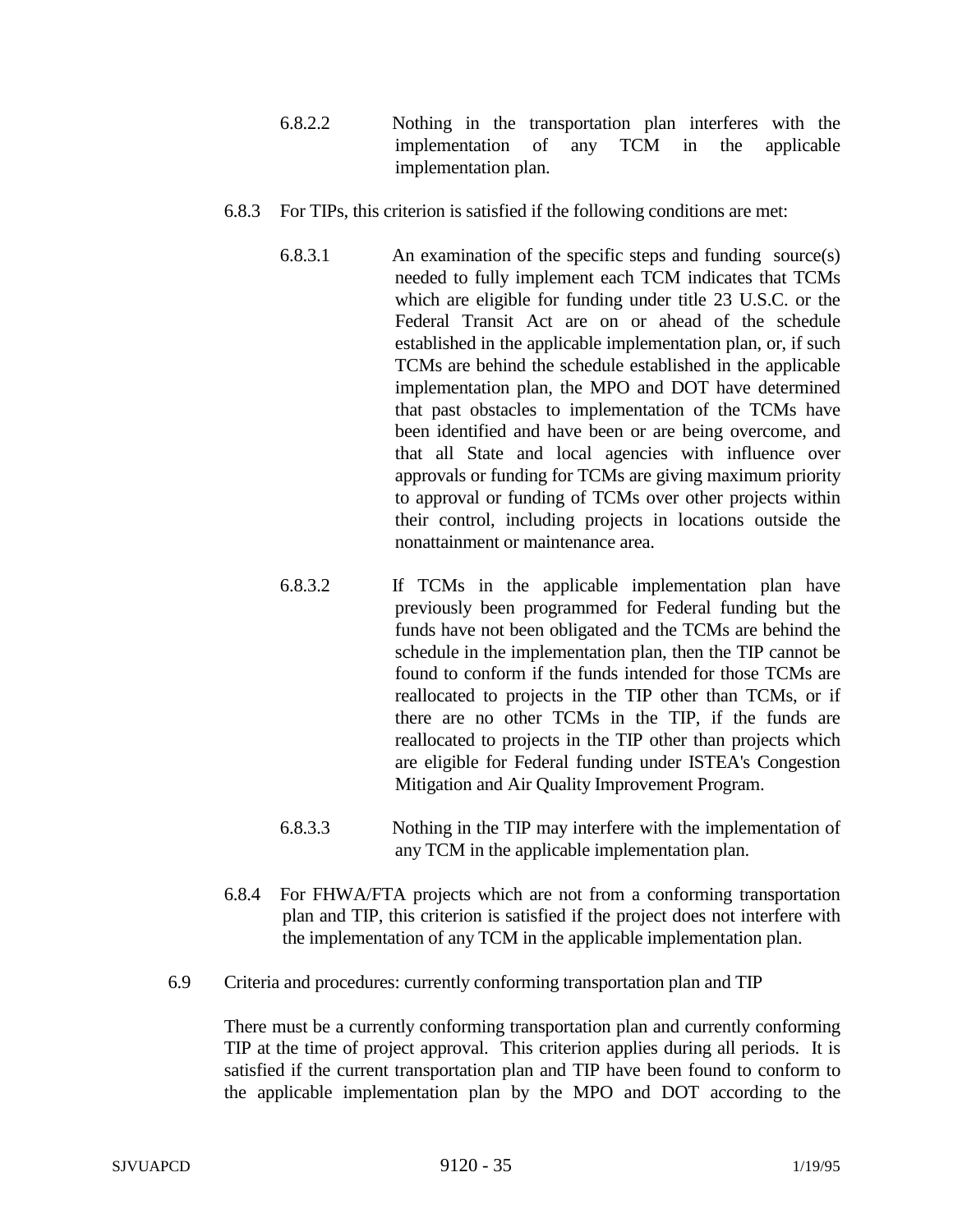procedures of this rule. Only one conforming transportation plan or TIP may exist in any geographic subregion at any time; conformity determinations of a previous transportation plan or TIP expire once the current plan or TIP is found to conform by DOT. The conformity determination on a transportation plan or TIP will also lapse if conformity is not determined according to the frequency requirements of 8.0.

- 6.10 Criteria and procedures: Projects from a plan and TIP
	- 6.10.1 The project must come from a conforming plan and program. This criterion applies during all periods. If this criterion is not satisfied, the project must satisfy all criteria in Table 3 for a project not from a conforming transportation plan and TIP. A project is considered to be from a conforming transportation plan if it meets the requirements of paragraph 6.10.2 of this section and from a conforming program if it meets the requirements of paragraph 6.10.3 of this section.
	- 6.10.2 A project is considered to be from a conforming transportation plan if one of the following conditions applies:
		- 6.10.2.1 For projects which are required to be identified in the transportation plan in order to satisfy 6.1, the project is specifically included in the conforming transportation plan and the project's design concept and scope have not changed significantly from those which were described in the transportation plan, or in a manner which would significantly impact use of the facility; or
		- 6.10.2.2 For projects which are not required to be specifically identified in the transportation plan, the project is identified in the conforming transportation plan, or is consistent with the policies and purpose of the transportation plan and will not interfere with other projects specifically included in the transportation plan.
	- 6.10.3 A project is considered to be from a conforming program if the following conditions are met:
		- 6.10.3.1 The project is included in the conforming TIP and the design concept and scope of the project were adequate at the time of the TIP conformity determination to determine its contribution to the TIP's regional emissions and have not changed significantly from those which were described in the TIP, or in a manner which would significantly impact use of the facility; and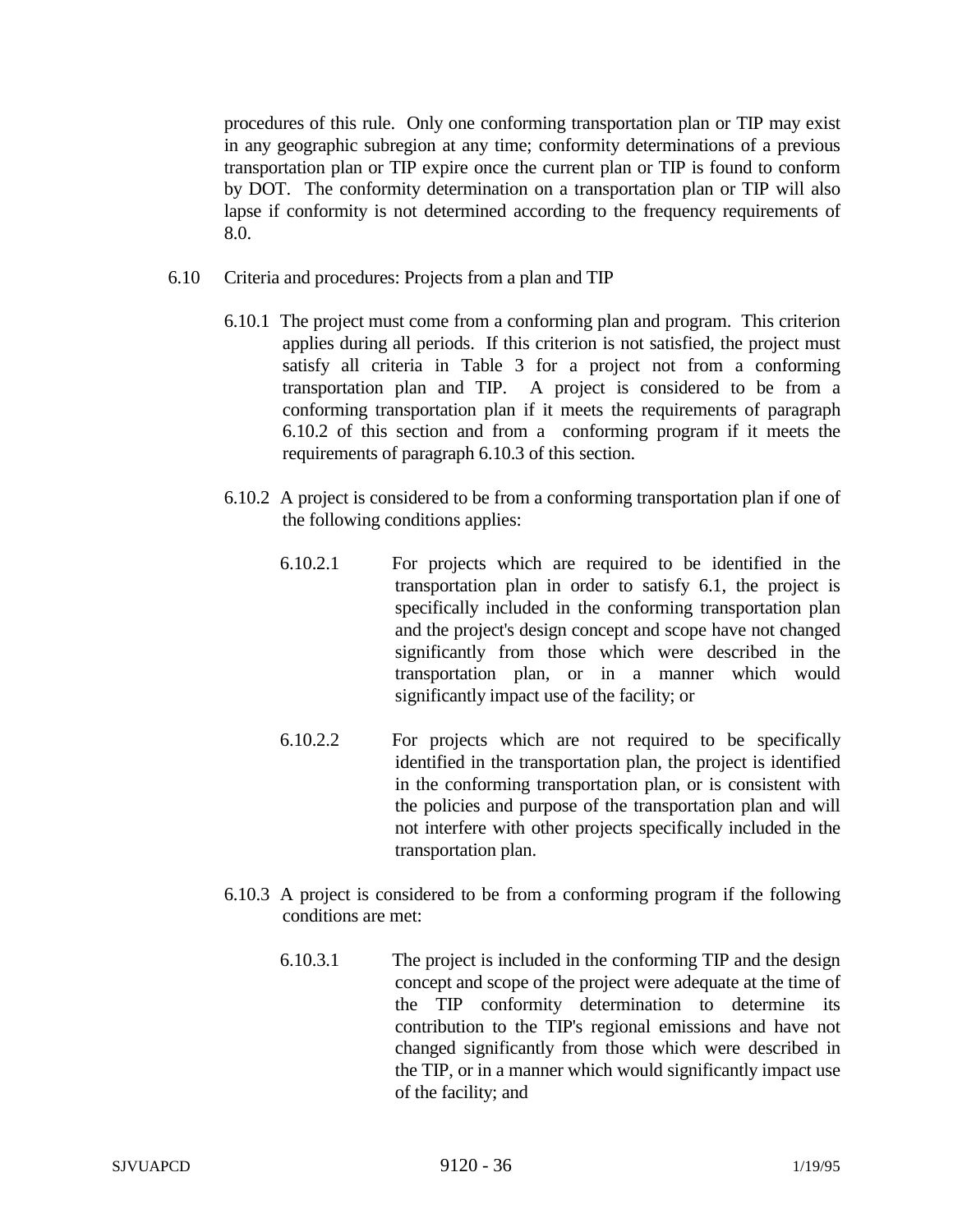- 6.10.3.2 If the TIP describes a project design concept and scope which includes project-level emissions mitigation or control measures, written commitments to implement such measures must be obtained from the project sponsor and/or operator as required by 7.4.1 in order for the project to be considered from a conforming program. Any change in these mitigation or control measures that would significantly reduce their effectiveness constitutes a change in the design concept and scope of the project.
- 6.11 Criteria and procedures: Localized CO and  $PM_{10}$  violations (hot spots).
	- 6.11.1 The FHWA/FTA project must not cause or contribute to any new localized CO or  $PM_{10}$  violations or increase the frequency or severity of any existing CO or  $PM_{10}$  violations in CO and  $PM_{10}$  nonattainment and maintenance areas. This criterion applies during all periods. This criterion is satisfied if it is demonstrated that no new local violations will be created and the severity or number of existing violations will not be increased as a result of the project.
	- 6.11.2 The demonstration must be performed according to the requirements of 5.4.1.1 and 7.2.
	- 6.11.3 For projects which are not of the type identified by 7.2.1 or 7.2.4, this criterion may be satisfied if consideration of local factors clearly demonstrates that no local violations presently exist and no new local violations will be created as a result of the project. Otherwise, in CO nonattainment and maintenance areas, a quantitative demonstration must be performed according to the requirements of 7.2.2.
- 6.12 Criteria and procedures: Compliance with  $PM_{10}$  control measures. The FHWA/FTA project must comply with  $PM_{10}$  control measures in the applicable implementation plan*.* This criterion applies during all periods. It is satisfied if control measures (for the purpose of limiting  $PM_{10}$  emissions from the construction activities and/or normal use and operation associated with the project) contained in the applicable implementation plan are included in the final plans, specifications, and estimates for the project.
- 6.13 Criteria and procedures: Motor vehicle emissions budget (transportation plan)
	- 6.13.1 The transportation plan must be consistent with the motor vehicle emissions budget(s) in the applicable implementation plan (or implementation plan submission). This criterion applies during the transitional period and the control strategy and maintenance periods, except as provided in 9.0. This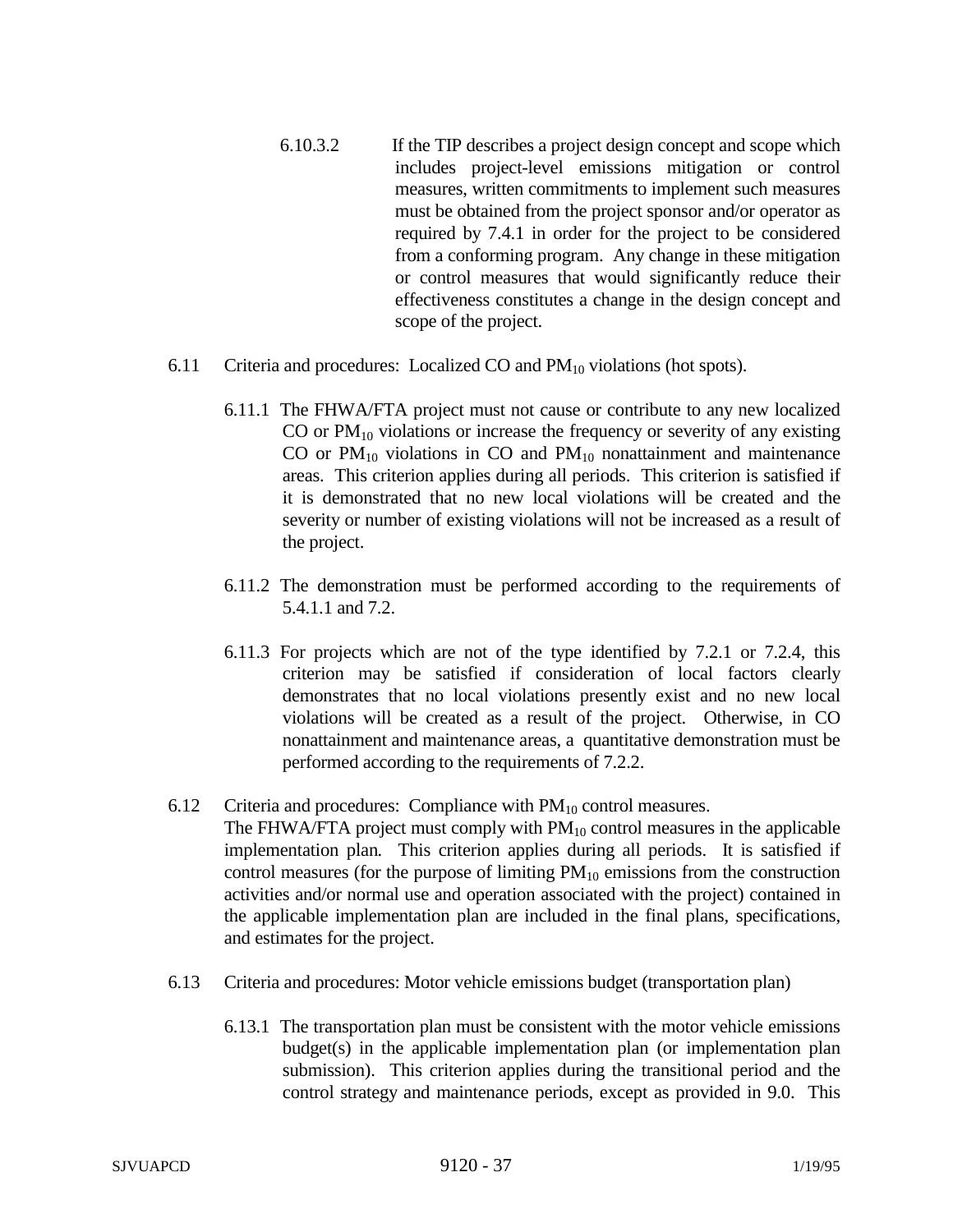criterion may be satisfied if the requirements in paragraphs 6.13.2 and 6.13.3 of this section are met:

- 6.13.2 A regional emissions analysis shall be performed as follows:
	- 6.13.2.1 The regional analysis shall estimate emissions of any of the following pollutants and pollutant precursors for which the area is in nonattainment or maintenance and for which the applicable implementation plan (or implementation plan submission) establishes an emissions budget:
		- 6.13.2.1.1 VOC as an ozone precursor;
		- 6.13.2.1.2  $NO<sub>x</sub>$  as an ozone precursor, unless the Administrator determines that additional reductions of  $NO<sub>x</sub>$  would not contribute to attainment;
		- 6.13.2.1.3 CO;
		- 6.13.2.1.4 PM<sub>10</sub> (and its precursors VOC and/or  $NO<sub>x</sub>$  if the applicable implementation plan or implementation plan submission identifies transportation-related precursor emissions within the nonattainment area as a significant contributor to the  $PM_{10}$  nonattainment problem or establishes a budget for such emissions); or
		- 6.13.2.1.5  $NO<sub>x</sub>$  (in NO<sub>2</sub> nonattainment or maintenance areas);
	- 6.13.2.2 The regional emissions analysis shall estimate emissions from the entire transportation system, including all regionally significant projects contained in the transportation plan and all other regionally significant highway and transit projects expected in the nonattainment or maintenance area in the timeframe of the transportation plan;
	- 6.13.2.3 The emissions analysis methodology shall meet the requirements of 7.1;
	- 6.13.2.4 For areas with a transportation plan that meets the content requirements of 6.1.1, the emissions analysis shall be performed for each horizon year. Emissions in milestone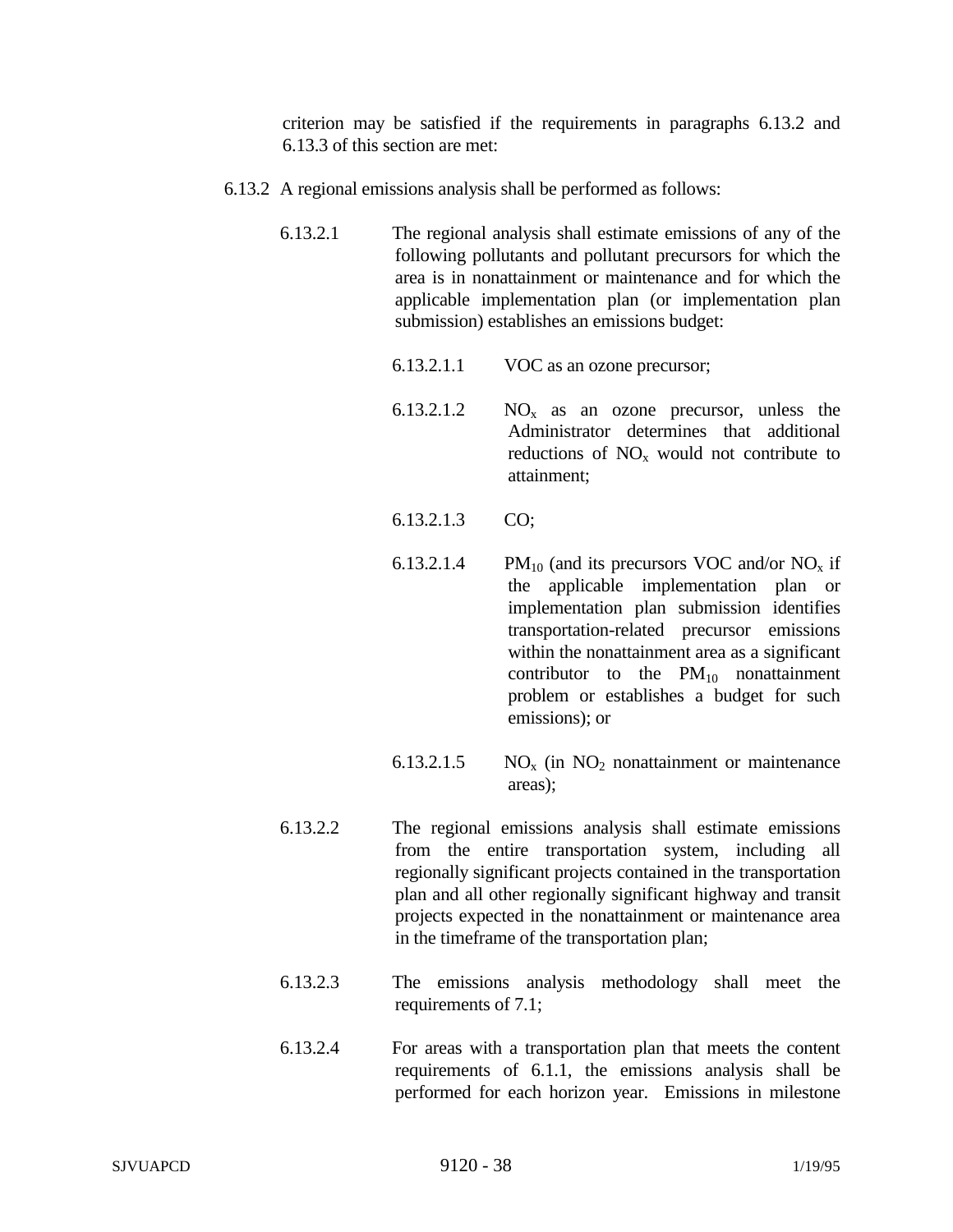years which are between the horizon years may be determined by interpolation of model inputs; and

- 6.13.2.5 For areas with a transportation plan that does not meet the content requirements of 6.1.1, the emissions analysis shall be performed for any years in the time span of the transportation plan provided they are not more than ten years apart and provided the analysis is performed for the last year of the plan's forecast period. If the attainment year is in the time span of the transportation plan, the emissions analysis must also be performed for the attainment year. Emissions in milestone years which are between these analysis years may be determined by interpolation.
- 6.13.3 The regional emissions analysis shall demonstrate that for each of the applicable pollutants or pollutant precursors in paragraph 6.13.2.1 of this section the emissions are less than or equal to the applicable subregional motor vehicle emissions budget as established in the applicable implementation plan or implementation plan submission as follows:
	- 6.13.3.1 If the applicable implementation plan or implementation plan submission establishes emissions budgets for milestone years, emissions in each milestone year are less than or equal to the applicable subregional motor vehicle emissions budget established for that year;
	- 6.13.3.2 For nonattainment areas, emissions in the attainment year are less than or equal to the applicable subregional motor vehicle emissions budget established in the applicable implementation plan or implementation plan submission for that year;
	- 6.13.3.3 For nonattainment areas, emissions in each analysis or horizon year after the attainment year are less than or equal to the applicable subregional motor vehicle emissions budget established by the applicable implementation plan or implementation plan submission for the attainment year. If emissions budgets are established for years after the attainment year, emissions in each analysis year or horizon year must be less than or equal to the motor vehicle emissions budget for that year, if any, or the applicable subregional motor vehicle emissions budget for the most recent budget year prior to the analysis year or horizon year; and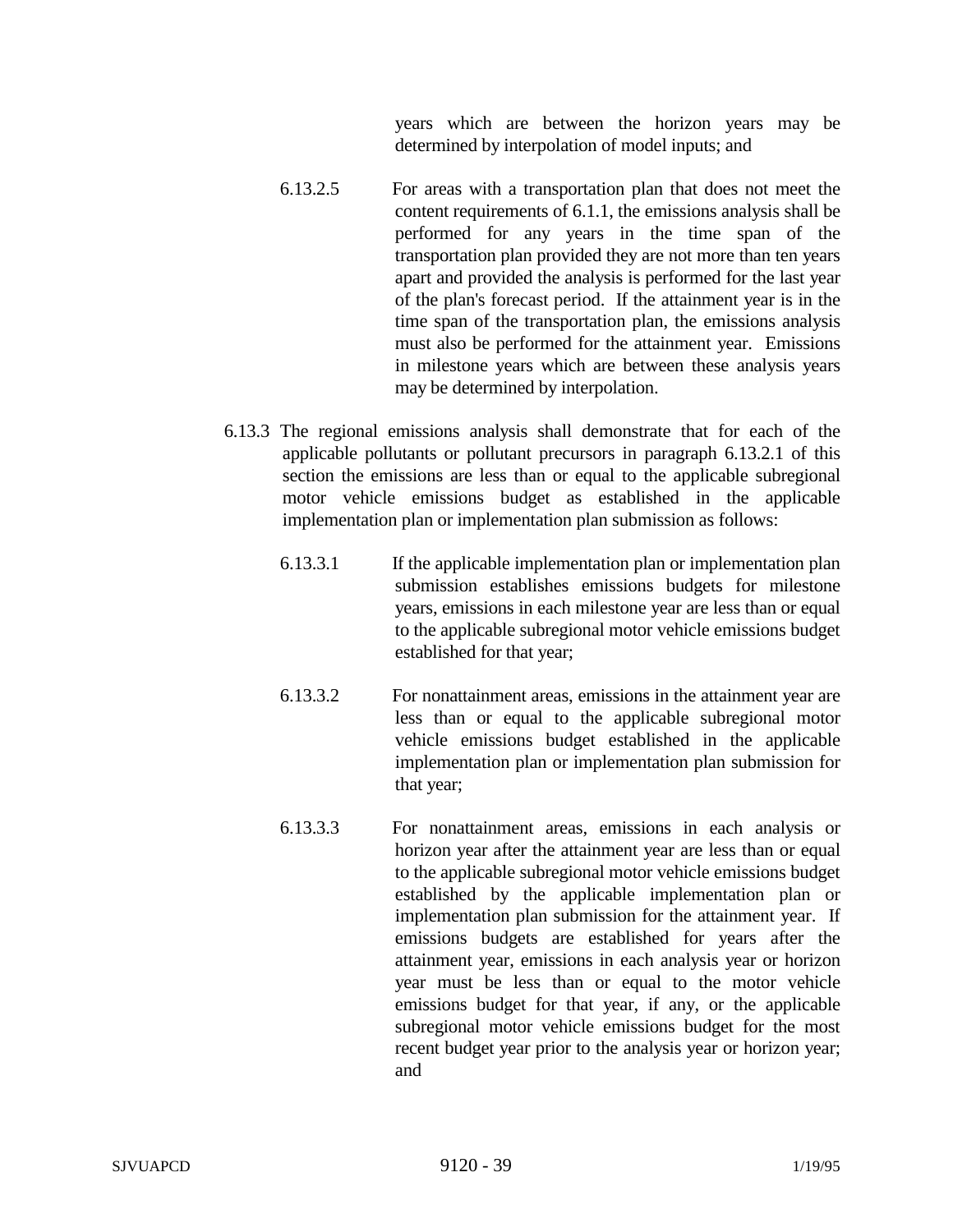- 6.13.3.4 For maintenance areas, emissions in each analysis or horizon year are less than or equal to the applicable subregional motor vehicle emissions budget established by the maintenance plan for that year, if any, or the emissions budget for the most recent budget year prior to the analysis or horizon year.
- 6.14 Criteria and procedures: Motor vehicle emissions budget (TIP)
	- 6.14.1 The TIP must be consistent with the applicable subregional motor vehicle emissions budget(s) in the applicable implementation plan (or implementation plan submission). This criterion applies during the transitional period and the control strategy and maintenance periods, except as provided in 9.0. This criterion may be satisfied if the requirements in paragraphs 6.13.2 and 6.13.3 of this section are met:
	- 6.14.2 For areas with a conforming transportation plan that fully meets the content requirements of 6.1.1, this criterion may be satisfied without additional regional analysis if:
		- 6.14.2.1 Each program year of the TIP is consistent with the Federal funding which may be reasonably expected for that year, and required State/local matching funds and funds for State/local funding-only projects are consistent with the revenue sources expected over the same period; and
		- 6.14.2.2 The TIP is consistent with the conforming transportation plan such that the regional emissions analysis already performed for the plan applies to the TIP also. This requires a demonstration that:
			- 6.14.2.2.1 The TIP contains all projects which must be started in the TIP's timeframe in order to achieve the highway and transit system envisioned by the transportation plan in each of its horizon years;
			- 6.14.2.2.2 All TIP projects which are regionally significant are part of the specific highway or transit system envisioned in the transportation plan's horizon years; and
			- 6.14.2.2.3 The design concept and scope of each regionally significant project in the TIP is not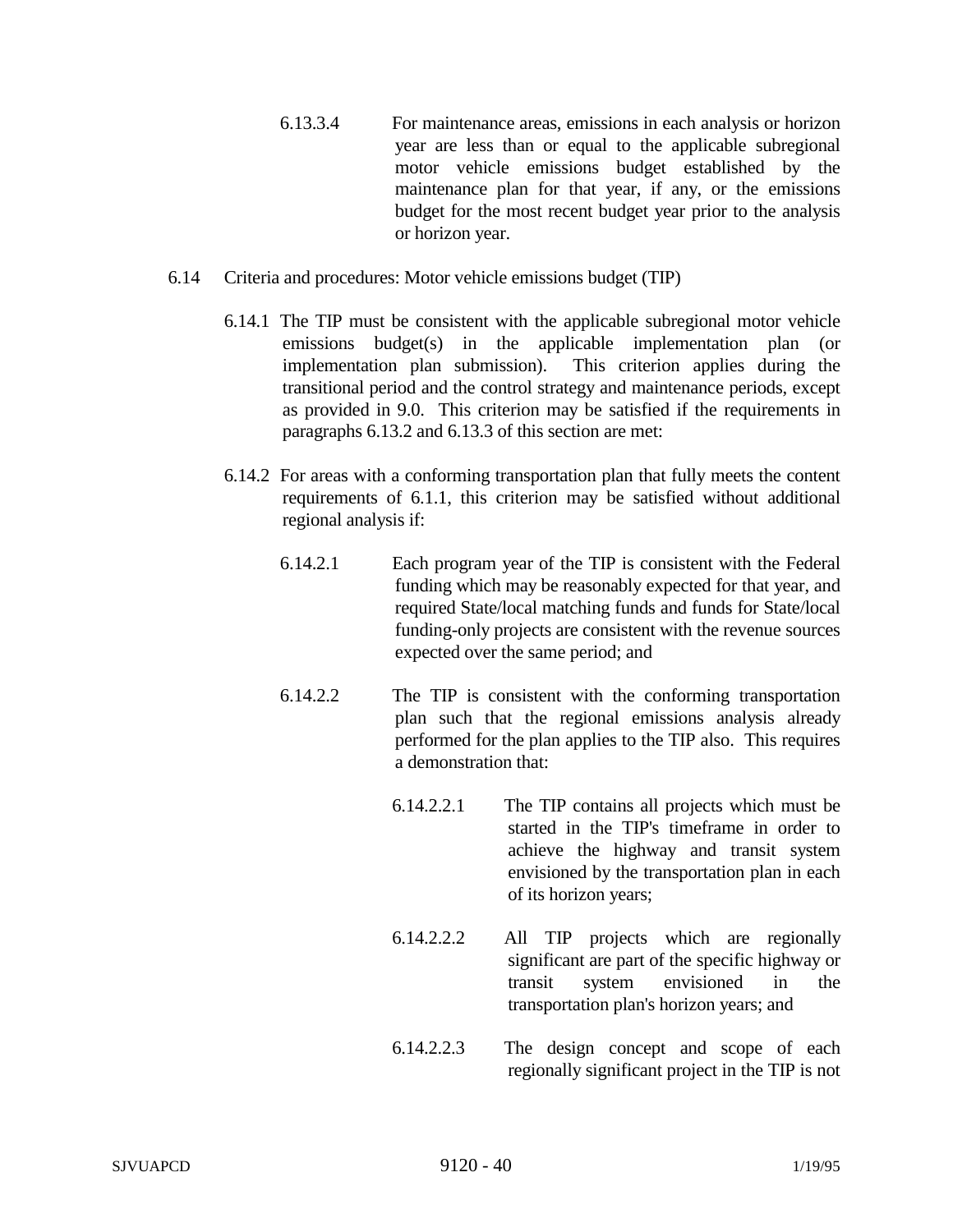significantly different from that described in the transportation plan.

- 6.14.2.3 If the requirements in paragraphs 6.14.2.1 and 6.14.2.2 of this section are not met, then:
	- 6.14.2.3.1 The TIP may be modified to meet those requirements; or 6.14.2.3.2 The transportation plan must be revised so that the requirements in paragraphs 6.14.2.1 and 6.14.2.2 of this section are met. Once the revised plan has been found to conform, this criterion is met for the TIP with no additional analysis except a demonstration that the TIP meets the requirements of paragraphs  $6.14.2.1$  and  $6.14.2.2$  of this section.
- 6.14.3 For areas with a transportation plan that does not meet the content requirements of 6.1.1, a regional emissions analysis must meet all of the following requirements:
	- 6.14.3.1 The regional emissions analysis shall estimate emissions from the entire transportation system, including all projects contained in the proposed TIP, the transportation plan, and all other regionally significant highway and transit projects expected in the nonattainment or maintenance area in the timeframe of the transportation plan;
	- 6.14.3.2 The analysis methodology shall meet the requirements of 7.1.3; and
	- 6.14.3.3 The regional analysis shall satisfy the requirements of 6.13.2.1, 6.13.2.5, and 6.13.3.
- 6.15 Criteria and procedures: Motor vehicle emissions budget (project not from a plan or TIP)
	- 6.15.1 The project which is not from a conforming transportation plan and a conforming TIP must be consistent with the applicable, subregional motor vehicle emissions budget(s) in the applicable implementation plan (or implementation plan submission). This criterion applies during the transitional period and the control strategy and maintenance periods, except as provided in 9.0. It is satisfied if emissions from the implementation of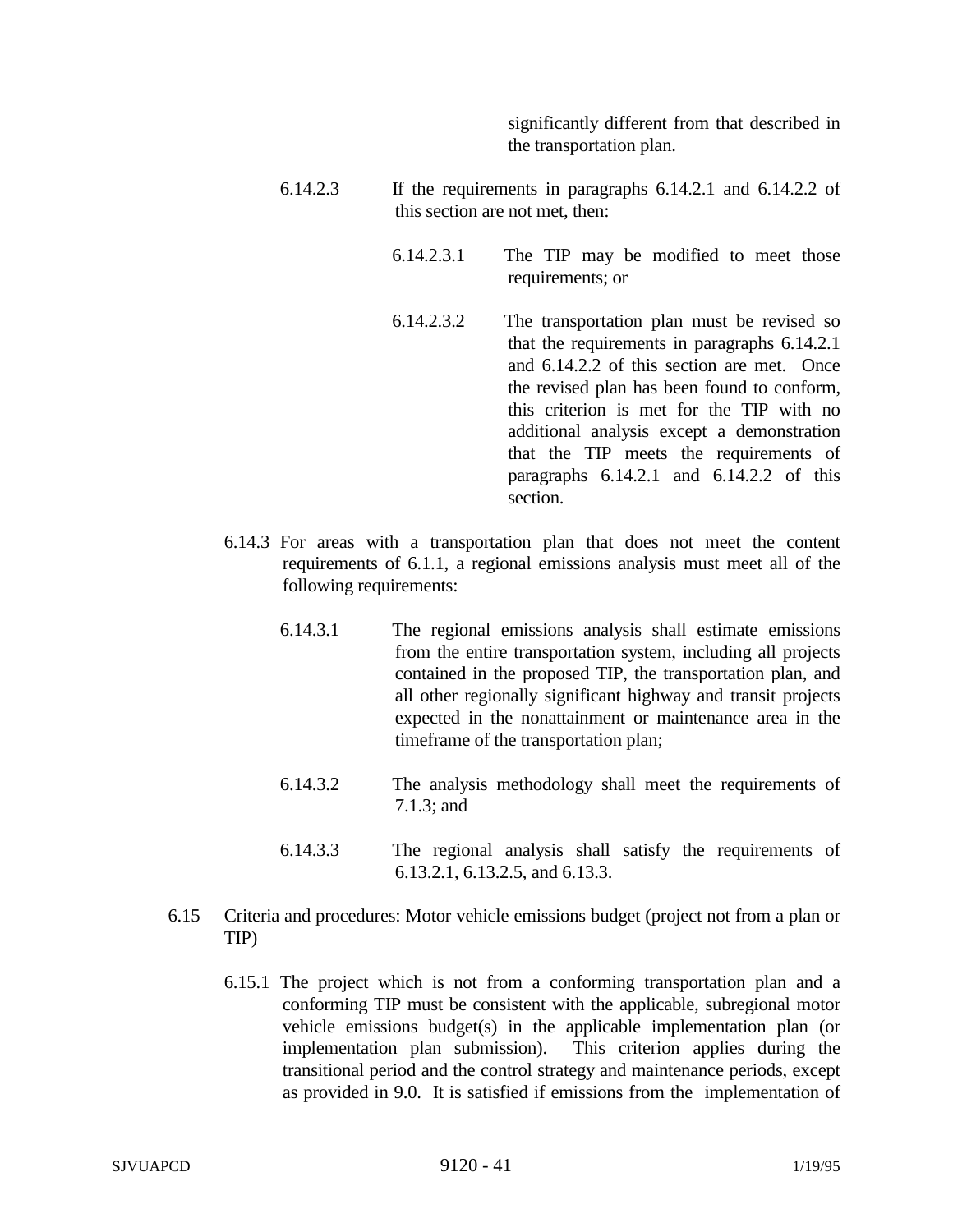the project, when considered with the emissions from the projects in the conforming transportation plan and TIP and all other regionally significant projects expected in the area, do not exceed the motor vehicle emissions budget(s) in the applicable implementation plan (or implementation plan submission).

- 6.15.2 For areas with a conforming transportation plan that meets the content requirements of 6.1.1:
	- 6.15.2.1 This criterion may be satisfied without additional regional analysis if the project is included in the conforming transportation plan, even if it is not specifically included in the latest conforming TIP. This requires a demonstration that:
		- 6.15.2.1.1 Allocating funds to the project will not delay the implementation of projects in the transportation plan or TIP which are necessary to achieve the highway and transit system envisioned by the transportation plan in each of its horizon years;
		- 6.15.2.1.2 The project is not regionally significant or is part of the specific highway or transit system envisioned in the transportation plan's horizon years; and
		- 6.15.2.1.3 The design concept and scope of the project is not significantly different from that described in the transportation plan.
	- 6.15.2.2 If the requirements in paragraph 6.15.2.1 of this section are not met, a regional emissions analysis must be performed as follows:
		- 6.15.2.2.1 The analysis methodology shall meet the requirements of 7.1;
		- 6.15.2.2.2 The analysis shall estimate emissions from the transportation system, including the proposed project and all other regionally significant projects expected in the nonattainment or maintenance area in the timeframe of the transportation plan. The analysis must include emissions from all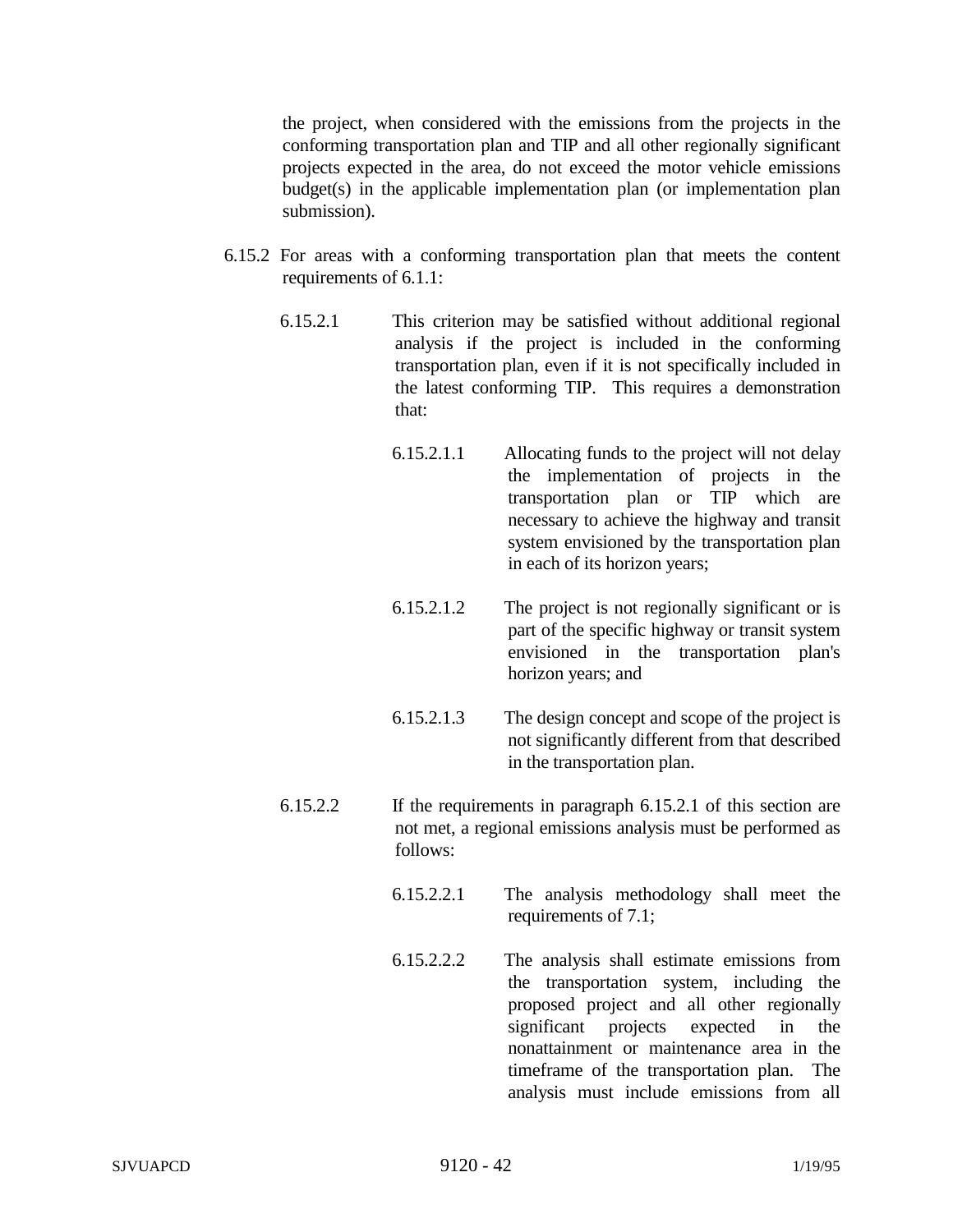previously approved projects which were not from a transportation plan and TIP; and

- 6.15.2.2.3 The emissions analysis shall meet the requirements of 6.13.2.1, 6.13.2.4, and 6.13.3.
- 6.15.3 For areas with a transportation plan that does not meet the content requirements of 6.1.1, a regional emissions analysis must be performed for the project together with the conforming TIP and all other regionally significant projects expected in the nonattainment or maintenance area. This criterion may be satisfied if:
	- 6.15.3.1 The analysis methodology meets the requirements of 7.1.3;
	- 6.15.3.2 The analysis estimates emissions from the transportation system, including the proposed project, and all other regionally significant projects expected in the nonattainment or maintenance area in the timeframe of the transportation plan; and
	- 6.15.3.3 The regional analysis satisfies the requirements of 6.13.2.1, 6.13.2.5, 6.13.2.3.
- 6.16 Criteria and procedures: Localized CO violations (hot spots) in the interim period.
	- 6.16.1 Each FHWA/FTA project must eliminate or reduce the severity and number of localized CO violations in the area substantially affected by the project (in CO nonattainment areas). This criterion applies during the interim and transitional periods only. This criterion is satisfied with respect to existing localized CO violations if it is demonstrated that existing localized CO violations will be eliminated or reduced in severity and number as a result of the project.
	- 6.16.2 The demonstration must be performed according to the requirements of 5.3.1.1 and 7.2.
	- 6.16.3 For projects which are not of the type identified by 7.2.1, this criterion may be satisfied if consideration of local factors clearly demonstrates that existing CO violations will be eliminated or reduced in severity and number. Otherwise, a quantitative demonstration must be performed according to the requirements of 7.2.2.
- 6.17 Criteria and procedures: Interim period reductions in ozone and CO areas (transportation plan).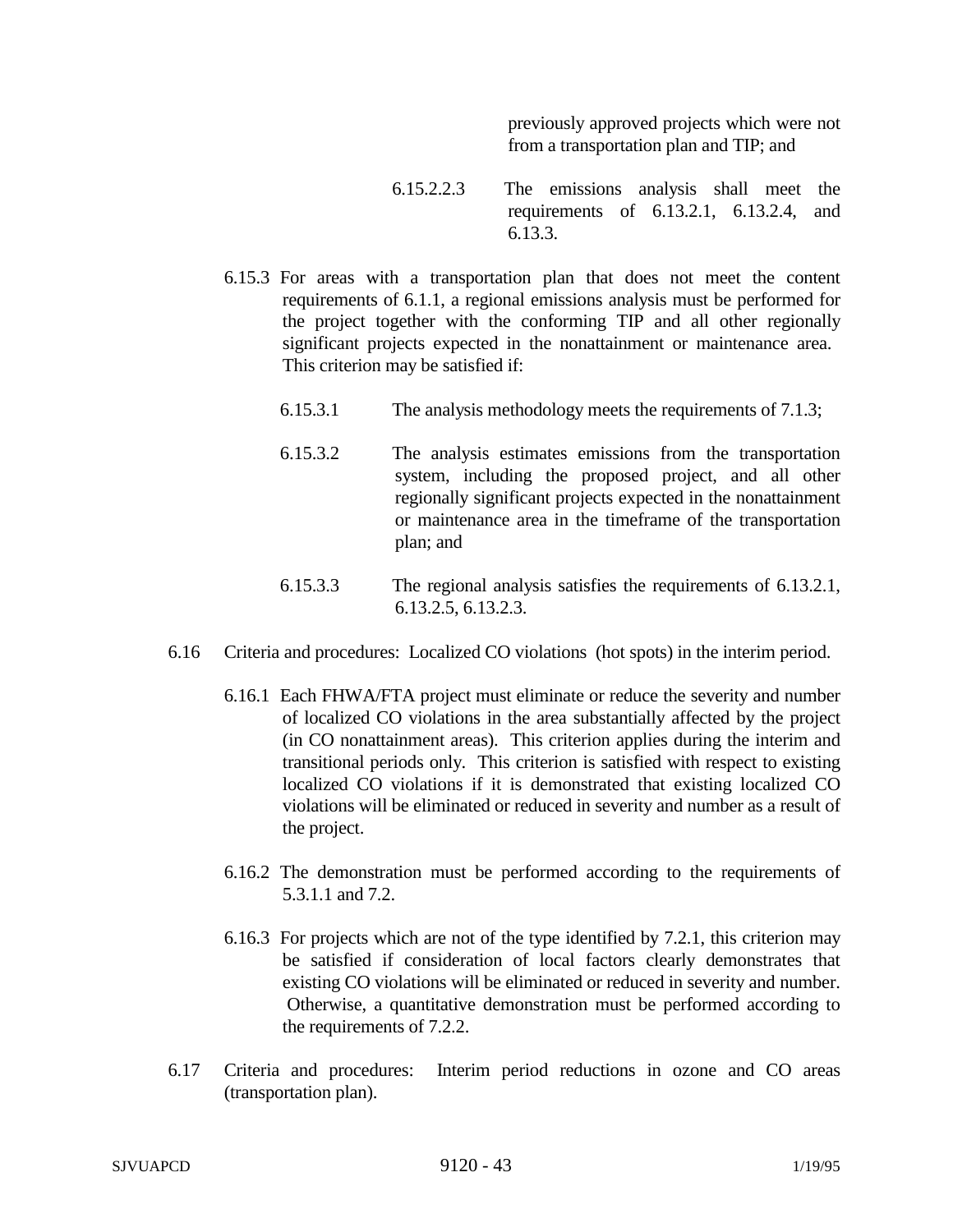- 6.17.1 A transportation plan must contribute to emissions reductions in ozone and CO nonattainment areas. This criterion applies during the interim and transitional periods only, except as otherwise provided in 9.0. It applies to the net effect on emissions of all projects contained in a new or revised transportation plan. This criterion may be satisfied if a regional emissions analysis is performed as described in paragraphs 6.17.2 through 6.17.6 of this section.
- 6.17.2 Determine the analysis years for which emissions are to be estimated. Analysis years shall be no more than ten years apart. The first analysis year shall be no later than the first milestone year (1995 in CO nonattainment areas and 1996 in ozone nonattainment areas). The second analysis year shall be either the attainment year for the area, or if the attainment year is the same as the first analysis year or earlier, the second analysis year shall be at least five years beyond the first analysis year. The last year of the transportation plan's forecast period shall also be an analysis year.
- 6.17.3 Define the 'Baseline' scenario for each of the analysis years to be the future transportation system that would result from current programs, composed of the following (except that projects listed in 4.1 and 4.2 need not be explicitly considered):
	- 6.17.3.1 All in-place regionally significant highway and transit facilities, services and activities;
	- 6.17.3.2 All ongoing travel demand management or transportation system management activities; and
	- 6.17.3.3 Completion of all regionally significant projects, regardless of funding source, which are currently under construction or are undergoing right-of-way acquisition (except for hardship acquisition and protective buying); come from the first three years of the previously conforming transportation plan and/or TIP; or have completed the NEPA process. (For the first conformity determination on the transportation plan after November 24, 1993, a project may not be included in the "Baseline" scenario if one of the following major steps has not occurred within the past three years: NEPA process completion; start of final design; acquisition of a significant portion of the right-of-way; or approval of the plans, specifications and estimates. Such a project must be included in the "Action" scenario, as described in paragraph 6.17.4 of this section.)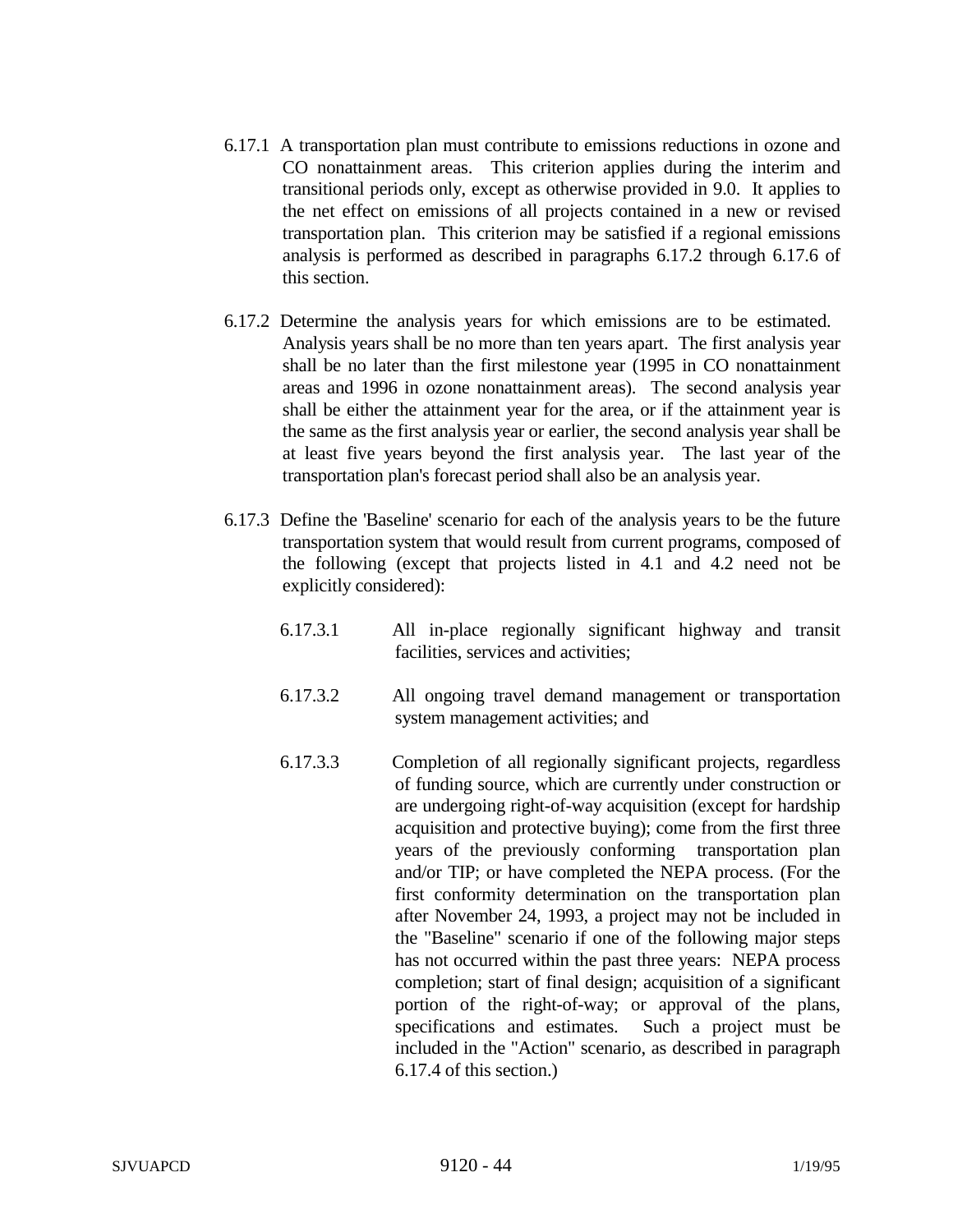- 6.17.4 Define the 'Action' scenario for each of the analysis years as the transportation system that will result in that year from the implementation of the proposed transportation plan, TIPs adopted under it, and other expected regionally significant projects in the nonattainment area. It will include the following (except that projects listed in 4.1 and 4.2 need not be explicitly considered):
	- 6.17.4.1 All facilities, services, and activities in the 'Baseline' scenario;
	- 6.17.4.2 Completion of all TCMs and regionally significant projects (including facilities, services, and activities) specifically identified in the proposed transportation plan which will be operational or in effect in the analysis year, except that regulatory TCMs may not be assumed to begin at a future time unless the regulation is already adopted by the enforcing jurisdiction or the TCM is identified in the applicable implementation plan;
	- 6.17.4.3 All travel demand management programs and transportation system management activities known to the MPO, but not included in the applicable implementation plan or utilizing any Federal funding or approval, which have been fully adopted and/or funded by the enforcing jurisdiction or sponsoring agency since the last conformity determination on the transportation plan;
	- 6.17.4.4 The incremental effects of any travel demand management programs and transportation system manageent activities known to the MPO, but not included in the applicable implementation plan or utilizing any Federal funding or approval, which were adopted and/or funded prior to the date of the last conformity determination on the transportation plan, but which have been modified since then to be more stringent or effective;
	- 6.17.4.5 Completion of all expected regionally significant highway and transit projects which are not from a conforming transportation plan and TIP; and
	- 6.17.4.6 Completion of all expected regionally significant non-FHWA/FTA highway and transit projects that have clear funding sources and commitments leading toward their implementation and completion by the analysis year.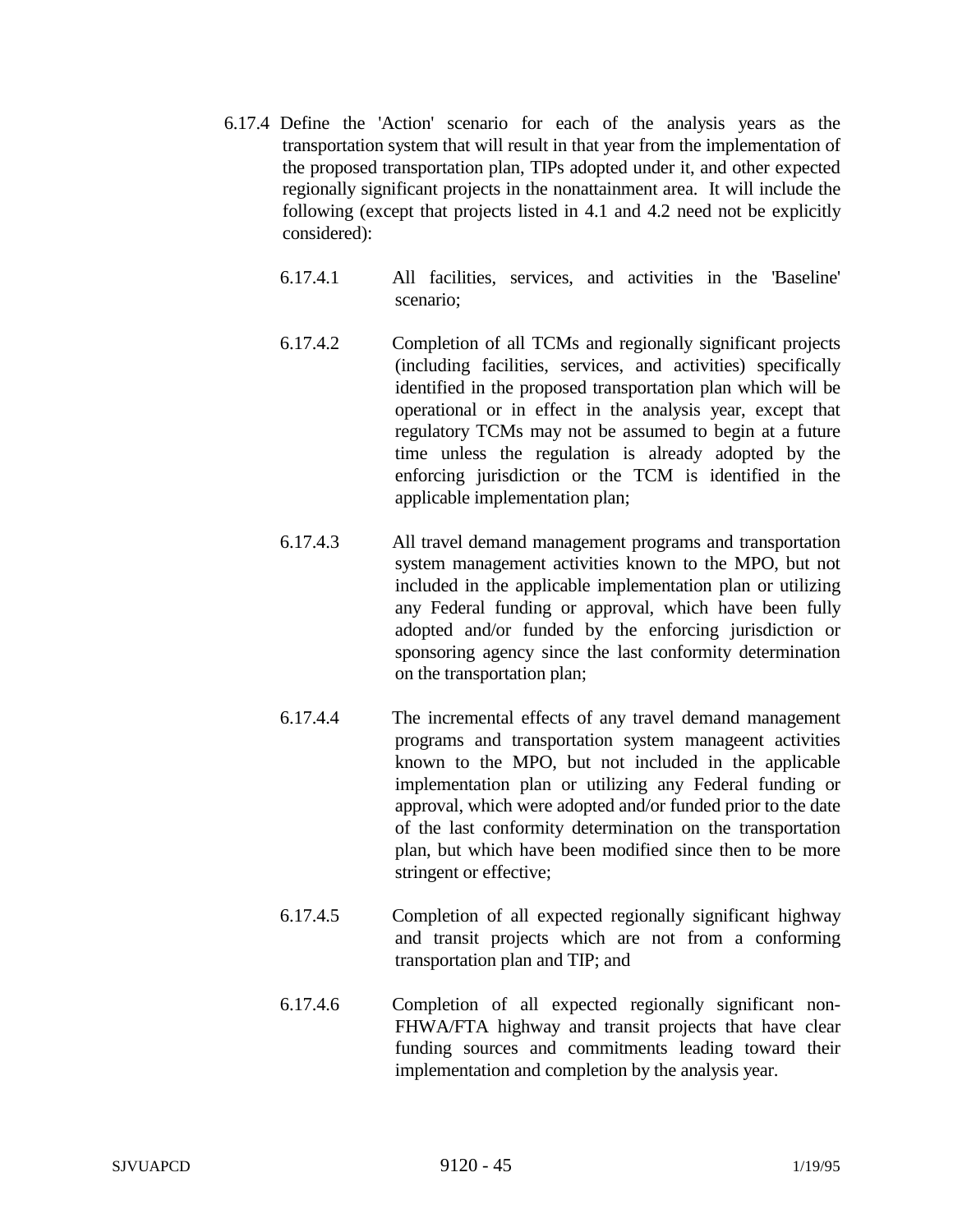- 6.17.5 Estimate the emissions predicted to result in each analysis year from travel on the transportation systems defined by the 'Baseline' and 'Action' scenarios and determine the difference in regional VOC and  $NO<sub>x</sub>$  emissions, unless the Administrator determines that additional reductions of  $NO<sub>x</sub>$  would not contribute to attainment, between the two scenarios for ozone nonattainment areas and the difference in CO emissions between the two scenarios for CO nonattainment areas. The analysis must be performed for each of the analysis years according to the requirements of 7.1. Emissions in milestone years which are between the analysis years may be determined by interpolation.
- 6.17.6 This criterion is met if the regional VOC and  $NO<sub>x</sub>$  emissions (for ozone nonattainment areas) and CO emissions (for CO nonattainment areas) predicted in the 'Action' scenario are less than the emissions predicted from the 'Baseline' scenario in each analysis year, and if this can reasonably be expected to be true in the periods between the first milestone year and the analysis years. The regional analysis must show that the 'Action' scenario contributes to a reduction in emissions from the 1990 emissions by any nonzero amount.
- 6.18 Criteria and procedures: Interim period reductions in ozone and CO areas (TIP).
	- 6.18.1 A TIP must contribute to emissions reductions in ozone and CO nonattainment areas*.* This criterion applies during the interim and transitional periods only, except as otherwise provided in 9.0. It applies to the net effect on emissions of all projects contained in a new or revised TIP. This criterion may be satisfied if a regional emissions analysis is performed as described in paragraphs 6.18.2 through 6.18.6 of this section.
	- 6.18.2 Determine the analysis years for which emissions are to be estimated. The first analysis year shall be no later than the first milestone year (1995 in CO nonattainment areas and 1996 in ozone nonattainment areas). The analysis years shall be no more than ten years apart. The second analysis year shall be either the attainment year for the area, or if the attainment year is the same as the first analysis year or earlier, the second analysis year shall be at least five years beyond the first analysis year. The last year of the transportation plan's forecast period shall also be an analysis year.
	- 6.18.3 Define the 'Baseline' scenario as the future transportation system that would result from current programs, composed of the following (except that projects listed in 4.1 and 4.2 need not be explicitly considered):
		- 6.18.3.1 All in-place regionally significant highway and transit facilities, services and activities;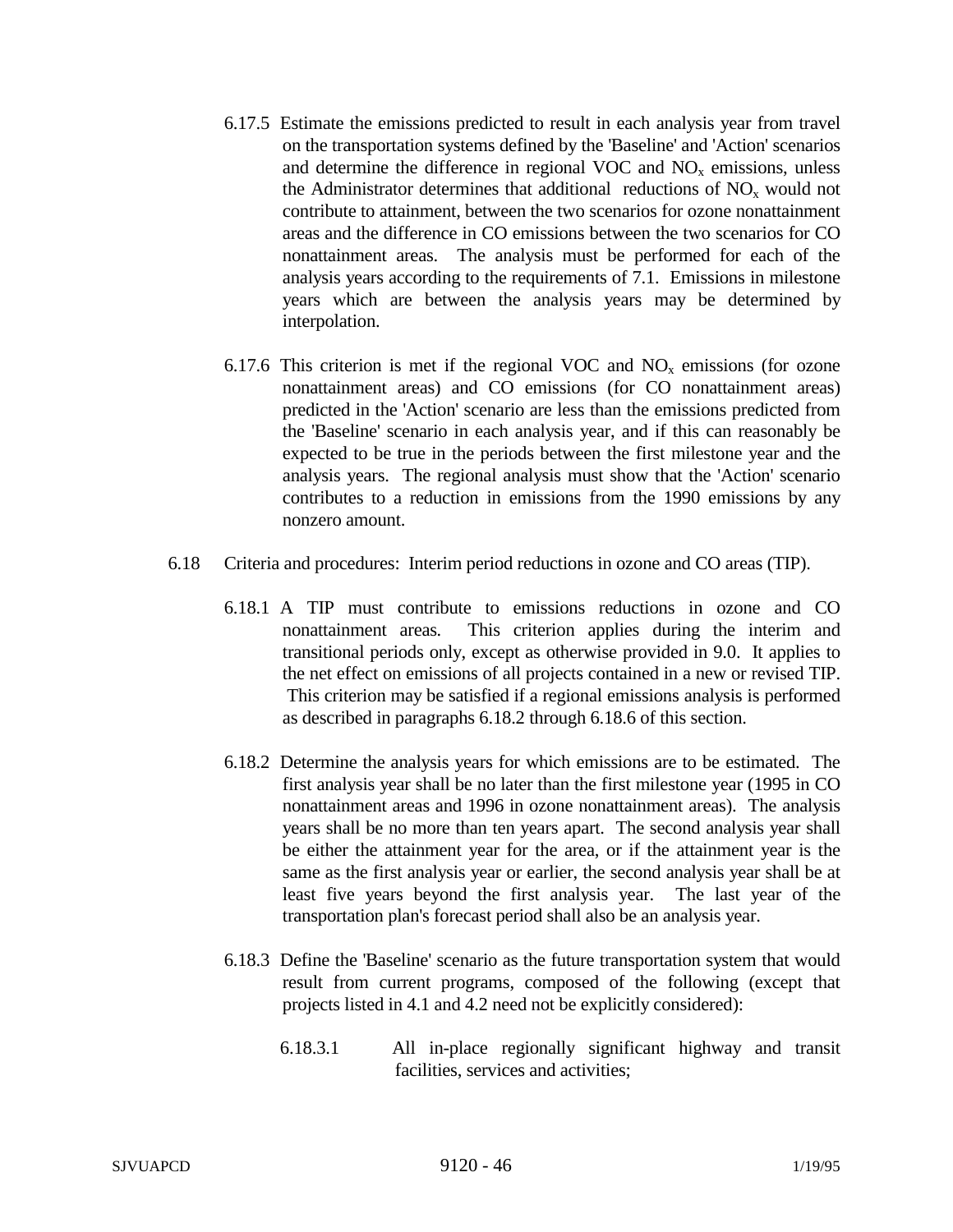- 6.18.3.2 All ongoing travel demand management or transportation system management activities; and
- 6.18.3.3 Completion of all regionally significant projects, regardless of funding source, which are currently under construction or are undergoing right-of-way acquisition (except for hardship acquisition and protective buying); come from the first three years of the previously conforming TIP; or have completed the NEPA process. (For the first conformity determination on the TIP after November 24, 1993, a project may not be included in the "Baseline" scenario if one of the following major steps has not occurred within the past three years: NEPA process completion; start of final design; acquisition of a significant portion of the right-of-way; or approval of the plans, specifications and estimates. Such a project must be included in the "Action" scenario, as described in paragraph (d) of this section.)
- 6.18.4 Define the 'Action' scenario as the future transportation system that will result from the implementation of the proposed TIP and other expected regionally significant projects in the nonattainment area in the timeframe of the transportation plan. It will include the following (except that projects listed in 4.1 and 4.2 need not be explicitly considered):
	- 6.18.4.1 All facilities, services, and activities in the 'Baseline' scenario;
	- 6.18.4.2 Completion of all TCMs and regionally significant projects (including facilities, services, and activities) included in the proposed TIP, except that regulatory TCMs may not be assumed to begin at a future time unless the regulation is already adopted by the enforcing jurisdiction or the TCM is contained in the applicable implementation plan;
	- 6.18.4.3 All travel demand management programs and transportation system management activities known to the MPO, but not included in the applicable implementation plan or utilizing any Federal funding or approval, which have been fully adopted and/or funded by the enforcing jurisdiction or sponsoring agency since the last conformity determination on the TIP;
	- 6.18.4.4 The incremental effects of any travel demand management programs and transportation system management activities known to the MPO, but not included in the applicable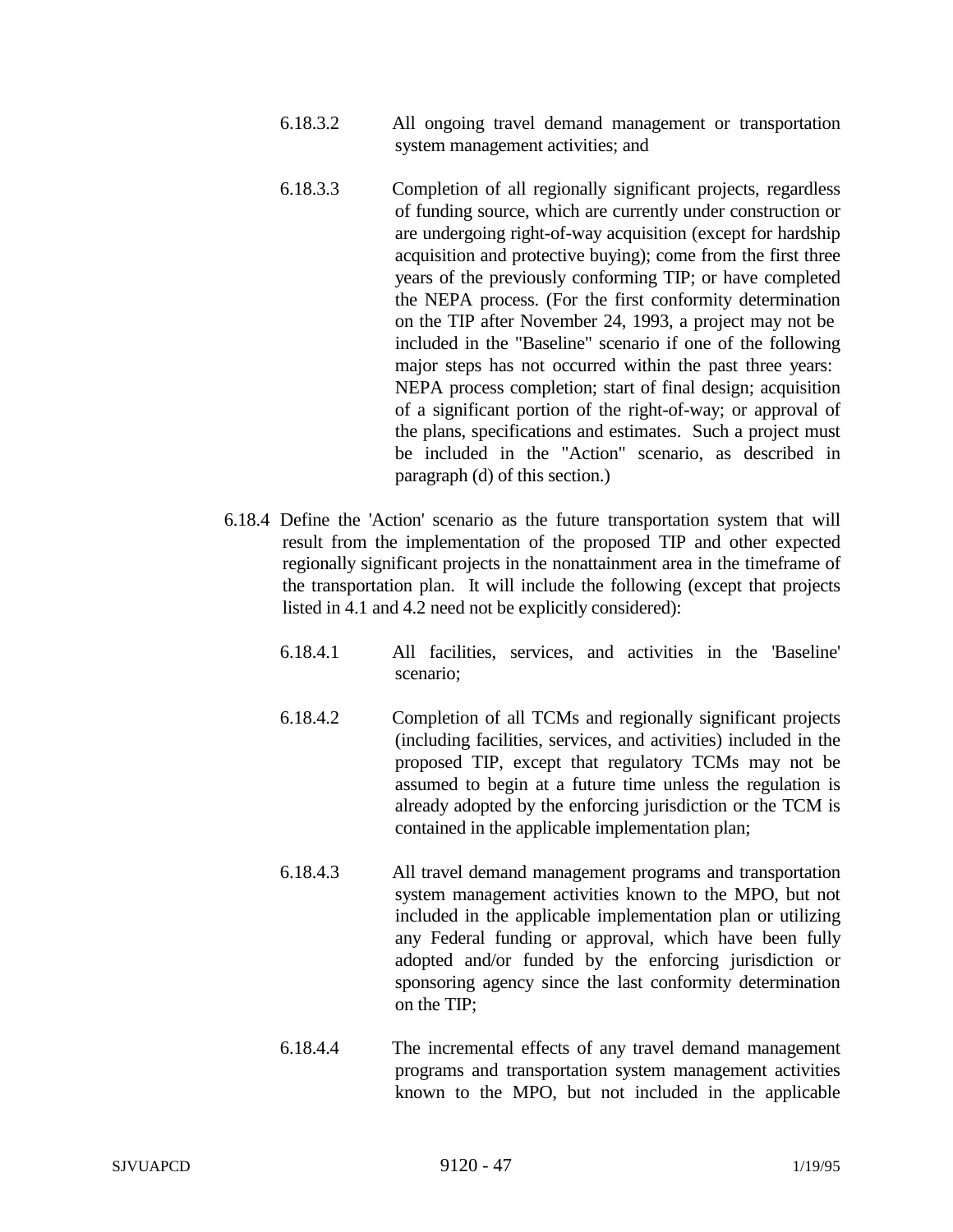implementation plan or utilizing any Federal funding or approval, which were adopted and/or funded prior to the date of the last conformity determination on the TIP, but which have been modified since then to be more stringent or effective;

- 6.18.4.5 Completion of all expected regionally significant highway and transit projects which are not from a conforming transportation plan and TIP; and
- 6.18.4.6 Completion of all expected regionally significant non-FHWA/FTA highway and transit projects that have clear funding sources and commitments leading toward their implementation and completion by the analysis year.
- 6.18.5 Estimate the emissions predicted to result in each analysis year from travel on the transportation systems defined by the 'Baseline' and 'Action' scenarios, and determine the difference in regional VOC and NOx emissions (unless the Administrator determines that additional reductions of  $NO<sub>x</sub>$  would not contribute to attainment) between the two scenarios for ozone nonattainment areas and the difference in CO emissions between the two scenarios for CO nonattainment areas. The analysis must be performed for each of the analysis years according to the requirements of 7.1. Emissions in milestone years which are between analysis years may be determined by interpolation.
- 6.18.6 This criterion is met if the regional VOC and  $NO<sub>x</sub>$  emissions in ozone nonattainment areas and CO emissions in CO nonattainment areas predicted in the 'Action' scenario are less than the emissions predicted from the 'Baseline' scenario in each analysis year, and if this can reasonably be expected to be true in the period between the analysis years. The regional analysis must show that the 'Action' scenario contributes to a reduction in emissions from the 1990 emissions by any nonzero amount.
- 6.19 Criteria and procedures: Interim period reductions for ozone and CO areas (project not from a plan and TIP). A Transportation project which is not from a conforming transportation plan and TIP must contribute to emissions reductions in ozone and CO nonattainment areas. This criterion applies during the interim and transitional periods only, except as otherwise provided in 9.0. This criterion is satisfied if a regional emissions analysis is performed which meets the requirements of 6.17 and which includes the transportation plan and project in the 'Action' scenario. If the project which is not from a conforming transportation plan and TIP is a modification of a project currently in the plan or TIP, the 'Baseline' scenario must include the project with its original design concept and scope, and the 'Action' scenario must include the project with its new design concept and scope.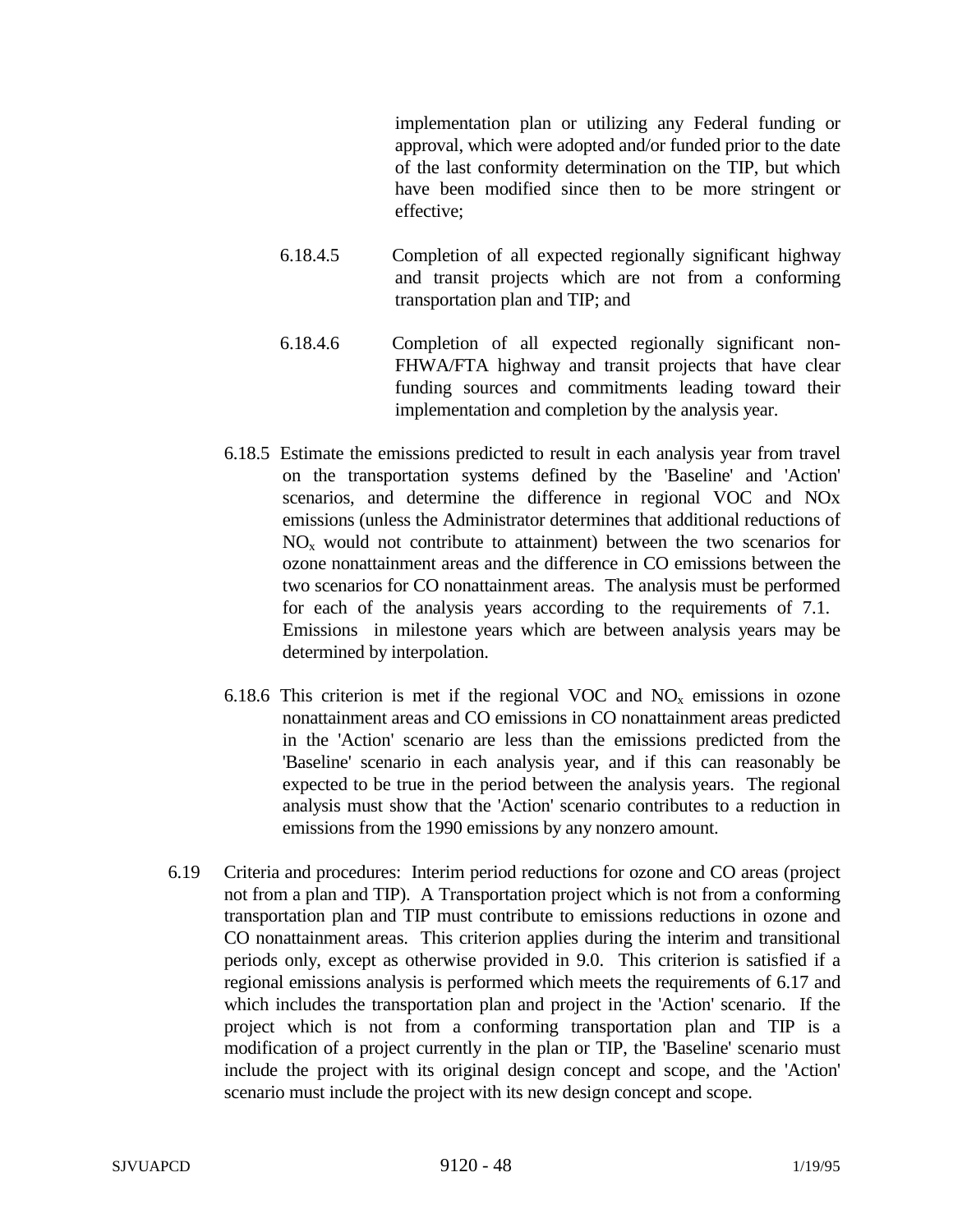- 6.20 Criteria and procedures: Interim period reductions for  $PM_{10}$  and  $NO_2$  areas (transportation plan).
	- 6.20.1 A transportation plan must contribute to emission reductions or must not increase emissions in  $PM_{10}$  and  $NO_2$  nonattainment areas. This criterion applies only during the interim and transitional periods. It applies to the net effect on emissions of all projects contained in a new or revised transportation plan. This criterion may be satisfied if the requirements of either paragraph 6.20.2 or 6.20.3 of this section are met.
	- 6.20.2 Demonstrate that implementation of the plan and all other regionally significant projects expected in the nonattainment area will contribute to reductions in emissions of  $PM_{10}$  in a  $PM_{10}$  nonattainment area (and of each transportation-related precursor of  $PM_{10}$  in  $PM_{10}$  nonattainment areas if the EPA Regional Administrator or the director of the State air agency has made a finding that such precursor emissions from within the nonattainment area are a significant contributor to the  $PM_{10}$  nonattainment problem and has so notified the MPO and DOT) and of  $NO<sub>x</sub>$  in an  $NO<sub>2</sub>$  nonattainment area, by performing a regional emissions analysis as follows:
		- 6.20.2.1 Determine the analysis years for which emissions are to be estimated. Analysis years shall be no more than ten years apart. The first analysis year shall be no later than 1996 (for  $NO<sub>2</sub>$  areas) or four years and six months following the date of designation (for  $PM_{10}$  areas). The second analysis year shall be either the attainment year for the area, or if the attainment year is the same as the first analysis year or earlier, the second analysis year shall be at least five years beyond the first analysis year. The last year of the transportation plan's forecast period shall also be an analysis year.
		- 6.20.2.2 Define for each of the analysis years the "Baseline" scenario, as defined in 6.17.3, and the "Action" scenario, as defined in 6.17.4.
		- 6.20.2.3 Estimate the emissions predicted to result in each analysis year from travel on the transportation systems defined by the "Baseline" and "Action" scenarios and determine the difference between the two scenarios in regional  $PM_{10}$ emissions in a  $PM_{10}$  nonattainment area (and transportationrelated precursors of  $PM_{10}$  in  $PM_{10}$  nonattainment areas if the EPA Regional Administrator or the director of the State air agency has made a finding that such precursor emissions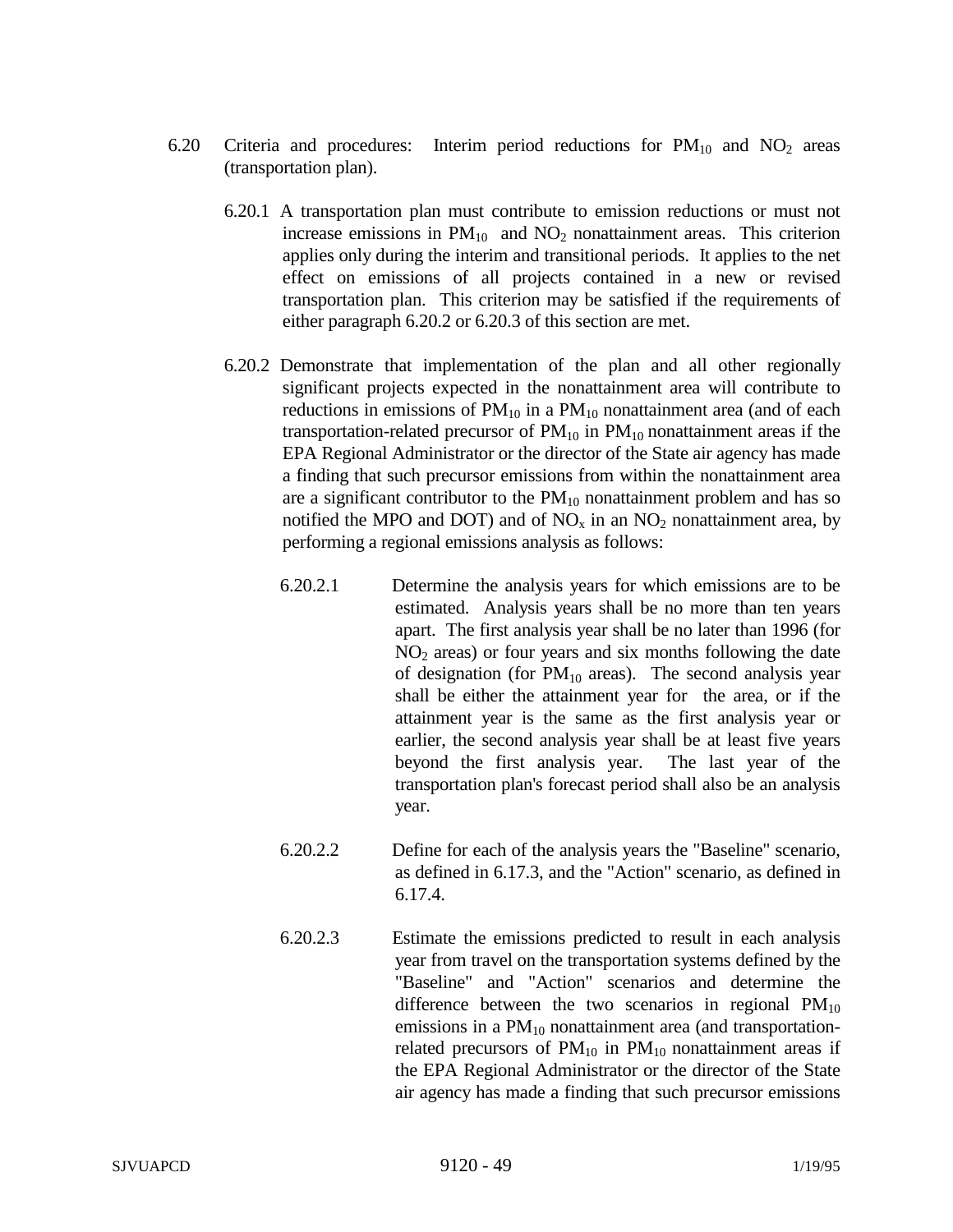from within the nonattainment area are a significant contributor to the  $PM_{10}$  nonattainment problem and has so notified the MPO and DOT) and in  $NO<sub>x</sub>$  emissions in an NO2 nonattainment area. The analysis must be performed for each of the analysis years according to the requirements of 7.1. The analysis must address the periods between the analysis years and the periods between 1990, the first milestone year (if any), and the first of the analysis years. Emissions in milestone years which are between the analysis years may be determined by interpolation.

- 6.20.2.4 Demonstrate that the regional  $PM_{10}$  emissions and  $PM_{10}$ precursor emissions, where applicable, (for  $PM_{10}$ ) nonattainment areas) and  $NO_x$  emissions (for  $NO_2$ ) nonattainment areas) predicted in the 'Action' scenario are less than the emissions predicted from the 'Baseline' scenario in each analysis year, and that this can reasonably be expected to be true in the periods between the first milestone year (if any) and the analysis years.
- 6.20.3 Demonstrate that when the projects in the transportation plan and all other regionally significant projects expected in the nonattainment area are implemented, the transportation system's total highway and transit emissions of  $PM_{10}$  in a  $PM_{10}$  nonattainment area (and transportation-related precursors of  $PM_{10}$  in  $PM_{10}$  nonattainment areas if the EPA Regional Administrator or the director of the State air agency has made a finding that such precursor emissions from within the nonattainment area are a significant contributor to the  $PM_{10}$  nonattainment problem and has so notified the MPO and DOT) and of  $NO<sub>x</sub>$  in an  $NO<sub>2</sub>$  nonattainment area will not be greater than baseline levels, by performing a regional emissions analysis as follows:
	- 6.20.3.1 Determine the baseline regional emissions of  $PM_{10}$  and  $PM_{10}$ precursors, where applicable (for  $PM_{10}$  nonattainment areas) and  $NO<sub>x</sub>$  (for  $NO<sub>2</sub>$  nonattainment areas) from highway and transit sources. Baseline emissions are those estimated to have occurred during calendar year 1990, unless the implementation plan revision defines the baseline emissions for a  $PM_{10}$  area to be those occurring in a different calendar year for which a baseline emissions inventory was developed for the purpose of developing a control strategy implementation plan.
	- 6.20.3.2 Estimate the emissions of the applicable pollutant(s) from the entire transportation system, including projects in the transportation plan and TIP and all other regionally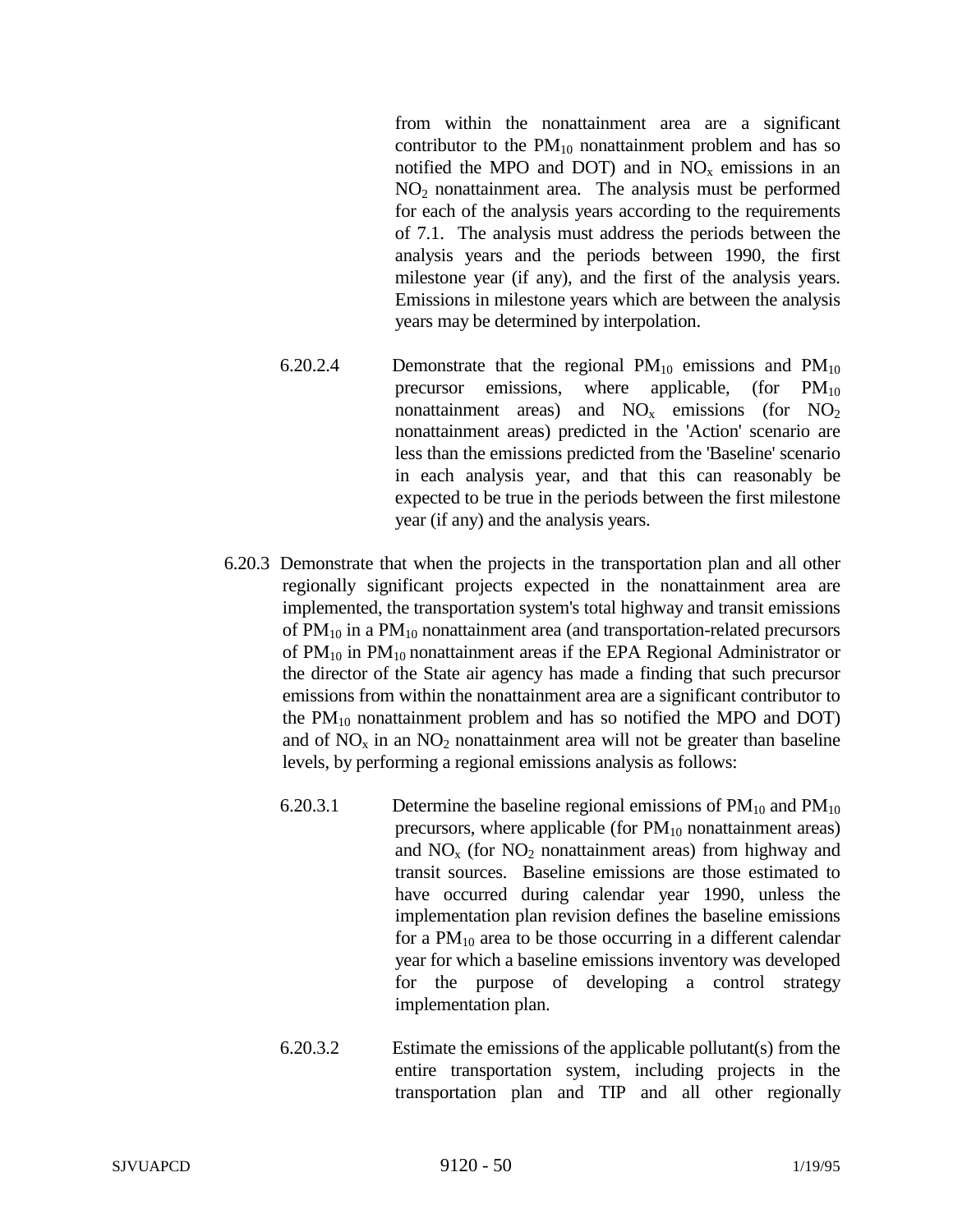significant projects in the nonattainment area, according to the requirements of 7.1. Emissions shall be estimated for analysis years which are no more than ten years apart. The first analysis year shall be no later than 1996 (for  $NO<sub>2</sub>$  areas) or four years and six months following the date of designation (for  $PM_{10}$  areas). The second analysis year shall be either the attainment year for the area, or if the attainment year is the same as the first analysis year or earlier, the second analysis year shall be at least five years beyond the first analysis year. The last year of the transportation plan's forecast period shall also be an analysis year.

- 6.20.3.3 Demonstrate that for each analysis year the emissions estimated in paragraph 6.20.3.2 of this section are no greater than baseline emissions of  $PM_{10}$  and  $PM_{10}$  precursors, where applicable (for  $PM_{10}$  nonattainment areas) or  $NO_x$  (for  $NO_2$ ) nonattainment areas) from highway and transit sources.
- 6.21 Criteria and procedures: Interim period reductions for  $PM_{10}$  and  $NO<sub>2</sub>$  areas (TIP).
	- 6.21.1 A TIP must contribute to emission reductions or must not increase emissions in  $PM_{10}$  and  $NO<sub>2</sub>$  nonattainment areas. This criterion applies only during the interim and transitional periods. It applies to the net effect on emissions of all projects contained in a new or revised TIP. This criterion may be satisfied if the requirements of either paragraph 6.21.2 or paragraph 6.21.3 of this section are met.
	- 6.21.2 Demonstrate that implementation of the plan and TIP and all other regionally significant projects expected in the nonattainment area will contribute to reductions in emissions of  $PM_{10}$  in a  $PM_{10}$  nonattainment area (and transportation-related precursors of  $PM_{10}$  in  $PM_{10}$  nonattainment areas if the EPA Regional Administrator or the director of the State air agency has made a finding that such precursor emissions from within the nonattainment area are a significant contributor to the  $PM_{10}$  nonattainment problem and has so notified the MPO and DOT) and of  $NO<sub>x</sub>$  in an  $NO<sub>2</sub>$  nonattainment area, by performing a regional emissions analysis as follows:
		- 6.21.2.1 Determine the analysis years for which emissions are to be estimated, according to the requirements of 6.20.2.1.
		- 6.21.2.2 Define for each of the analysis years the "Baseline" scenario, as defined in 6.18.3, and the "Action" scenario, as defined in 6.18.4.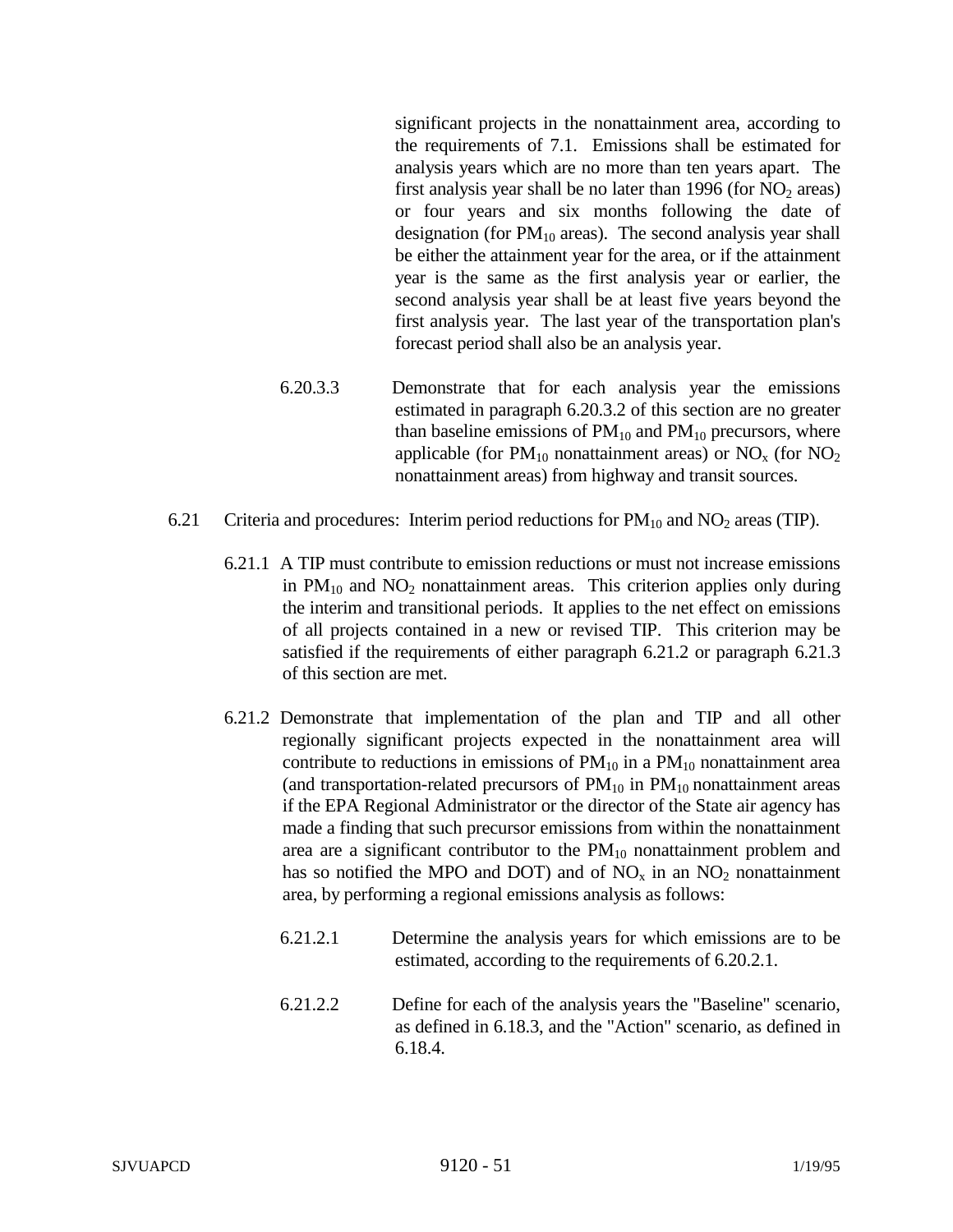- 6.21.2.3 Estimate the emissions predicted to result in each analysis year from travel on the transportation systems defined by the "Baseline" and "Action" scenarios as required by 6.20.2.3 and make the demonstration required by 6.20.2.4.
- 6.21.3 Demonstrate that when the projects in the transportation plan and TIP and all other regionally significant projects expected in the area are implemented, the transportation system's total highway and transit emissions of  $PM_{10}$  in a  $PM_{10}$  nonattainment area (and transportation-related precursors of  $PM_{10}$  in PM<sub>10</sub> nonattainment areas if the EPA Regional Administrator or the director of the State air agency has made a finding that such precursor emissions from within the nonattainment area are a significant contributor to the  $PM_{10}$ nonattainment problem and has so notified the MPO and DOT) and of  $NO<sub>x</sub>$ in an  $NO<sub>2</sub>$  nonattainment area will not be greater than baseline levels, by performing a regional emissions analysis as required by 6.20.3.1. - 6.20.3.3.
- 6.22 Criteria and procedures: Interim period reductions for  $PM_{10}$  and  $NO<sub>2</sub>$  areas (project not from a plan and TIP).

A transportation project which is not from a conforming transportation plan and TIP must contribute to emission reductions or must not increase emissions in  $PM_{10}$  and NO2 nonattainment areas*.* This criterion applies during the interim and transitional periods only. This criterion is met if a regional emissions analysis is performed which meets the requirements of 6.20 and which includes the transportation plan and project in the 'Action' scenario. If the project which is not from a conforming transportation plan and TIP is a modification of a project currently in the transportation plan or TIP, and 6.20.2 is used to demonstrate satisfaction of this criterion, the 'Baseline' scenario must include the project with its original design concept and scope, and the 'Action' scenario must include the project with its new design concept and scope.

- 6.23 Transition from the interim period to the control strategy period
	- 6.23.1 Areas which submit a control strategy implementation plan revision after November 24, 1993.
		- 6.23.1.1 The transportation plan and TIP must be demonstrated to conform according to transitional period criteria and procedures by one year from the date the Clean Air Act requires submission of such control strategy implementation plan revision. Otherwise, the conformity status of the transportation plan and TIP will lapse, and no new projectlevel conformity determinations may be made.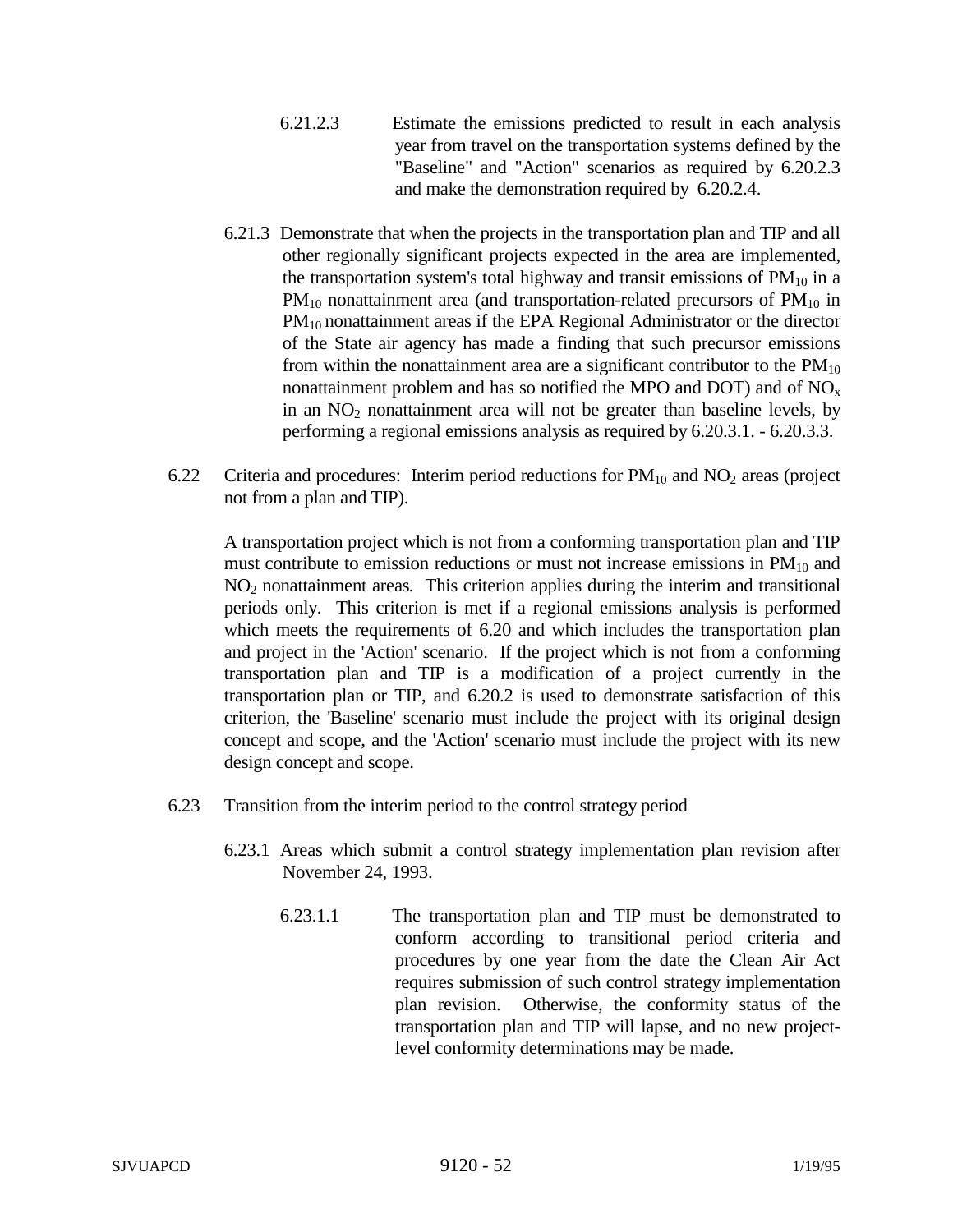- 6.23.1.1.1 The conformity of new transportation plans and TIPs may be demonstrated according to Phase II interim period criteria and procedures for 90 days following submission of the control strategy implementation plan revision, provided the conformity of such transportation plans and TIPs is redetermined according to transitional period criteria and procedures as required in paragraph 6.23.1.1 of this section.
- 6.23.1.1.2 Beginning 90 days after submission of the control strategy implementation plan revision, new transportation plans and TIPs shall demonstrate conformity according to transitional period criteria and procedures.
- 6.23.1.2 If EPA disapproves the submitted control strategy implementation plan revision and so notifies the State, MPO, and DOT, which initiates the sanction process under Clean Air Act sections 179 or 110(m), the conformity status of the transportation plan and TIP shall lapse 120 days after EPA's disapproval, and no new project-level conformity determinations may be made. No new transportation plan, TIP, or project may be found to conform until another control strategy implementation plan revision is submitted and conformity is demonstrated according to transitional period criteria and procedures.
- 6.23.1.3 Notwithstanding paragraph 6.23.1.2 of this section, if EPA disapproves the submitted control strategy implementation plan revision but determines that the control strategy contained in the revision would have been considered approvable with respect to requirements for emission reductions if all committed measures had been submitted in enforceable form as required by Clean Air Act  $$110(a)(2)(A)$ , the provisions of paragraph 6.23.1.1 of this section shall apply for 12 months following the date of disapproval. The conformity status of the transportation plan and TIP shall lapse 12 months following the date of disapproval unless another control strategy implementation plan revision is submitted to EPA and found to be complete.
- 6.23.2 Areas which have not submitted a control strategy implementation plan revision.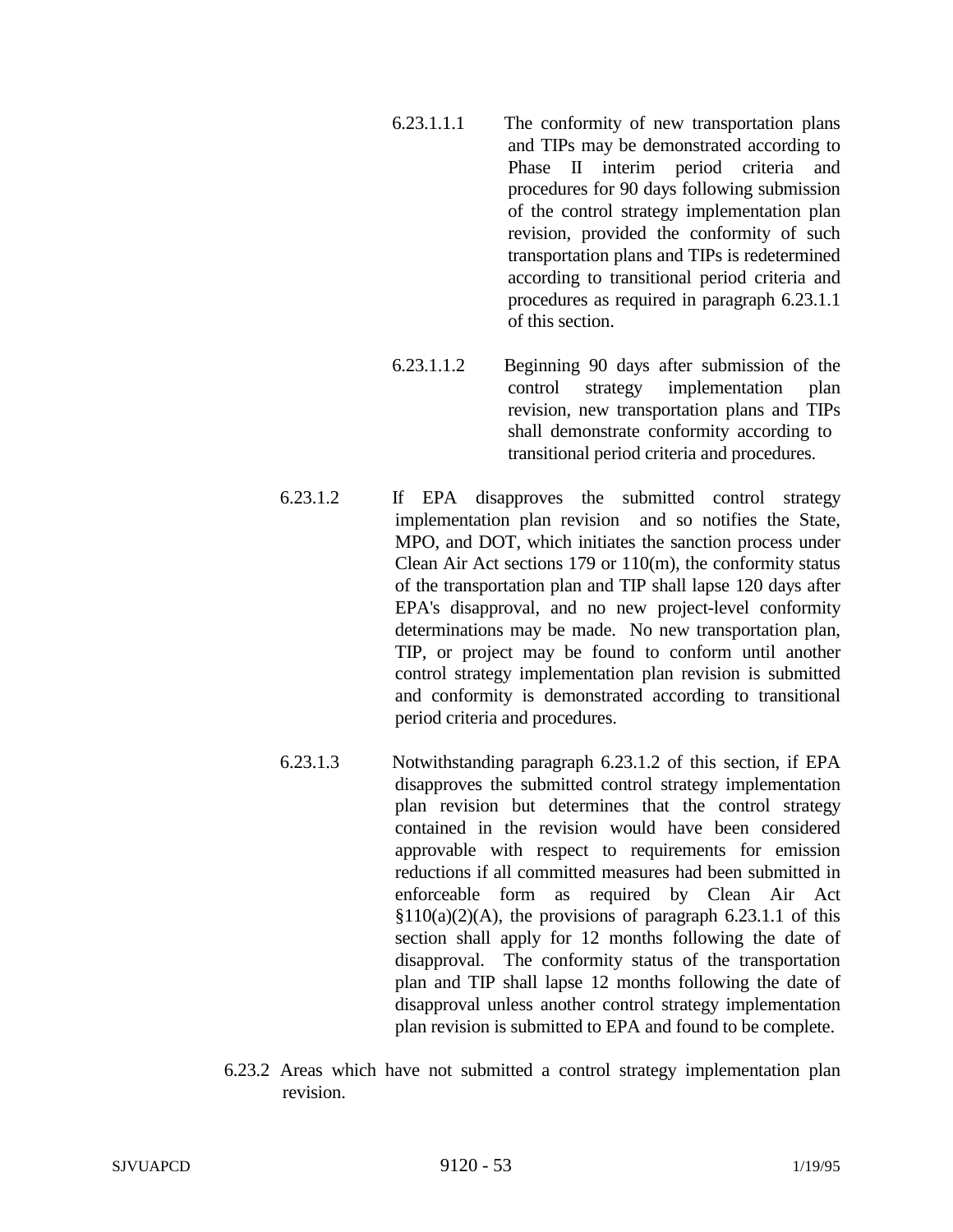- 6.23.2.1 For areas whose Clean Air Act deadline for submission of the control strategy implementation plan revision is after November 24, 1993, and EPA has notified the State, MPO, and DOT of the State's failure to submit a control strategy implementation plan revision, which initiates the sanction process under Clean Air Act sections 179 or 110(m):
	- 6.23.2.1.1 No new transportation plans or TIPs may be found to conform beginning 120 days after the Clean Air Act deadline; and
	- 6.23.2.1.2 The conformity status of the transportation plan and TIP shall lapse one year after the Clean Air Act deadline, and no new projectlevel conformity determinations may be made.
- 6.23.2.2 For areas whose Clean Air Act deadline for submission of the control strategy implementation plan was before November 24, 1993, and EPA has made a finding of failure to submit a control strategy implementation plan revision, which initiates the sanction process under Clean Air Act sections 179 or 110(m), the following apply unless the failure has been remedied and acknowledged by a letter from the EPA Regional Administrator:
	- 6.23.2.2.1 No new transportation plans or TIPs may be found to conform beginning March 24, 1994; and
	- 6.23.2.2.2 The conformity status of the transportation plan and TIP shall lapse November 24, 1994, and no new project-level conformity determinations may be made.
- 6.23.3 Areas which have not submitted a complete control strategy implementation plan revision.
	- 6.23.3.1 For areas where EPA notifies the State, MPO, and DOT after November 24, 1993, that the control strategy implementation plan revision submitted by the State is incomplete, which initiates the sanction process under Clean Air Act sections 179 or 110(m), the following apply unless the failure has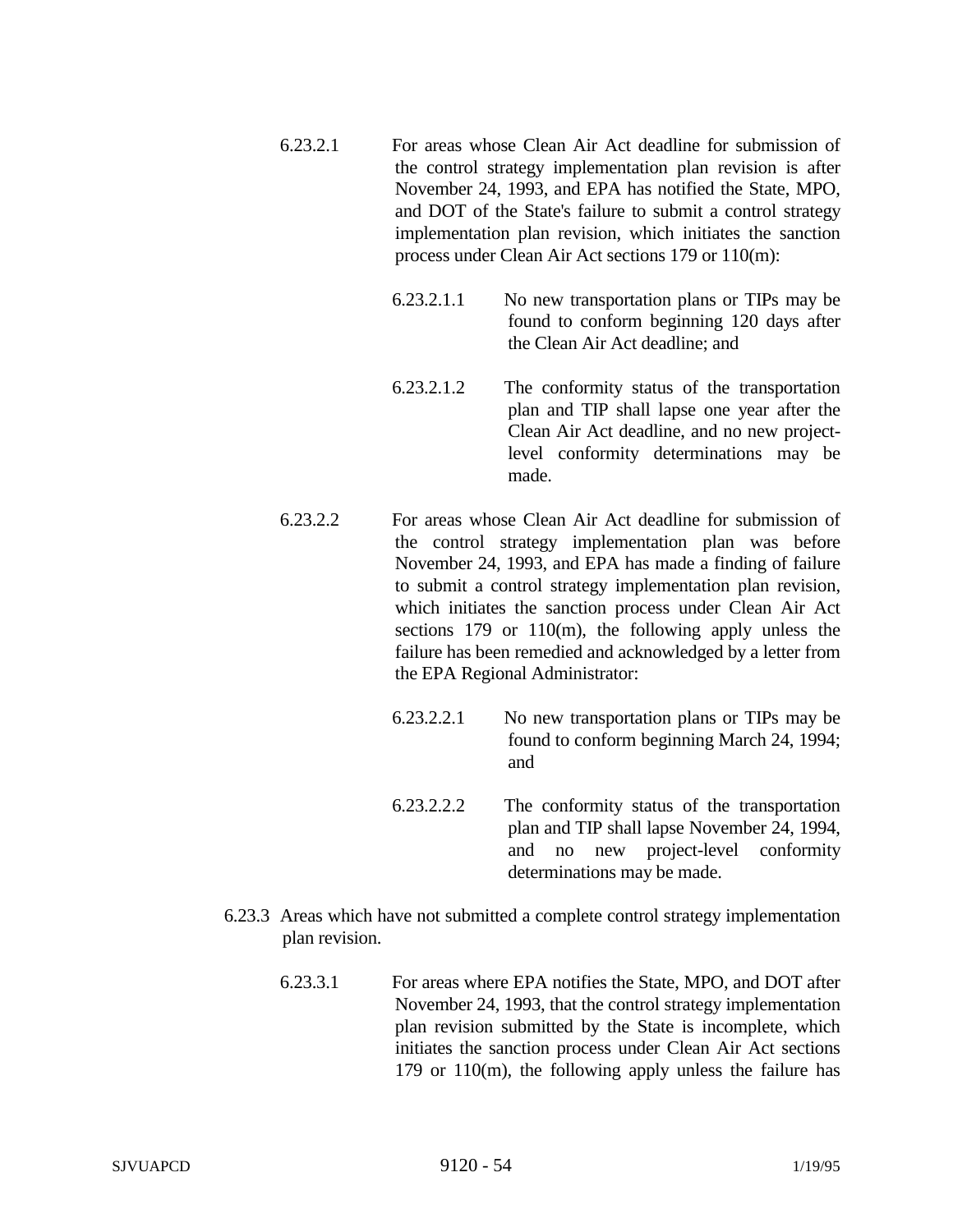been remedied and acknowledged by a letter from the EPA Regional Administrator:

- 6.23.3.1.1 No new transportation plans or TIPs may be found to conform beginning 120 days after EPA's incompleteness finding; and
- 6.23.3.1.2 The conformity status of the transportation plan and TIP shall lapse one year after the Clean Air Act deadline, and no new projectlevel conformity determinations may be made.
- 6.23.3.1.3 Notwithstanding paragraphs 6.23.3.1.1 and 6.23.3.1.2 of this section, if EPA notes in its incompleteness finding that the submittal would have been considered complete with respect to requirements for emission reductions if all committed measures had been submitted in enforceable form as required by Clean Air Act §110(a)(2)(A), the provisions of paragraph 6.23.1.1 of this section shall apply for a period of 12 months following the date of the incompleteness determination. The conformity status of the transportation plan and TIP shall lapse 12 months following the date of the incompleteness determination unless another control strategy implementation plan revision is submitted to EPA and found to be complete.
- 6.23.3.2 For areas where EPA has determined before November 24, 1993, that the control strategy implementation plan revision is incomplete, which initiates the sanction process under Clean Air Act sections 179 or 110(m), the following apply unless the failure has been remedied and acknowledged by a letter from the EPA Regional Administrator:
	- 6.23.3.2.1 No new transportation plans or TIPs may be found to conform beginning March 24, 1994; and
	- 6.23.3.2.2 The conformity status of the transportation plan and TIP shall lapse November 24, 1994,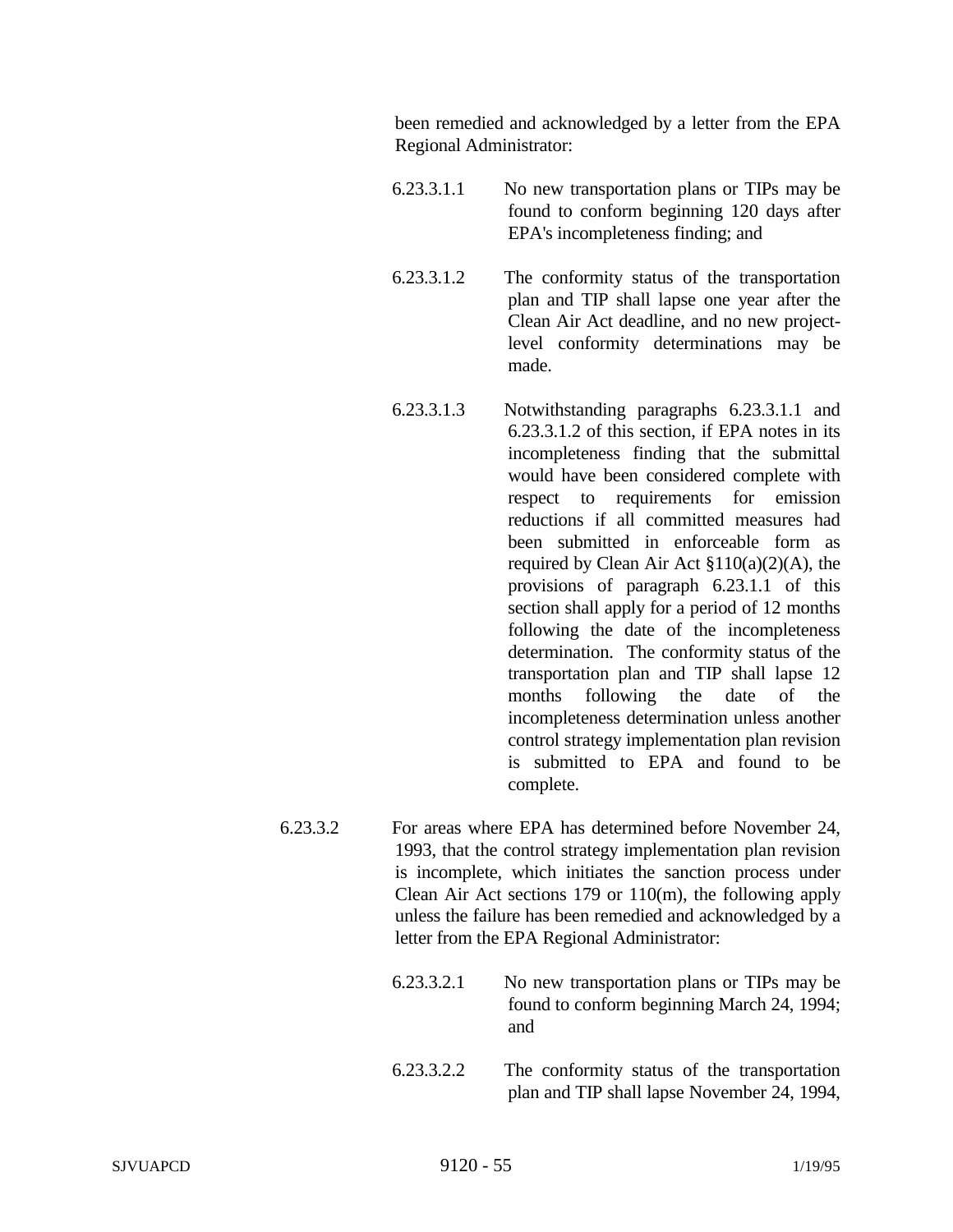and no new project-level conformity determinations may be made.

- 6.23.3.2.3 Notwithstanding paragraphs 6.23.3.2.1 and 6.23.3.2.2 of this section, if EPA notes in its incompleteness finding that the submittal would have been considered complete with respect to requirements for emission reductions if all committed measures had been submitted in enforceable form as required by Clean Air Act  $$110(a)(2)(A)$ , the provisions of paragraph of this section shall apply for a period of 12 months following the date of the incompleteness determination. The conformity status of the transportation plan and TIP shall lapse 12 months following the date of the incompleteness determination unless another control strategy implementation plan revision is submitted to EPA and found to be complete.
- 6.23.4 Areas which submitted a control strategy implementation plan before November 24, 1993.
	- 6.23.4.1 The transportation plan and TIP must be demonstrated to conform according to transitional period criteria and procedures by November 24, 1994. Otherwise, their conformity status will lapse, and no new project-level conformity determinations may be made.
		- 6.23.4.1.1 The conformity of new transportation plans and TIPs may be demonstrated according to Phase II interim period criteria and procedures until February 22, 1994, provided the conformity of such transportation plans and TIPs is redetermined according to transitional period criteria and procedures as required in paragraph 6.23.4.1 of this section.
		- 6.23.4.1.2 Beginning February 22, 1994, new transportation plans and TIPs shall demonstrate conformity according to transitional period criteria and procedures.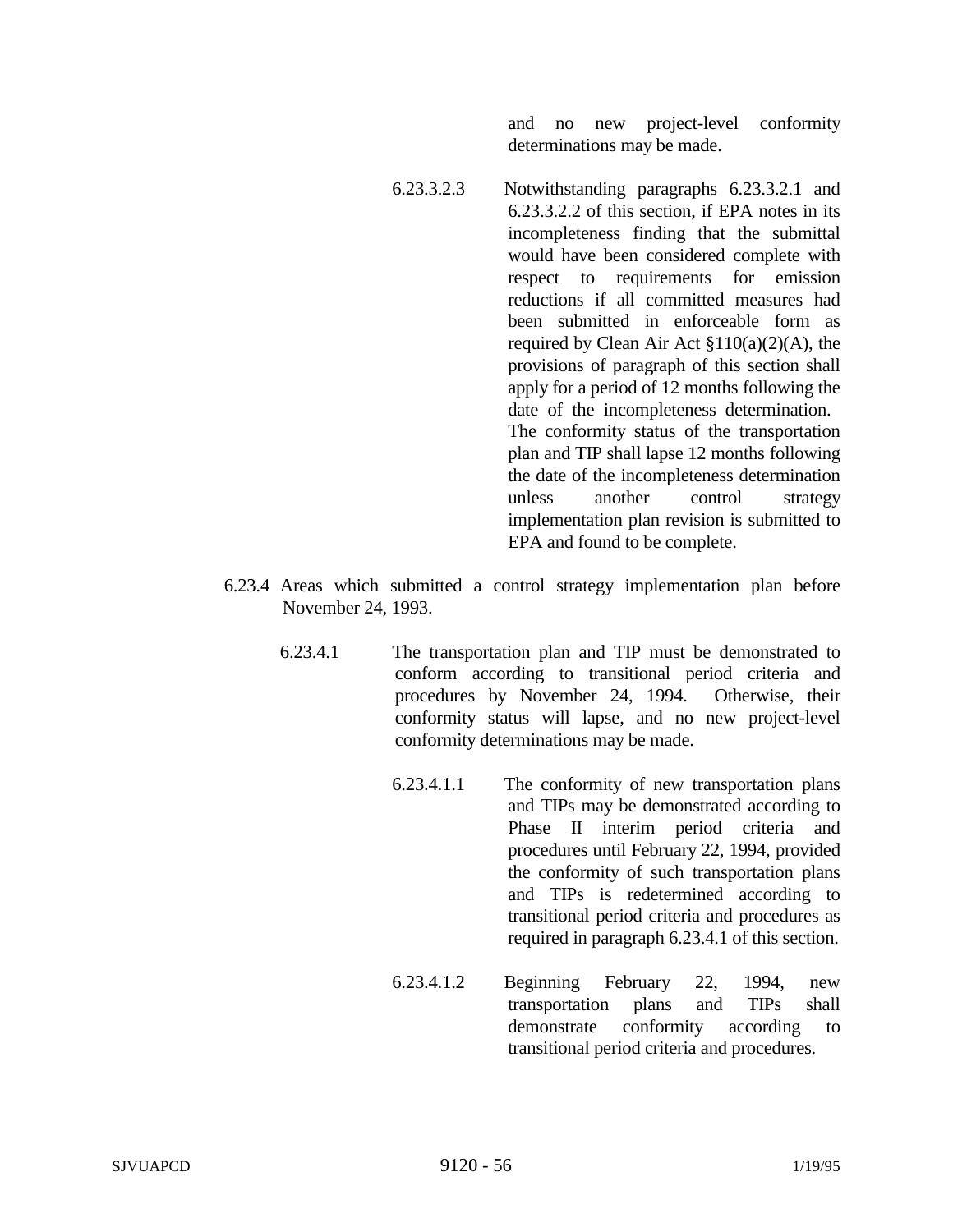- 6.23.4.2 If EPA has disapproved the most recent control strategy implementation plan submission, the conformity status of the transportation plan and TIP shall lapse March 4, 1994, and no new project-level conformity determinations may be made. No new transportation plans, TIPs, or projects may be found to conform until another control strategy implementation plan revision is submitted and conformity is demonstrated according to transitional period criteria and procedures.
- 6.23.4.3 Notwithstanding paragraph 6.23.4.2 of this section, if EPA has disapproved the submitted control strategy implementation plan revision but determines that the control strategy contained in the revision would have been considered approvable with respect to requirements for emission reductions if all committed measures had been submitted in enforceable form as required by Clean Air Act  $§110(a)(2)(A)$ , the provisions of paragraph 6.23.4.1 of this section shall apply for 12 months following (insert date of publication in the Federal Register). The conformity status of the transportation plan and TIP shall lapse 12 months following November 24, 1993, unless another control strategy implementation plan revision is submitted to EPA and found to be complete.
- 6.23.5 Projects. If the currently conforming transportation plan and TIP have not been demonstrated to conform according to transitional period criteria and procedures, the requirements of paragraphs 6.23.5.1 and 6.23.5.2 of this section must be met.
	- 6.23.5.1 Before a FHWA/FTA project which is regionally significant and increases single-occupant vehicle capacity (a new general purpose highway on a new location or adding general purpose lanes) may be found to conform, the State air agency must be consulted on how the emissions which the existing transportation plan and TIP's conformity determination estimates for the "Action" scenario (as required by 6.17 - 6.22) compare to the motor vehicle emissions budget in the implementation plan submission or the projected motor vehicle emissions budget in the implementation plan under development.
	- 6.23.5.2 In the event of unresolved disputes on such project-level conformity determinations, the State air agency may escalate the issue to the Governor consistent with the procedure in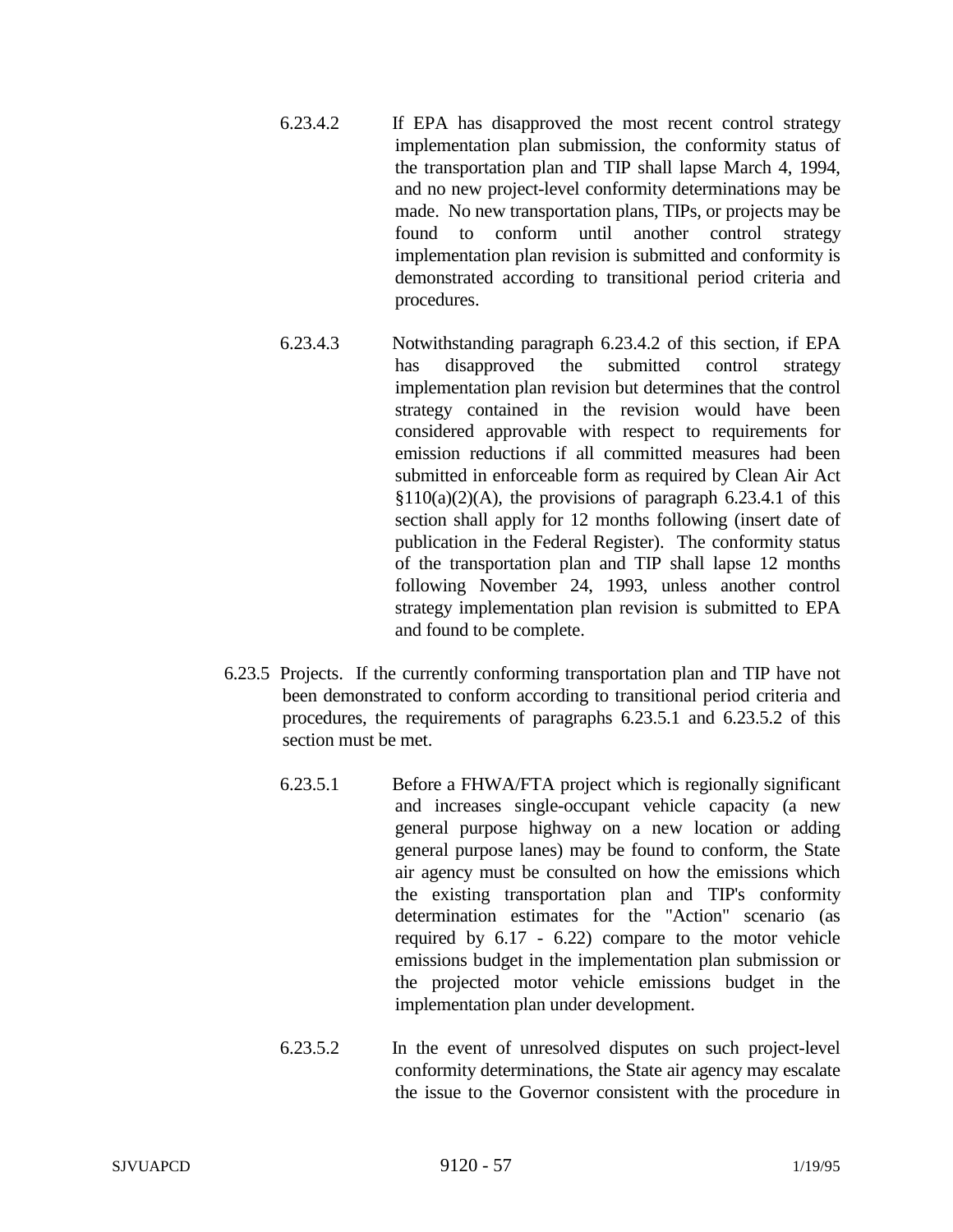5.0.4, which applies for any State air agency comments on a conformity determination.

- 6.23.6 Redetermination of conformity of the existing transportation plan and TIP according to the transitional period criteria and procedures.
	- 6.23.6.1 The redetermination of the conformity of the existing transportation plan and TIP according to transitional period criteria and procedures (as required by paragraphs 6.23.1.1 and 6.23.4.1 of this section) does not require new emissions analysis and does not have to satisfy the requirements of 6.5 and 6.6 if:
		- 6.23.6.1.1 The control strategy implementation plan revision submitted to EPA uses the MPO's modeling of the existing transportation plan and TIP for its projections of motor vehicle emissions; and
		- 6.23.6.1.2 The control strategy implementation plan does not include any transportation projects which are not included in the transportation plan and TIP.
	- 6.23.6.2 A redetermination of conformity as described in paragraph 6.23.6.1 of this section is not considered a conformity determination for the purposes of 8.1.2.4 or 8.1.3.4 regarding the maximum intervals between conformity determinations. Conformity must be determined according to all the applicable criteria and procedures of 6.4 within three years of the last determination which did not rely on paragraph 6.23.6.1 of this section.
- 6.23.7 Ozone nonattainment areas.
	- 6.23.7.1 The requirements of paragraph 6.23.2.1 of this section apply if a serious or above ozone nonattainment area has not submitted the implementation plan revisions which Clean Air Act  $\S$ §182(c)(2)(A) and 182(c)(2)(B) require to be submitted to EPA November 15, 1994, even if the area has submitted the implementation plan revision which Clean Air Act §182(b)(1) requires to be submitted to EPA November 15, 1993.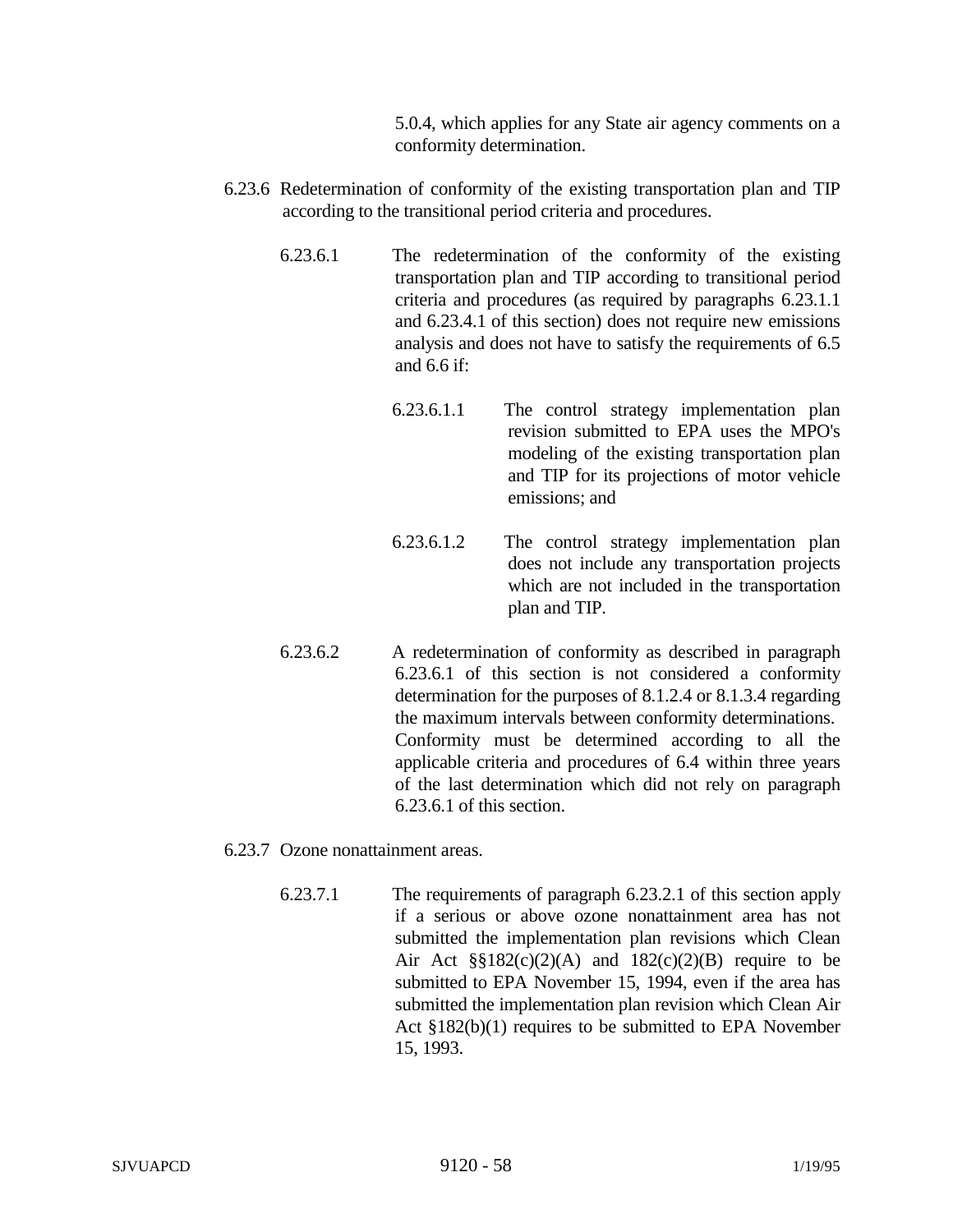- 6.23.7.2 The requirements of paragraph 6.23.2.1 of this section apply if a moderate ozone nonattainment area which is using photochemical dispersion modeling to demonstrate the "specific annual reductions as necessary to attain" required by Clean Air Act §182(b)(1), and which has permission from EPA to delay submission of such demonstration until November 15, 1994, does not submit such demonstration by that date. The requirements of paragraph 6.23.2.1 of this section apply in this case even if the area has submitted the 15% emission reduction demonstration required by Clean Air Act §182(b)(1).
- 6.23.7.3 The requirements of paragraph 6.23.1 of this section apply when the implementation plan revisions required by Clean Air Act  $\S$ §182(c)(2)(A) and 182(c)(2)(B) are submitted.
- 6.23.8 Nonattainment areas which are not required to demonstrate reasonable further progress and attainment. If an area listed in 9.0 submits a control strategy implementation plan revision, the requirements of paragraphs 6.23.1 and 6.23.5 of this section apply. Because the areas listed in 9.0 are not required to demonstrate reasonable further progress and attainment and therefore have no Clean Air Act deadline, the provisions of paragraph 6.23.2 of this section do not apply to these areas at any time.
- 6.23.9 Maintenance plans. If a control strategy implementation plan revision is not submitted to EPA but a maintenance plan required by Clean Air Act §175A is submitted to EPA, the requirements of paragraph 6.23.1 or 6.23.4 of this section apply, with the maintenance plan submission treated as a "control strategy implementation plan revision" for the purposes of those requirements.
- 6.24 Requirements for adoption or approval of projects by other recipients of funds designated under title 23 U.S.C. or Federal Transit Act

No recipient of federal funds designated under title 23 U.S.C. or the Federal Transit Act shall adopt or approve a regionally significant highway or transit project, regardless of funding source, unless there is a currently conforming transportation plan and TIP consistent with the requirements of 6.9 and the requirements of one of the following paragraphs 6.24.1 through 6.24.5 are met:

- 6.24.1 The project comes from a conforming plan and program consistent with the requirements of 6.10;
- 6.24.2 The project is included in the regional emissions analysis supporting the currently conforming TIP's conformity determination, even if the project is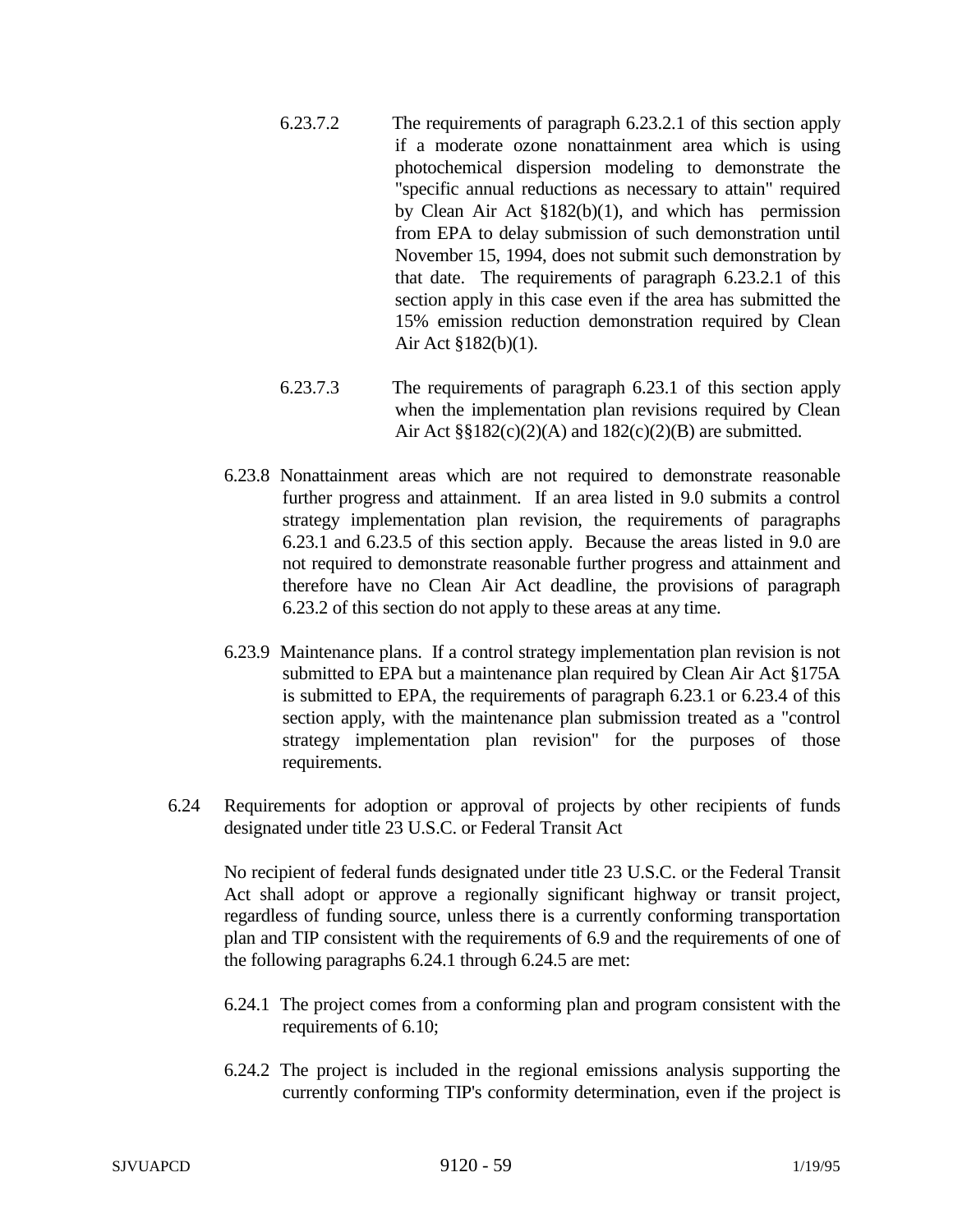not strictly "included" in the TIP for the purposes of MPO project selection or endorsement, and the project's design concept and scope have not changed significantly from those which were included in the regional emissions analysis, or in a manner which would significantly impact use of the facility;

- 6.24.3 During the control strategy or maintenance period, the project is consistent with the motor vehicle emissions budget(s) in the applicable implementation plan consistent with the requirements of 6.15;
- 6.24.4 During Phase II of the interim period, the project contributes to emissions reductions or does not increase emissions consistent with the requirements of 6.19 (in ozone and CO nonattainment areas) or 6.22 (in  $PM_{10}$  and  $NO_2$ nonattainment areas); or
- 6.24.5 During the transitional period, the project satisfies the requirements of both paragraphs 6.24.3 and 6.24.4 of this section.
- 7.0 Administrative Requirements
	- 7.1 Procedures for determining regional transportation-related emissions
		- 7.1.1 General requirements.
			- 7.1.1.1 The regional emissions analysis for the transportation plan, TIP, or project not from a conforming plan and TIP shall include all regionally significant projects expected in the nonattainment or maintenance area, including FHWA/FTA projects proposed in the transportation plan and TIP and all other regionally significant projects which are disclosed to the MPO as required by 5.0. Projects which are not regionally significant are not required to be explicitly modeled, but VMT from such projects must be estimated in accordance with reasonable professional practice. The effects of TCMs and similar projects that are not regionally significant may also be estimated in accordance with reasonable professional practice.
			- 7.1.1.2 The emissions analysis may not include for emissions reduction credit any TCMs which have been delayed beyond the scheduled date(s) until such time as implementation has been assured. If the TCM has been partially implemented and it can be demonstrated that it is providing quantifiable emission reduction benefits, the emissions analysis may include that emissions reduction credit.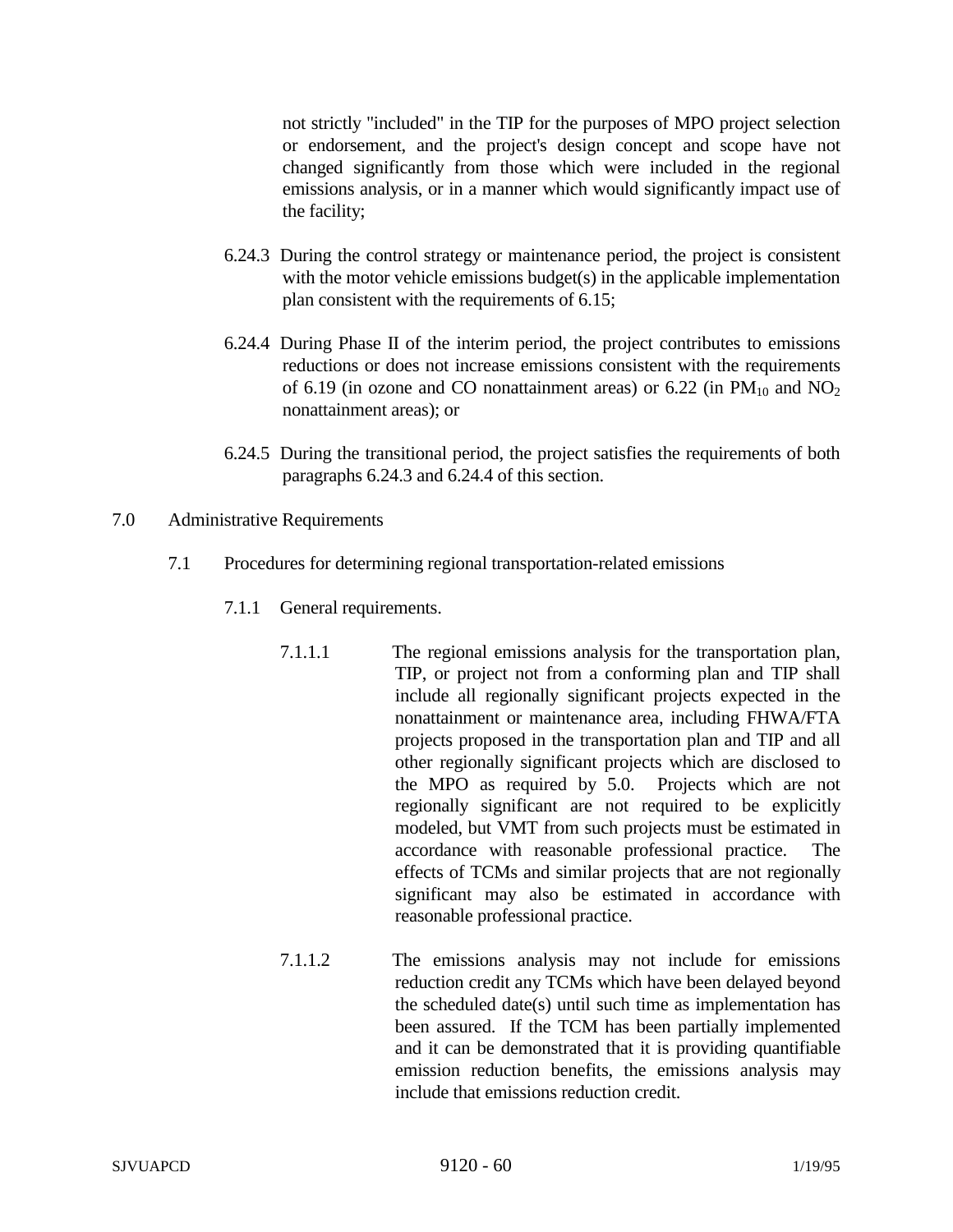- 7.1.1.3 Emissions reduction credit from projects, programs, or activities which require a regulation in order to be implemented may not be included in the emissions analysis unless the regulation is already adopted by the enforcing jurisdiction. Adopted regulations are required for demand management strategies for reducing emissions which are not specifically identified in the applicable implementation plan, and for control programs which are external to the transportation system itself, such as tailpipe or evaporative emission standards, limits on gasoline volatility, inspection and maintenance programs, and oxygenated or reformulated gasoline or diesel fuel. A regulatory program may also be considered to be adopted if an opt-in to a Federally enforced program has been approved by EPA, if EPA has promulgated the program (if the control program is a Federal responsibility, such as tailpipe standards), or if the Clean Air Act requires the program without need for individual State action and without any discretionary authority for EPA to set its stringency, delay its effective date, or not implement the program.
- 7.1.1.4 Notwithstanding paragraph 7.1.1.3 of this section, during the transitional period, control measures or programs which are committed to in an implementation plan submission as described in 6.13 - 6.15, but which has not received final EPA action in the form of a finding of incompleteness, approval, or disapproval may be assumed for emission reduction credit for the purpose of demonstrating that the requirements of 6.13 - 6.15 are satisfied.
- 7.1.1.5 A regional emissions analysis for the purpose of satisfying the requirements of 6.17 - 6.19 may account for the programs in paragraph 7.1.1.4 of this section, but the same assumptions about these programs shall be used for both the "Baseline" and "Action" scenarios.
- 7.1.1.6 Ambient temperatures shall be consistent with those used to establish the emissions budget in the applicable implementation plan. Factors other than temperatures, for example the fraction of travel in a hot stabilized engine mode, may be modified after interagency consultation in accordance with paragraph 5.0 if the newer estimates incorporate additional or more geographically specific information or represent a logically estimated trend in such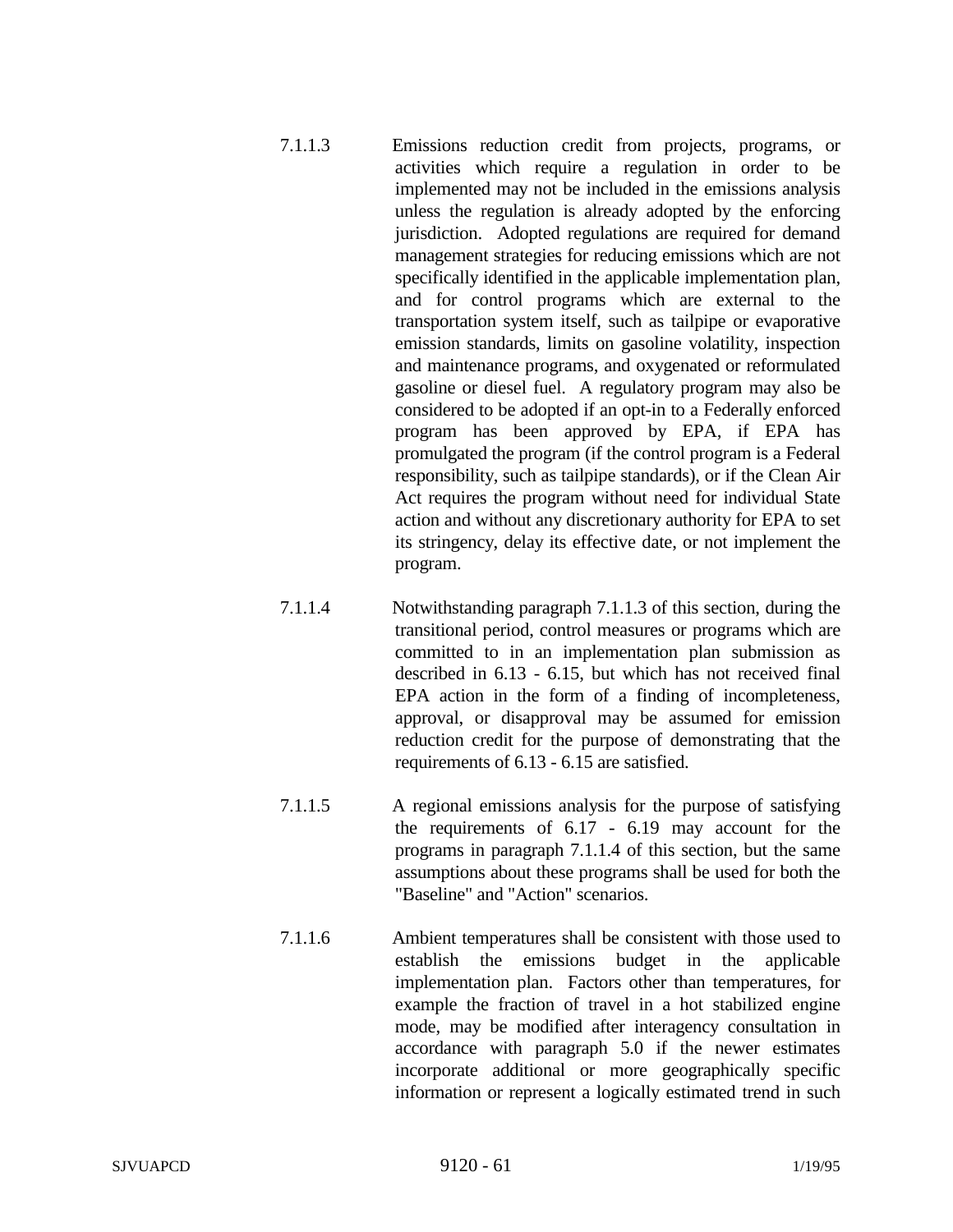factors beyond the period considered in the applicable implementation plan.

- 7.1.2 MPOs in serious, severe, and extreme ozone nonattainment areas and serious carbon monoxide areas after January 1, 1995, must have a program for upgrading their existing modeling practices to meet the requirements of 7.1.2.1 through 7.1.2.5 of this section by June 30, 1997, consistent with the timelines identified in 7.1.2.1 through 7.1.2.5 of this section. Estimates of regional transportation-related emissions used to support conformity determinations must be made according to procedures defined in the program for upgrading modeling practices.
	- 7.1.2.1 A network-based transportation demand model or models relating travel demand and transportation system performance to land-use patterns, population demographics, employment, transportation infrastructure, and transportation policies must be used to estimate travel within the metropolitan planning area of the nonattainment area. Such a model shall possess the following attributes:
		- 7.1.2.1.1 By January 1, 1995, the modeling methods and the functional relationships used in the model(s) shall in all respects be in accordance with acceptable professional practice, and reasonable for purposes of emission estimation;
		- 7.1.2.1.2 By January 1, 1995, the network-based model(s) must be validated against ground counts for a base year that is not more than 10 years prior to the date of the conformity determination. Land use, population, and other inputs must be based on the best available information and appropriate to the validation base year;
		- 7.1.2.1.3 By June 30, 1997, for peak-hour or peakperiod traffic assignments, a capacity sensitive assignment methodology must be used;
		- 7.1.2.1.4 By January 1, 1995, zone-to-zone travel times used to distribute trips between origin and destination pairs must be in reasonable agreement with the travel times which result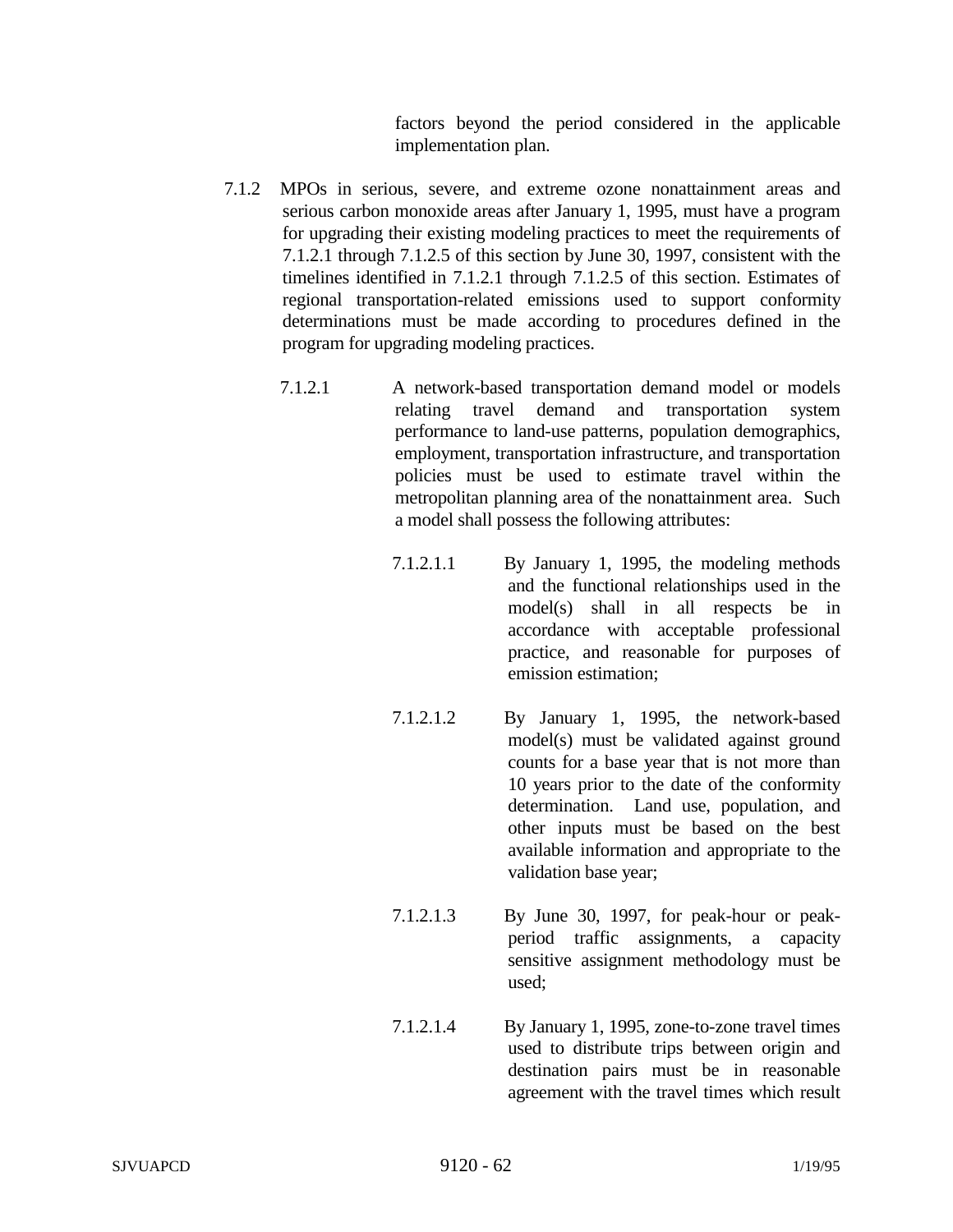from the process of assignment of trips to network links. Where use of transit currently is anticipated to be a significant factor in satisfying transportation demand, these times should also be used for modeling mode splits;

- 7.1.2.1.5 By June 30, 1996, free-flow speeds on network links shall be based on empirical observations;
- 7.1.2.1.6 By June 30, 1997, peak and off-peak travel demand and travel times must be provided;
- 7.1.2.1.7 Trip distribution and mode choice must be sensitive to pricing, where pricing is a significant factor, if the network model is capable of such determinations and the necessary information is available;
- 7.1.2.1.8 The model(s) must utilize and document a logical correspondence between the assumed scenario of land development and use and the future transportation system for which emissions are being estimated. Reliance on a formal land-use model is not specifically required but is encouraged; and
- 7.1.2.1.9 A dependence of trip generation on the accessibility of destinations via the transportation system (including pricing) is strongly encouraged but not specifically required, unless the network model is capable of such determinations and the necessary information is available;
- 7.1.2.1.10 A dependence of regional economic and population growth on the accessibility of destinations via the transportation system is strongly encouraged but not specifically required, unless the network model is capable of such determinations and the necessary information is available; and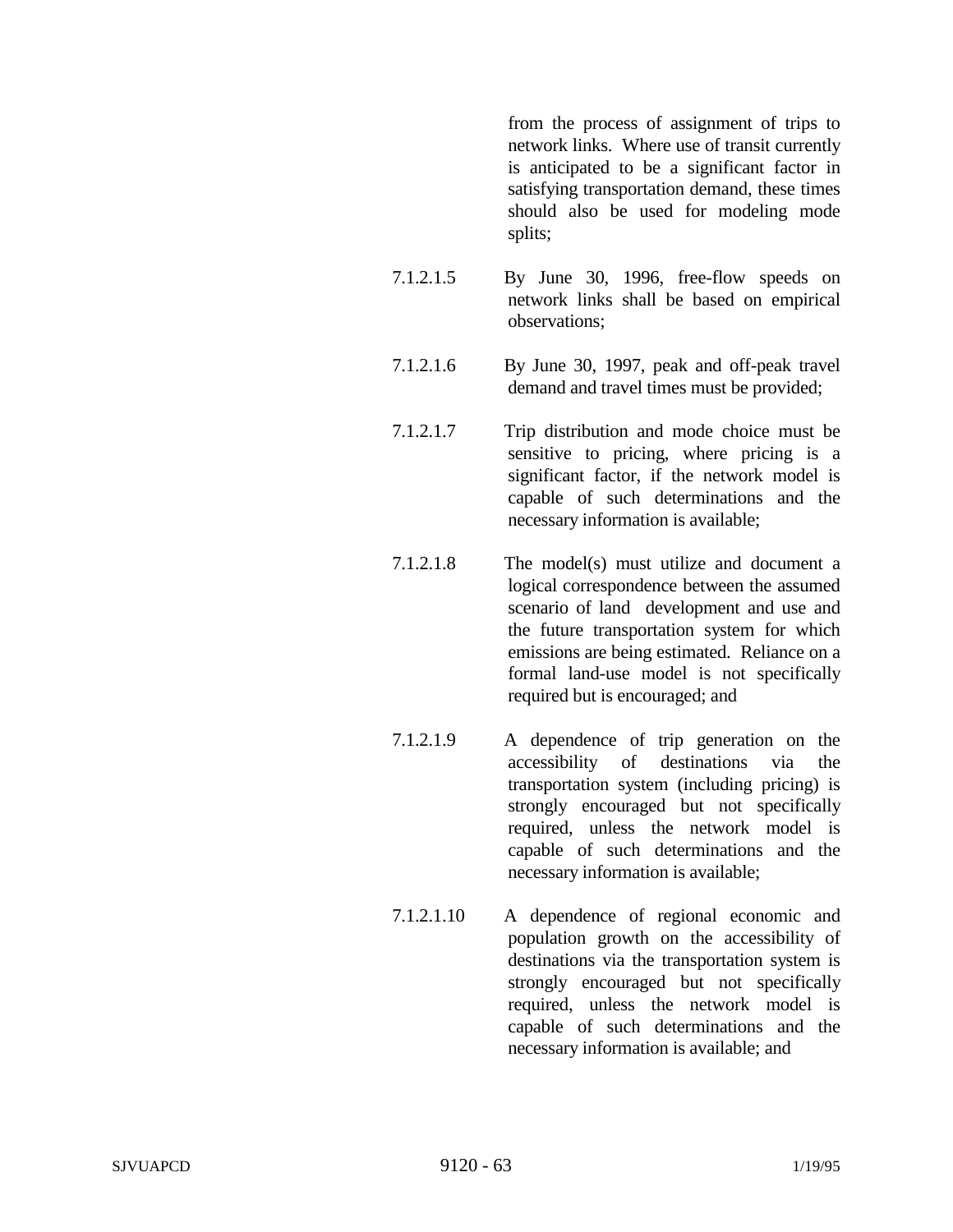- 7.1.2.1.11 Consideration of emissions increases from construction-related congestion is not specifically required.
- 7.1.2.2 By June 30, 1996, Highway Performance Monitoring System (HPMS) estimates of vehicle miles traveled shall be considered the primary measure of vehicle miles traveled within the portion of the nonattainment or maintenance area and for the functional classes of roadways included in HPMS, for urban areas which are sampled on a separate urban area basis. A factor (or factors) shall be developed to reconcile and calibrate the network-based model estimates of vehicle miles traveled in the base year of its validation to the HPMS estimates for the same period, and these factors shall be applied to model estimates of future vehicle miles traveled. In this factoring process, consideration will be given to differences in the facility coverage of the HPMS and the modeled network description. Departure from these procedures is permitted with the concurrence of DOT and EPA.
- 7.1.2.3 By January 1, 1995, reasonable methods shall be used to estimate nonattainment area vehicle travel on off-network roadways within the urban transportation planning area, and on roadways outside the urban transportation planning area.
- 7.1.2.4 By January 1, 1995, reasonable methods in accordance with good practice must be used to estimate traffic speeds and delays in a manner that is sensitive to the estimated volume of travel on each roadway segment represented in the network model.
- 7.1.2.5 By January 1, 1995, ambient temperatures shall be consistent with those used to establish the emissions budget in the applicable implementation plan. Factors other than temperatures, for example the fraction of travel in a hot stabilized engine mode, may be modified after interagency consultation according to 5.0 if the newer estimates incorporate additional or more geographically specific information or represent a logically estimated trend in such factors beyond the period considered in the applicable implementation plan.
- 7.1.3 Areas which are not serious, severe, or extreme ozone nonattainment areas or serious carbon monoxide areas, or before January 1, 1995.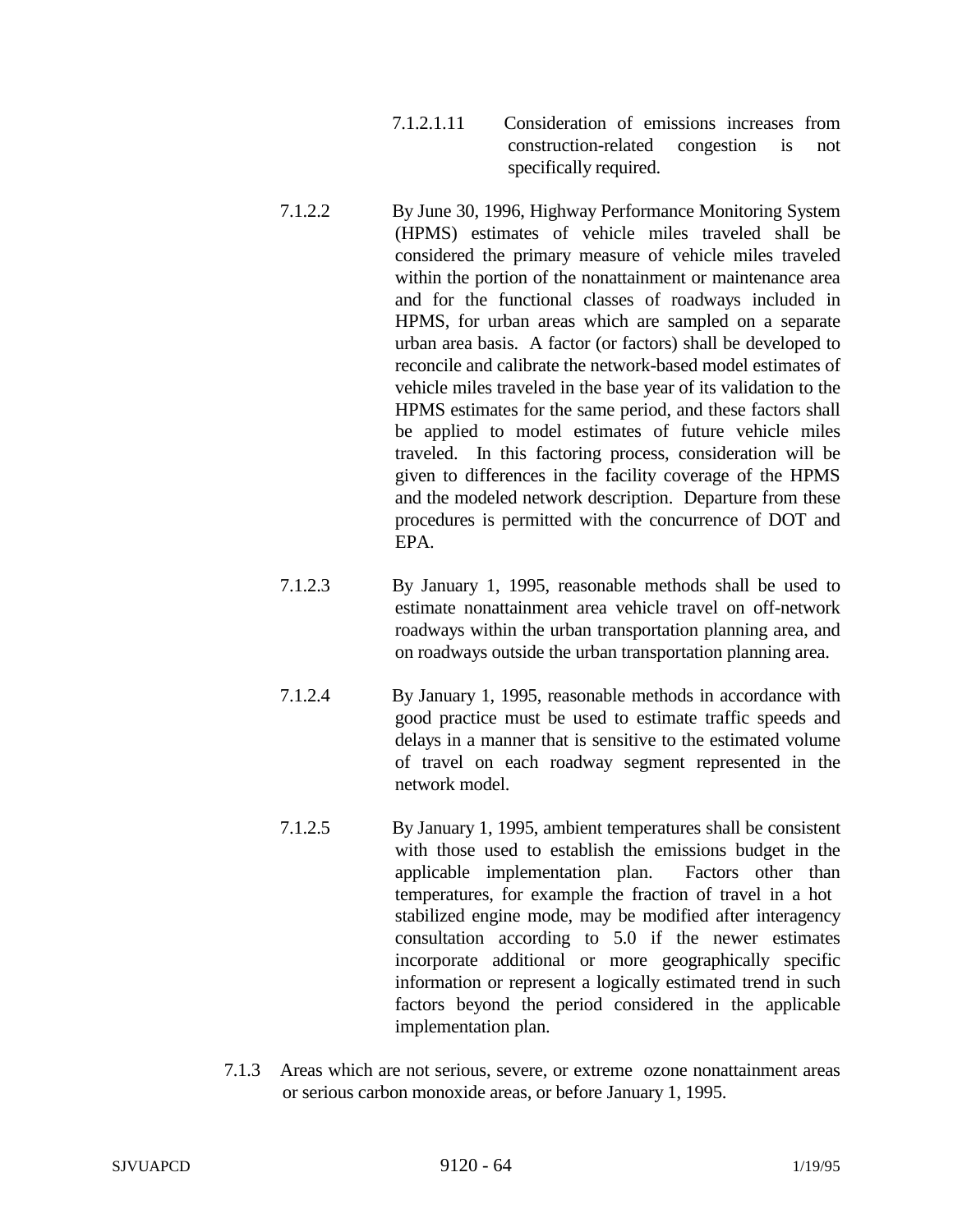- 7.1.3.1 Procedures which satisfy some or all of the requirements of paragraph 7.1.1 of this section shall be used in all areas not subject to paragraph 7.1.2 of this section in which those procedures have been the previous practice of the MPO.
- 7.1.3.2 Regional emissions may be estimated by methods which do not explicitly or comprehensively account for the influence of land use and transportation infrastructure on vehicle miles traveled and traffic speeds and congestion. Such methods must account for VMT growth by extrapolating historical VMT or projecting future VMT by considering growth in population and historical growth trends for vehicle miles travelled per person. These methods must also consider future economic activity, transit alternatives, and transportation system policies.
- 7.1.4 Projects not from a conforming plan and TIP in isolated rural nonattainment and maintenance areas. This paragraph applies to any nonattainment or maintenance area or any portion thereof which does not have a metropolitan transportation plan or TIP and whose projects are not part of the emissions analysis of any MPO's metropolitan transportation plan or TIP (because the nonattainment or maintenance area or portion thereof does not contain a metropolitan planning area or portion of a metropolitan planning area and is not part of a Metropolitan Statistical Area or Consolidated Metropolitan Statistical Area which is or contains a nonattainment or maintenance area).
	- 7.1.4.1 Conformity demonstrations for projects in these areas may satisfy the requirements of 6.15, 6.19, and 6.22 with one regional emissions analysis which includes all the regionally significant projects in the nonattainment or maintenance area (or portion thereof).
	- 7.1.4.2 The requirements of 6.15 shall be satisfied according to the procedures in 6.15.3, with references to the "transportation plan" taken to mean the statewide transportation plan.
	- 7.1.4.3 The requirements of 6.19 and 6.22 which reference "transportation plan" or "TIP" shall be taken to mean those projects in the statewide transportation plan or statewide TIP which are in the nonattainment or maintenance area (or portion thereof).
	- 7.1.4.4 The requirement of 6.24.2 shall be satisfied if: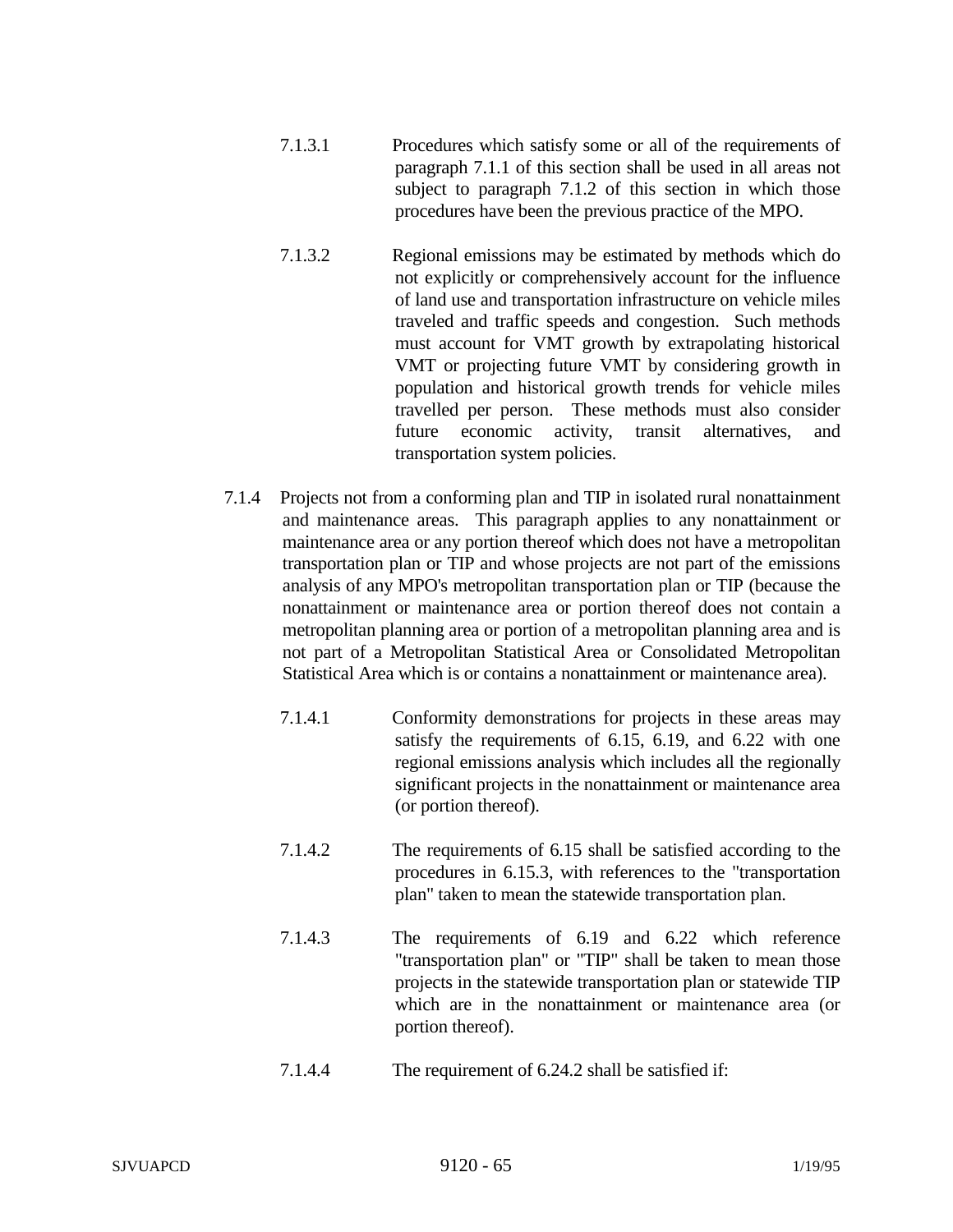- 7.1.4.4.1 The project is included in the regional emissions analysis which includes all regionally significant highway and transportation projects in the nonattainment or maintenance area (or portion thereof) and supports the most recent conformity determination made according to the requirements of  $6.15$ ,  $6.19$ , or  $6.22$  (as modified by paragraphs 7.1.4.2 and 7.1.4.3 of this section), as appropriate for the time period and pollutant; and
- 7.1.4.2 The project's design concept and scope have not changed significantly from those which were included in the regional emissions analysis, or in a manner which would significantly impact use of the facility.
- 7.1.5 PM $_{10}$  from construction-related fugitive dust.
	- 7.1.5.1 For areas in which the implementation plan does not identify construction-related fugitive  $PM_{10}$  as a contributor to the nonattainment problem, the fugitive  $PM_{10}$  emissions associated with highway and transit project construction are not required to be considered in the regional emissions analysis.
	- 7.1.5.2 In PM<sub>10</sub> nonattainment and maintenance areas with implementation plans which identify construction-related fugitive  $PM_{10}$  as a contributor to the nonattainment problem, the regional  $PM_{10}$  emissions analysis shall consider construction-related fugitive  $PM_{10}$  and shall account for the level of construction activity, the fugitive  $PM_{10}$  control measures in the applicable implementation plan, and the dust-producing capacity of the proposed activities.
- 7.2 Procedures for determining localized CO and PM<sub>10</sub> concentrations (hot-spot analysis).
	- 7.2.1 In the following cases, CO hot-spot analyses must be based on the applicable air quality models, data bases, and other requirements specified in 40 CFR part 51 Appendix W ("Guideline on Air Quality Models (Revised)" (1988), supplement A (1987) and supplement B (1993), EPA publication no. 450/2- 78-027R), unless, after the interagency consultation process described in §51.402 and with the approval of the EPA Regional Administrator, these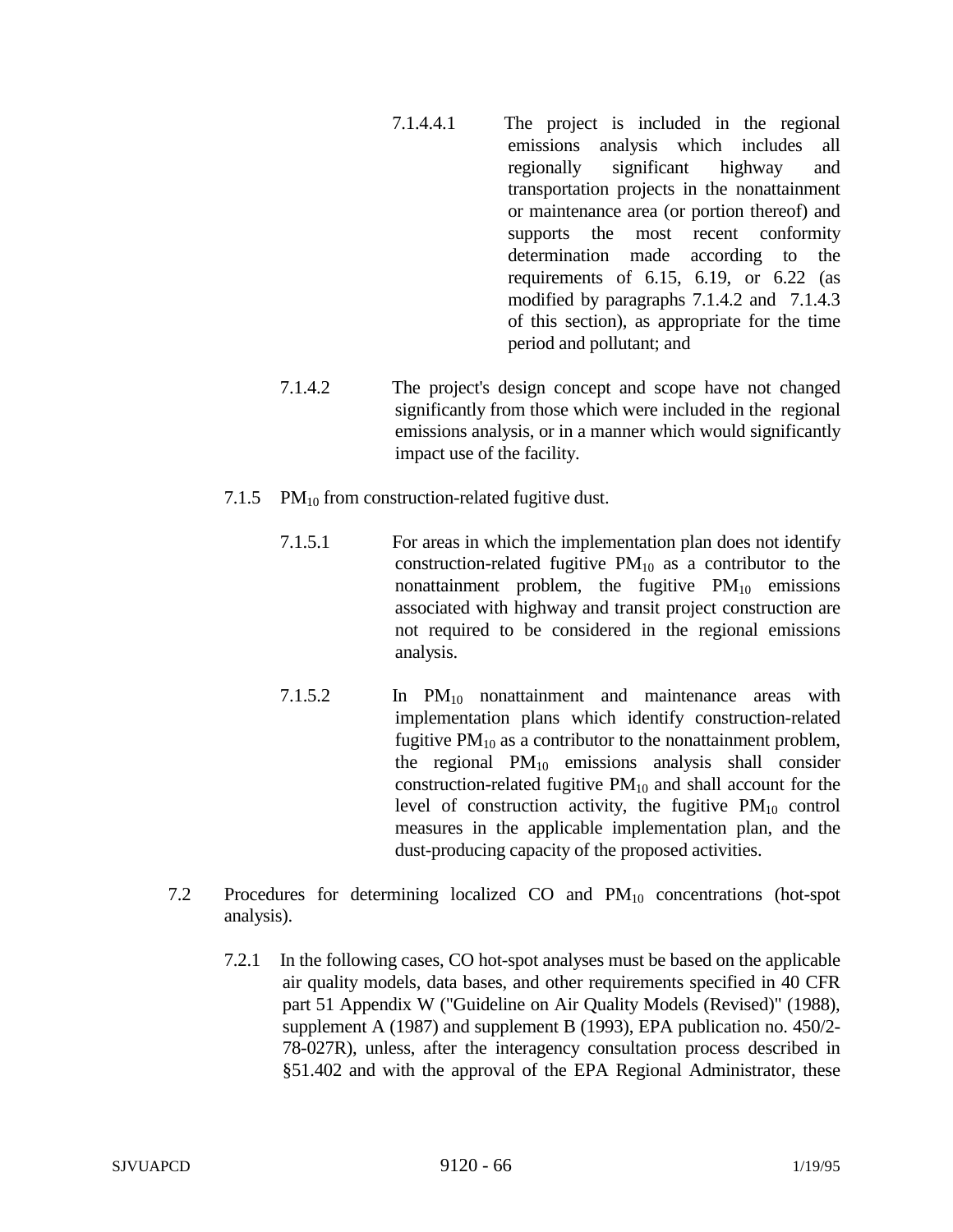models, data bases, and other requirements are determined to be inappropriate:

- 7.2.1.1 For projects in or affecting locations, areas, or categories of sites which are identified in the applicable implementation plan as sites of current violation or possible current violation;
- 7.2.1.2 For those intersections at Level-of-Service D, E, or F, or those that will change to Level-of-Service D, E, or F because of increased traffic volumes related to a new project in the vicinity;
- 7.2.1.3 For any project involving or affecting any of the intersections which the applicable implementation plan identifies as the top three intersections in the nonattainment or maintenance area based on the highest traffic volumes;
- 7.2.1.4 For any project involving or affecting any of the intersections which the applicable implementation plan identifies as the top three intersections in the nonattainment or maintenance area based on the worst Level-of-Service; and
- 7.2.1.5 Where use of the "Guideline" models is practicable and reasonable given the potential for violations.
- 7.2.2 In cases other than those described in paragraph 7.2.1 of this section, other quantitative methods may be used if they represent reasonable and common professional practice.
- 7.2.3 CO hot-spot analyses must include the entire project, and may be performed only after the major design features which will significantly impact CO concentrations have been identified. The background concentration can be estimated using the ratio of future to current traffic multiplied by the ratio of future to current emission factors.
- 7.2.4 PM $_{10}$  hot-spot analysis must be performed for projects which are located at sites at which violations have been verified by monitoring, and at sites which have essentially identical vehicle and roadway emission and dispersion characteristics (including sites near one at which a violation has been monitored). The projects which require PM-10 hot-spot analysis shall be determined through the interagency consultation process required in section 5.0. In PM-10 nonattainment and maintenance areas, new or expanded bus and rail terminals and transfer points which increase the number of diesel vehicles congregating at a single location require hot-spot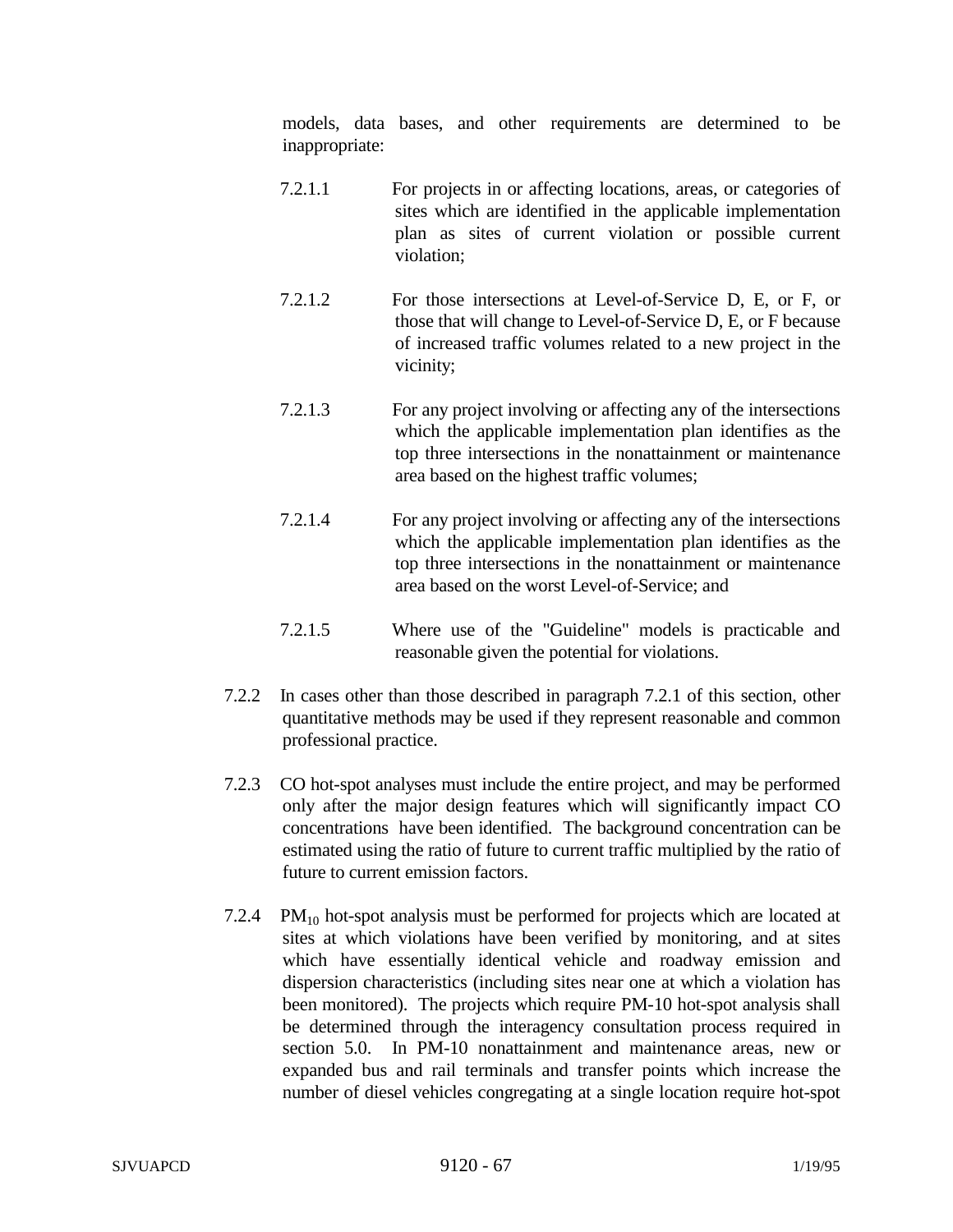analysis. DOT may choose to make a categorical conformity determination on bus and rail terminals or transfer points based on appropriate modeling of various terminal sizes, configurations, and activity levels. The requirements of this paragraph for quantitative hot-spot analysis will not take effect until EPA releases modeling guidance on this subject and announces in the Federal Register that these requirements are in effect.

- 7.2.5 Hot-spot analysis assumptions must be consistent with those in the regional emissions analysis for those inputs which are required for both analyses.
- 7.2.6 PM $_{10}$  or CO mitigation or control measures shall be assumed in the hot-spot analysis only where there are written commitments from the project sponsor and/or operator to the implementation of such measures, as required by section 7.4.1.
- 7.2.7 CO and  $PM_{10}$  hot-spot analyses are not required to consider constructionrelated activities which cause temporary increases in emissions. Each site which is affected by construction-related activities shall be considered separately, using established "Guideline" methods. Temporary increases are defined as those which occur only during the construction phase and last five years or less at any individual site.
- 7.3 Using the motor vehicle emission budget in the applicable implementation plan (or implementation plan submission.
	- 7.3.1 In interpreting an applicable implementation plan (or implementation plan submission) with respect to its motor vehicle emissions budget(s), the MPO and DOT may not infer additions to the budget(s) that are not explicitly intended by the implementation plan (or submission). Unless the implementation plan explicitly quantifies the amount by which motor vehicle emissions could be higher while still allowing a demonstration of compliance with the milestone, attainment, or maintenance requirement and explicitly states an intent that some or all of this additional amount should be available to the MPO and DOT in the emission budget for conformity purposes, the MPO may not interpret the budget to be higher than the implementation plan's estimate of future emissions. This applies in particular to applicable implementation plans (or submissions) which demonstrate that after implementation of control measures in the implementation plan:
		- 7.3.1.1 Emissions from all sources will be less than the total emissions that would be consistent with a required demonstration of an emissions reduction milestone;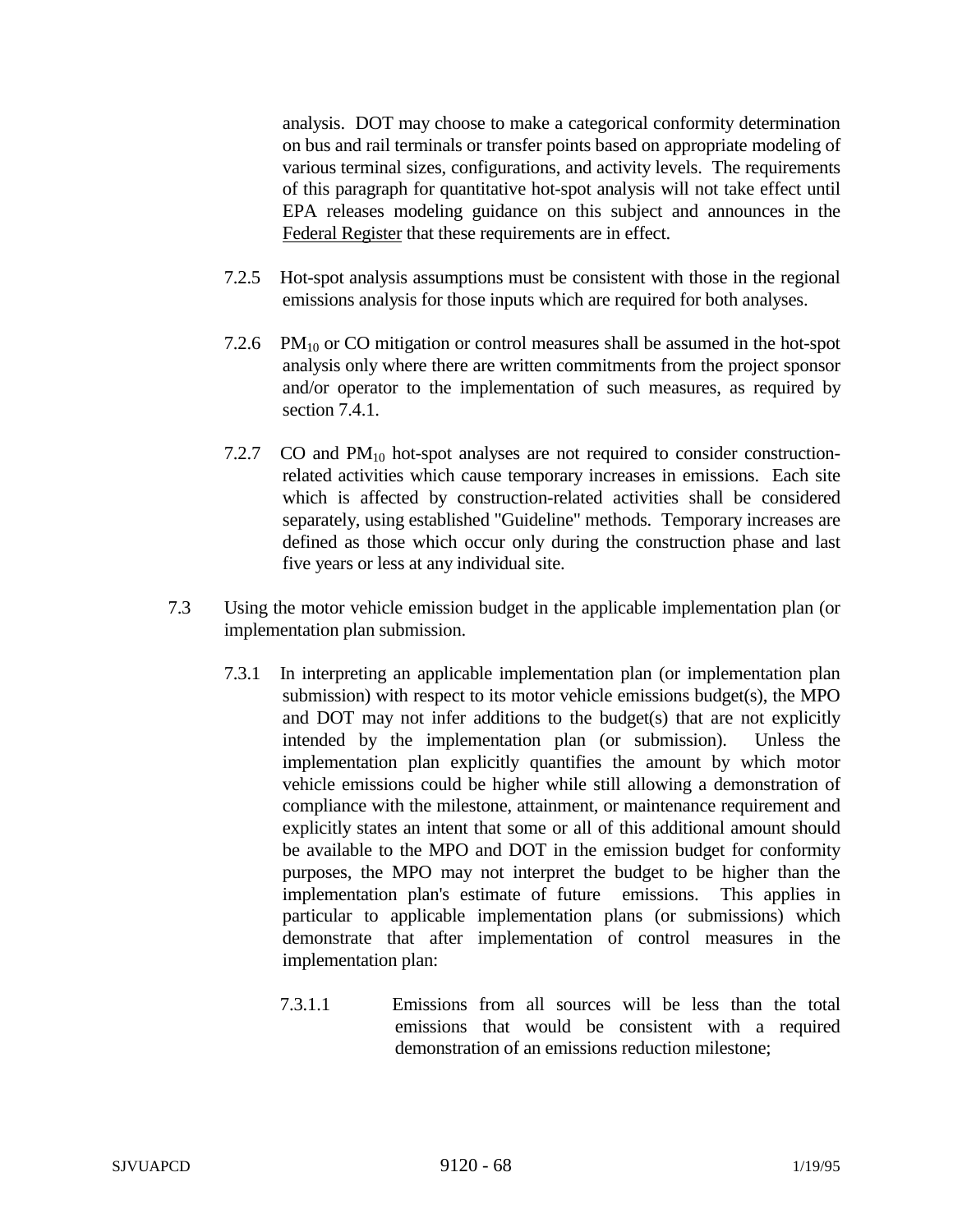- 7.3.1.2 Emissions from all sources will result in achieving attainment prior to the attainment deadline and/or ambient concentrations in the attainment deadline year will be lower than needed to demonstrate attainment; or
- 7.3.1.3 Emissions will be lower than needed to provide for continued maintenance.
- 7.3.2 If an applicable implementation plan submitted before November 24, 1993, demonstrates that emissions from all sources will be less than the total emissions that would be consistent with attainment and quantifies that "safety margin," the State may submit a SIP revision which assigns some or all of this safety margin to highway and transit mobile sources for the purposes of conformity. Such a SIP revision, once it is endorsed by the Governor and has been subject to a public hearing, may be used for the purposes of transportation conformity before it is approved by EPA.
- 7.3.3 A conformity demonstration shall not trade emissions among budgets which the applicable implementation plan (or implementation plan submission) allocates for different pollutants or precursors, or among budgets allocated to motor vehicles and other sources, without a SIP revision or a SIP which establishes mechanisms for such trades.
- 7.3.4 If the applicable implementation plan (or implementation plan submission) estimates future emissions by geographic subarea of the nonattainment area, the MPO and DOT are not required to consider this to establish subarea budgets, unless the applicable implementation plan (or implementation plan submission) explicitly indicates an intent to create such subarea budgets for the purposes of conformity.
- 7.3.5 If a nonattainment area includes more than one MPO, the SIP may establish motor vehicle emissions budgets for each MPO, or else the MPOs must collectively make a conformity determination for the entire nonattainment area.
- 7.4 Enforcability of design concept and scope and project-level mitigation and control measures
	- 7.4.1 Prior to determining that a transportation project is in conformity, the MPO, other recipient of funds designated under title 23 U.S.C. or the Federal Transit Act, FHWA, or FTA must obtain from the project sponsor and/or operator enforceable written commitments to implement in the construction of the project and operation of the resulting facility or service any projectlevel mitigation or control measures which are identified as conditions for NEPA process completion with respect to local  $PM_{10}$  or CO impacts.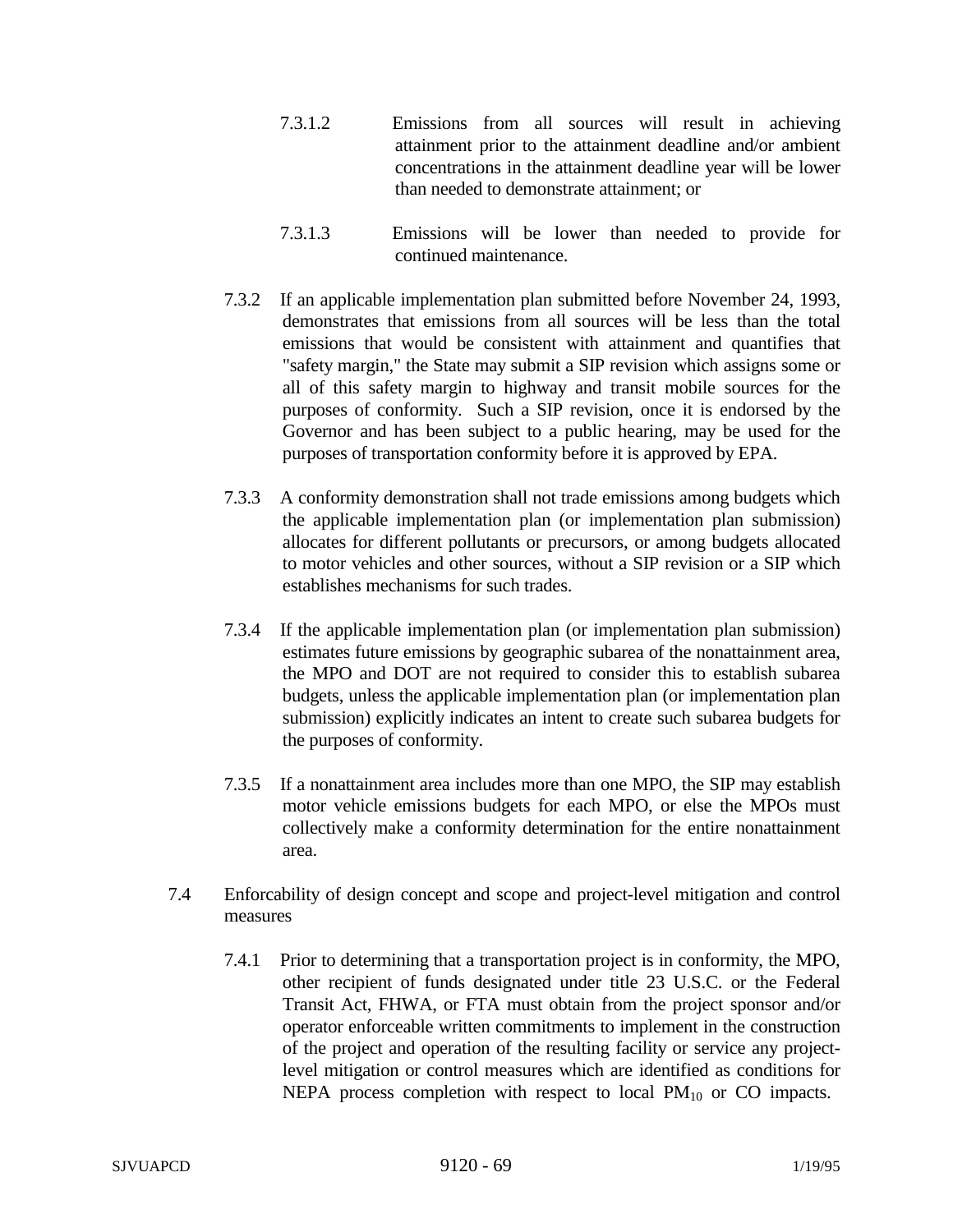Before making conformity determinations enforceable, written commitments must also be obtained for project-level mitigation or control measures which are conditions for making conformity determinations for a transportation plan or TIP and included in the project design concept and scope which is used in the regional emissions analysis required by 6.13 - 6.15 and 6.17 - 6.19 or used in the project-level hot-spot analysis required by 6.11 and 6.16.

- 7.4.2 Project sponsors voluntarily committing to mitigation measures to facilitate positive conformity determinations shall provide enforceable written commitments must comply with the obligations of such commitments.
- 7.4.3 Enforceable written commitments to mitigation or control measures must be obtained prior to a positive conformity determination, and that project sponsors must comply with such commitments.
- 7.4.4 During the control strategy and maintenance periods, if the MPO or project sponsor believes the mitigation or control measure is no longer necessary for conformity, the project sponsor or operator may be relieved of its obligation to implement the mitigation or control measure if it can demonstrate that the requirements of 6.11, 6.13, and 6.14 are satisfied without the mitigation or control measure, and so notifies the agencies involved in the interagency consultation process required under 5.0. The MPO and DOT must confirm that the transportation plan and TIP still satisfy the requirements of 6.13 and 6.14 and that the project still satisfies the requirements of 6.11, and therefore that the conformity determinations for the transportation plan, TIP, and project are still valid.

## 8.0 Compliance

- 8.1 Frequency of Conformity Determinations
	- 8.1.1 Conformity determinations and conformity redeterminations transportation plans, TIPs, and FHWA/FTA projects must be made according to the requirements of this section and the applicable implementation plan.
	- 8.1.2 Transportation plans.
		- 8.1.2.1 Each new transportation plan must be found to conform at the time or before the transportation plan is approved by the MPO or accepted by DOT.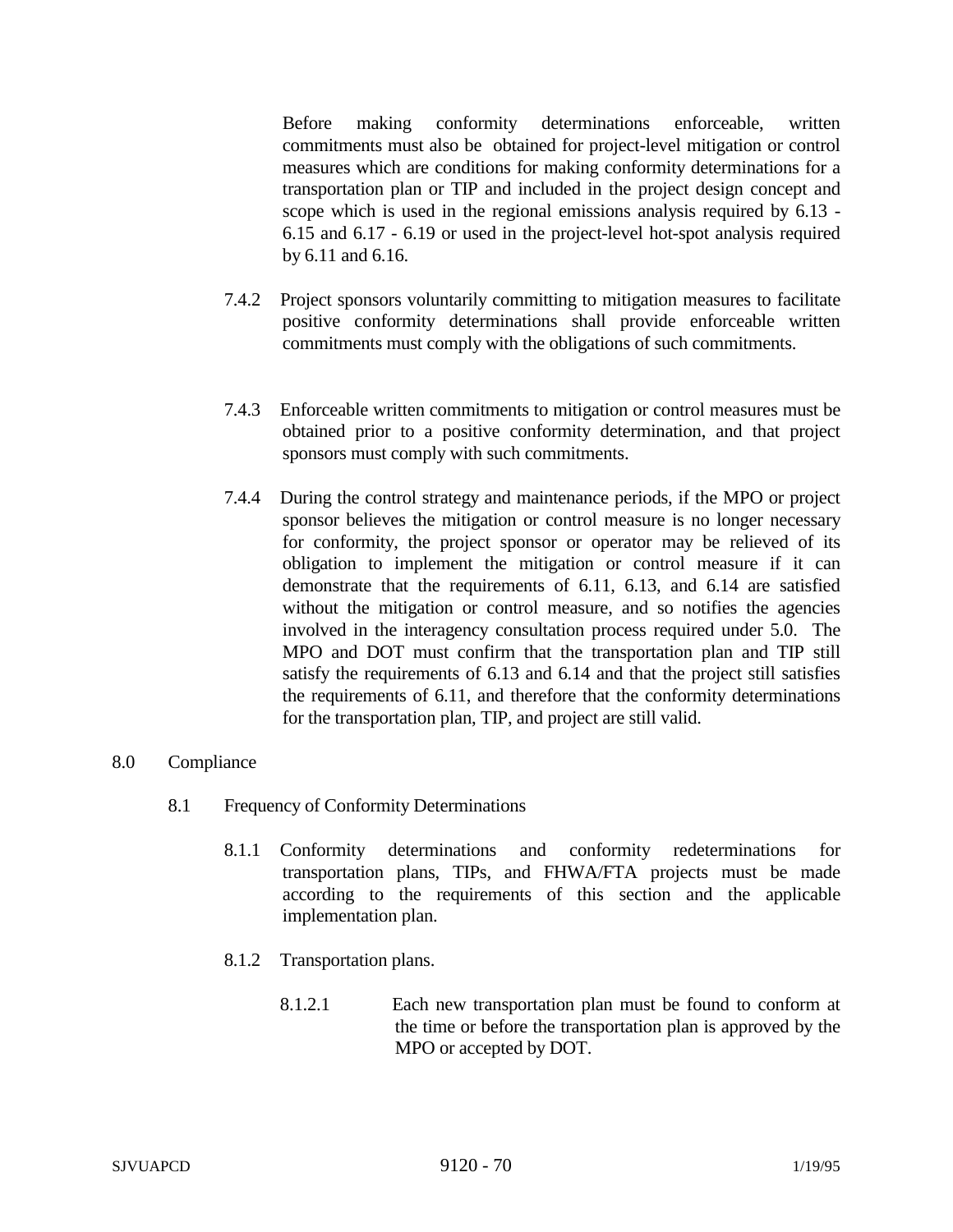- 8.1.2.2 All transportation plan revisions must be found to conform at the time or before the transportation plan revisions are approved by MPO or accepted by DOT, unless the revision merely adds or deletes exempt projects listed in 4.1 or modifies the plan in some other way that does not affect the implementation of projects or actions subject to the assessment of conformity as described herein. The conformity determination must be based on the transportation plan and the revision taken as a whole.
- 8.1.2.3 Conformity of existing transportation plans must be redetermined within 18 months of the following, or the existing conformity determination will lapse:
	- 8.1.2.3.1 November 24, 1993;
	- 8.1.2.3.2 EPA approval of an implementation plan revision which:
		- 8.1.2.3.2.1 Establishes or revises a transportation-related emissions budget (as required by  $CAA$   $\frac{\$ \$ 175A(a)}{6}$ ,  $182(b)(1),$   $182(c)(2)(A),$  $182(c)(2)(B),$  187(a)(7), 189(a)(1)(B), and 189(b)(1)(A); and §§192(a) and 192(b), for nitrogen dioxide); or
		- 8.1.2.3.2.2 Adds, deletes, or changes TCMs; and
	- 8.1.2.3.3 EPA promulgation of an implementation plan which establishes or revises a transportationrelated emissions budget or adds, deletes, or changes TCMs.
- 8.1.2.3.4 In any case, conformity determinations must be made no less frequently than every three years, or the existing conformity determination will lapse.
- 8.1.3 Transportation improvement programs.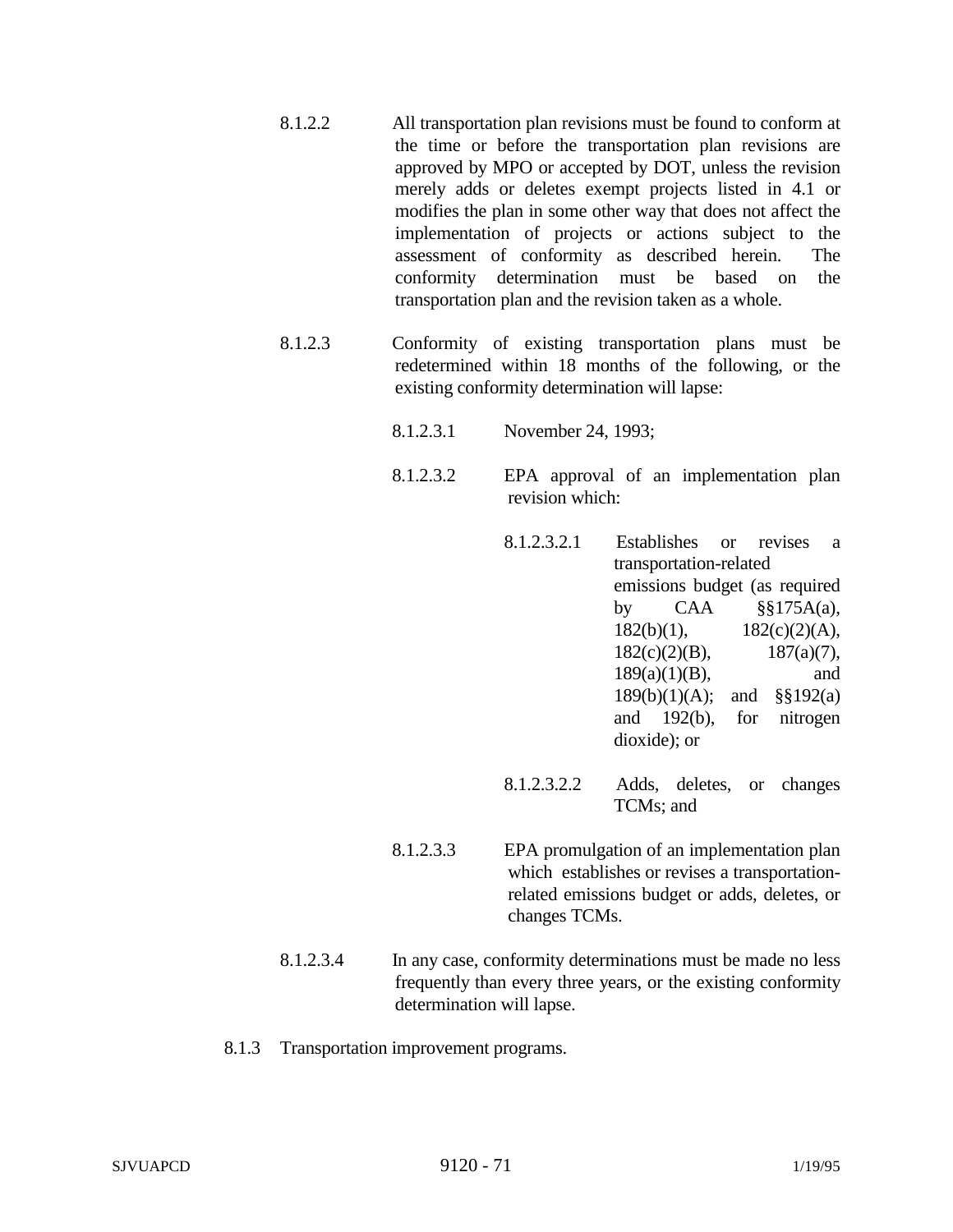- 8.1.3.1 A new TIP must be found to conform at the time or before the TIP is approved by the MPO or accepted by DOT.
- 8.1.3.2 A TIP amendment requires a new conformity determination for the entire TIP at the time or before the amendment is approved by the MPO or accepted by DOT, unless the amendment merely adds or deletes exempt projects listed in 4.1 or modifies the TIP in some other way that does not effect the implementation of projects or actions subject to the assessment of conformity as described herein.
- 8.1.3.3 After an MPO adopts a new or revised transportation plan, conformity must be redetermined by the MPO and DOT within six months from the date of adoption of the plan, unless the new or revised plan merely adds or deletes exempt projects listed in 4.1. Otherwise, the existing conformity determination for the TIP will lapse.
- 8.1.3.4 In any case, conformity determinations must be made no less frequently than every three years or the existing conformity determination will lapse.
- 8.1.4 Projects. FHWA/FTA projects must be found to conform before they are adopted, accepted, approved, or funded. Conformity must be redetermined for any FHWA/FTA project if none of the following major steps has occurred within the past three years:
	- 8.1.4.1 NEPA process completion;
	- 8.1.4.2 start of final design;
	- 8.1.4.3 acquisition of a significant portion of the right-of-way; or,
	- 8.1.4.4 approval of the plans, specifications and estimates.
- 9.0 Special provisions for nonattainment areas which are not required to demonstrate reasonable further progress
	- 9.1 Application. This section applies in the following areas:
		- 9.1.1 Rural transport ozone nonattainment areas;
		- 9.1.2 Marginal ozone areas;
		- 9.1.3 Submarginal ozone areas;